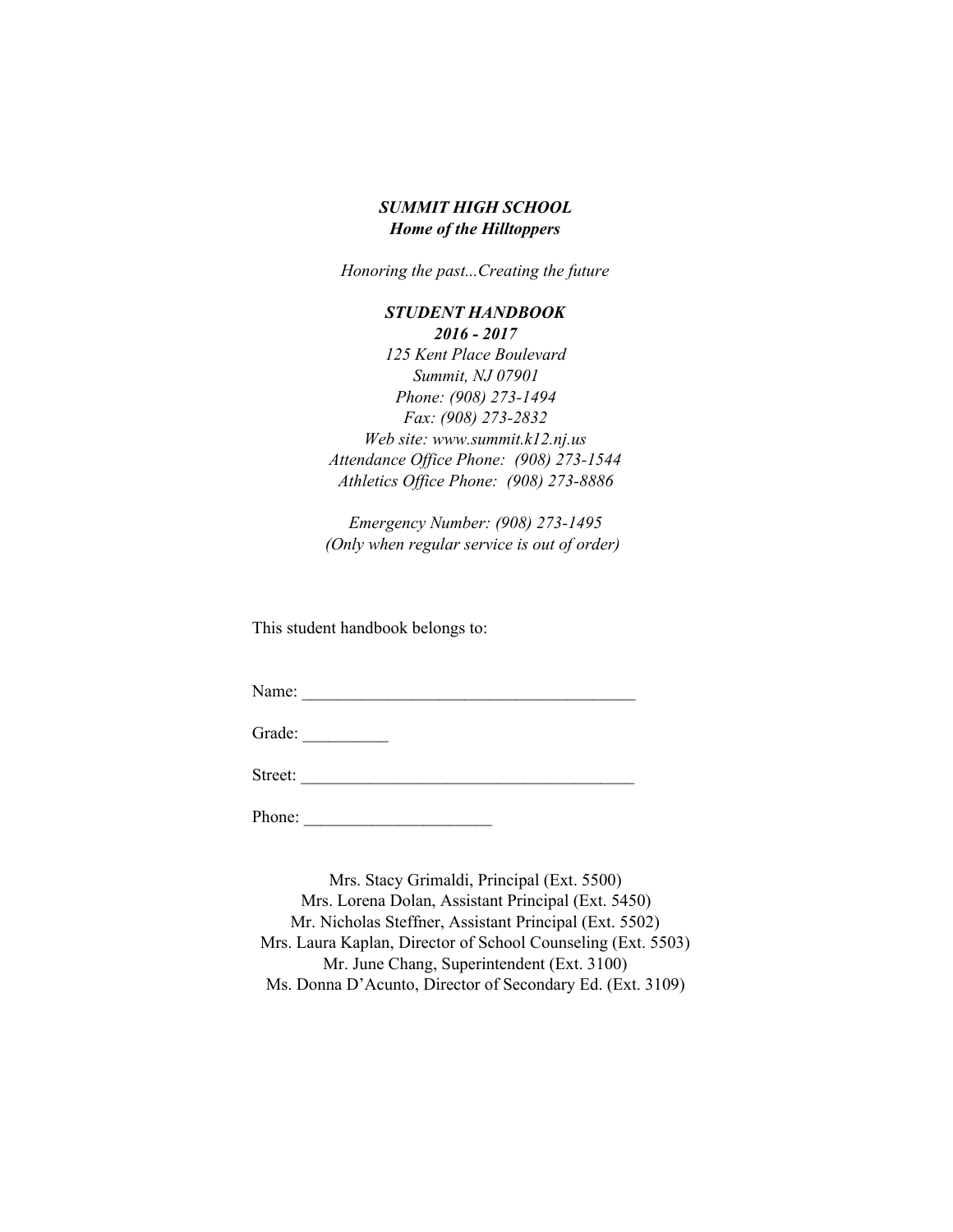| <b>Table of Contents</b> |
|--------------------------|
|--------------------------|

| PRINCIPAL'S MESSAGE                       | 4  |
|-------------------------------------------|----|
| <b>MISSION AND BELIEFS</b>                | 5  |
| HIGH SCHOOL ADMINISTRATION                | 6  |
| <b>SUPERVISOR DIRECTORY</b>               | 6  |
| <b>BOARD OF EDUCATION</b>                 | 6  |
| STUDENT LEADERSHIP                        | 7  |
| <b>SPECIAL SCHEDULES</b>                  | 7  |
| <b>DAILY TIME SCHEDULE</b>                | 8  |
| <b>SCHEDULE OF CLASSES</b>                | 9  |
| <b>ACADEMIC PROGRAM</b>                   |    |
| Academic Standing                         | 10 |
| Academic Recognition                      | 10 |
| Before & After School Help                | 10 |
| Educational Field Trips/In-School Events  | 10 |
| Grade Point Averages                      | 11 |
| <b>Grading System</b>                     | 11 |
| <b>Graduation Requirements</b>            | 12 |
| Honors/AP Process                         | 13 |
| Honors/AP Appeal Process                  | 14 |
| Incomplete Grades                         | 14 |
| Midterms and Final Exams                  | 15 |
| Pass/Fail & Audit Options                 | 16 |
| PowerSchool Access                        | 16 |
| Student Study/Homework Guide              | 16 |
| Study Halls                               | 16 |
| Unassigned Study/Senior Lunch Privilege   | 17 |
| <b>ATTENDANCE PROCESS</b>                 |    |
| <b>Excused Absence</b>                    | 18 |
| <b>Unexcused Absence</b>                  | 19 |
| <b>Cumulative Absences</b>                | 19 |
| <b>Morning Lateness</b>                   | 20 |
| Lateness to class                         | 20 |
| Early Dismissals                          | 21 |
| <b>Extracurricular Events</b>             | 21 |
| <b>EXPECTATIONS</b>                       |    |
| Acceptable Use Policy For the Internet    | 21 |
| Assemblies                                | 22 |
| Cafeteria & Other Designated Eating Areas | 22 |
| <b>Conduct Expectations</b>               | 23 |
| <b>Central Detention</b>                  | 23 |
| Cheating/Plagiarism                       | 24 |
| Harassment, Intimidation, and Bullying    | 25 |
| Dress Code                                | 26 |
| <b>Electronic Devices</b>                 | 26 |
| <b>Emergency Student Communication</b>    | 27 |
| Fire / Emergency Drill Regulations        | 27 |
| Hall Lockers and Locks                    | 28 |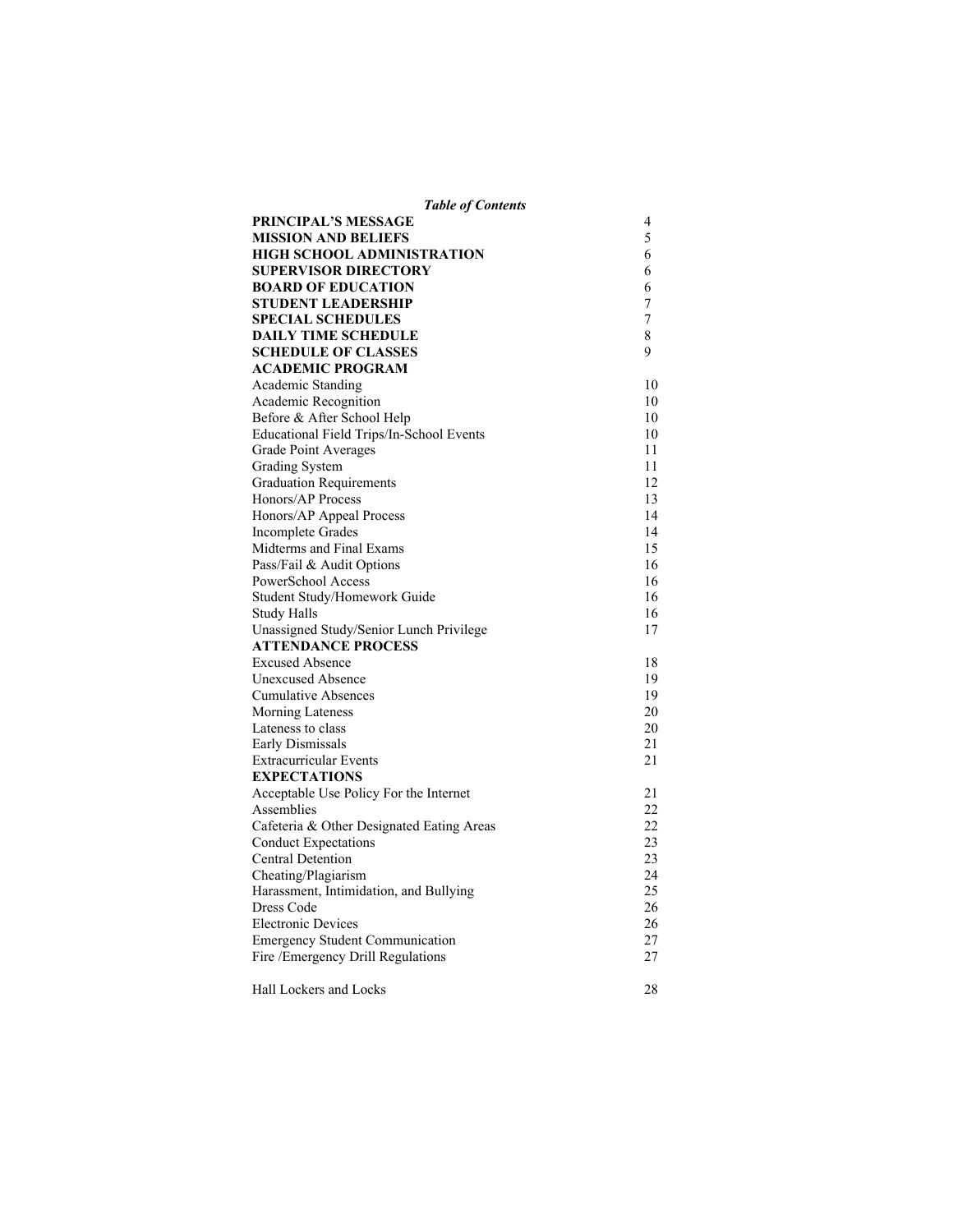| <b>Identification Badges</b><br>Leaving School Building or Grounds | 28<br>29 |
|--------------------------------------------------------------------|----------|
| <b>School Publications</b>                                         | 29       |
| Sexual Harassment Policy                                           | 30       |
| <b>Smoking Policy</b>                                              | 30       |
|                                                                    |          |
| <b>Student Obligations</b>                                         | 30       |
| <b>Student Parking</b>                                             | 31       |
| Substance Abuse Policy                                             | 31       |
|                                                                    |          |
| Theft and Theft Reporting                                          | 32       |
| Vandalism                                                          | 33       |
| <b>Weapons Policy</b>                                              | 33       |
| <b>EXTRACURRICULAR ACTIVITIES</b>                                  |          |
| Athletic Competition                                               | 34       |
|                                                                    |          |
| <b>Athletic Trainers</b>                                           | 34       |
| Non-Athletic Extracurricular Activities                            | 35       |
| <b>Spectator Responsibilities</b>                                  | 35       |
| <b>GENERAL INFORMATION</b>                                         |          |
| Daily Announcements                                                | 35       |
| Drug Free School Zone                                              | 36       |
| <b>Exchange Students</b>                                           | 36       |
| Financial Need                                                     | 36       |
| Lunch                                                              | 37       |
| Posters and Notices                                                | 37       |
| School Closings / Openings                                         | 37       |
| Search and Seizure                                                 | 38       |
| <b>Student Appeals Process</b>                                     | 38       |
| <b>Student Visitors</b>                                            | 38       |
| <b>Visitors</b>                                                    | 38       |
| Web Page                                                           | 38       |
| <b>Working Papers</b>                                              | 38       |
| Yearbooks                                                          | 39       |
| <b>HEALTH SERVICES</b>                                             |          |
| Nurse                                                              | 39       |
| <b>Physical Examinations</b>                                       | 39       |
| Immunization Information                                           | 40       |
| <b>Medical Excuses</b>                                             | 40       |
| Medications                                                        | 40       |
| Medications on Field Trips                                         | 41       |
| <b>Orthopedic Conditions</b>                                       | 41       |
| School Exclusions for Health Reasons                               | 41       |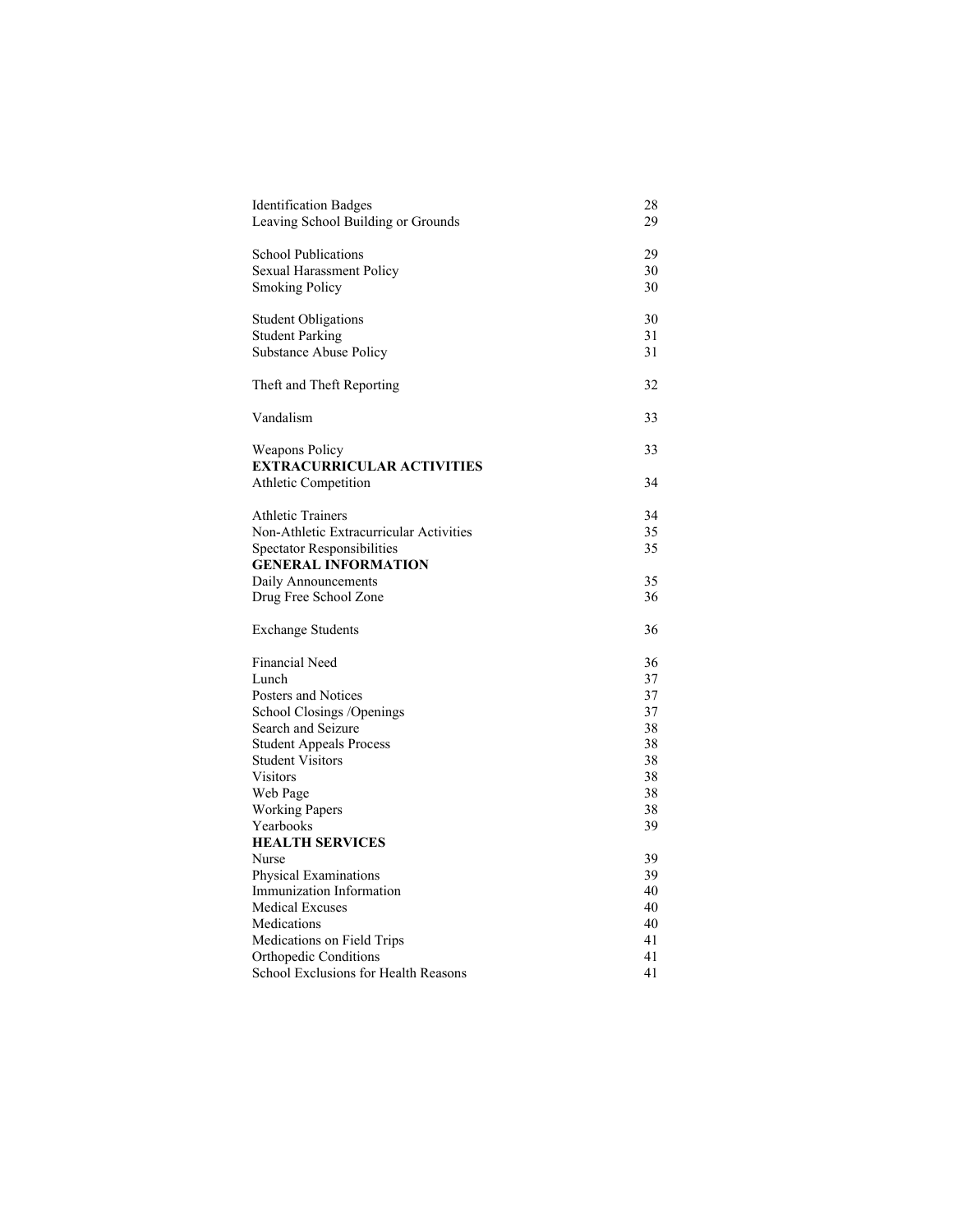Sport Health Information 42

# **STUDENT SUPPORT SERVICES**

| Child Abuse and Neglect                    | 42 |
|--------------------------------------------|----|
| Guidance and Counseling Services           | 42 |
| Non-Discrimination Policy                  | 43 |
| Intervention & Referral Services Committee | 43 |
| Pupil Records                              | 43 |
| <b>Special Services</b>                    | 43 |
| <b>Student Assistance Counselor</b>        | 44 |
| <b>Transition Coordinator</b>              | 44 |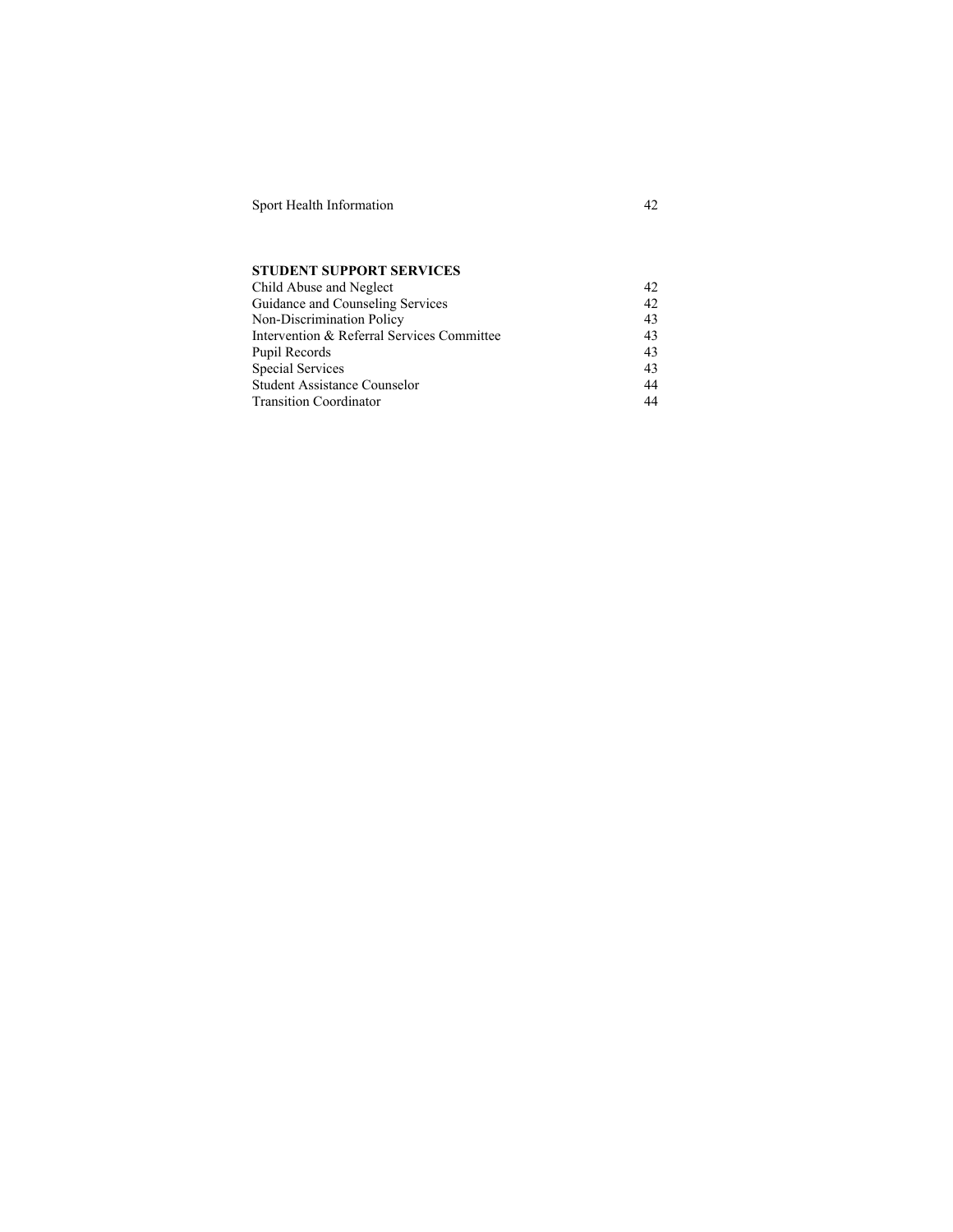# *Principal's Message*

# *Dear Hilltoppers,*

*Summit High School is an educational community with common goals and special traditions. It is an arena for academic challenge, musical and artistic expression, athletic competition, public service, social interaction, and endless exploration. The quality of our school is based upon the ef orts, energy, hopes and dreams of each member of this community. It is a place that is built anew each year by the students, teachers, and staff who come together to call themselves Hilltoppers.*

*We are fortunate to be able to build our high school community within a wonderful facility, a school system with strong, ef ective leadership, and a city full of citizens who consistently support quality education. Take advantage of this school year and involve yourself fully in every class, event and activity. This will help you and make our school a better place.*

*This handbook and agenda is created to help you participate fully in our community. Use it to keep track of important items and dates, and inform you of both student rights and responsibilities. Use it when you have a question or concern. It is a rich source of information about our school.*

*I wish you an exciting, challenging, and fulfilling year. Once again, I encourage you to be an integral part of Summit High School. Work hard! Your success is the success of our school.*

*Sincerely,*

*Stacy Grimaldi Principal MISSION OF SUMMIT HIGH SCHOOL*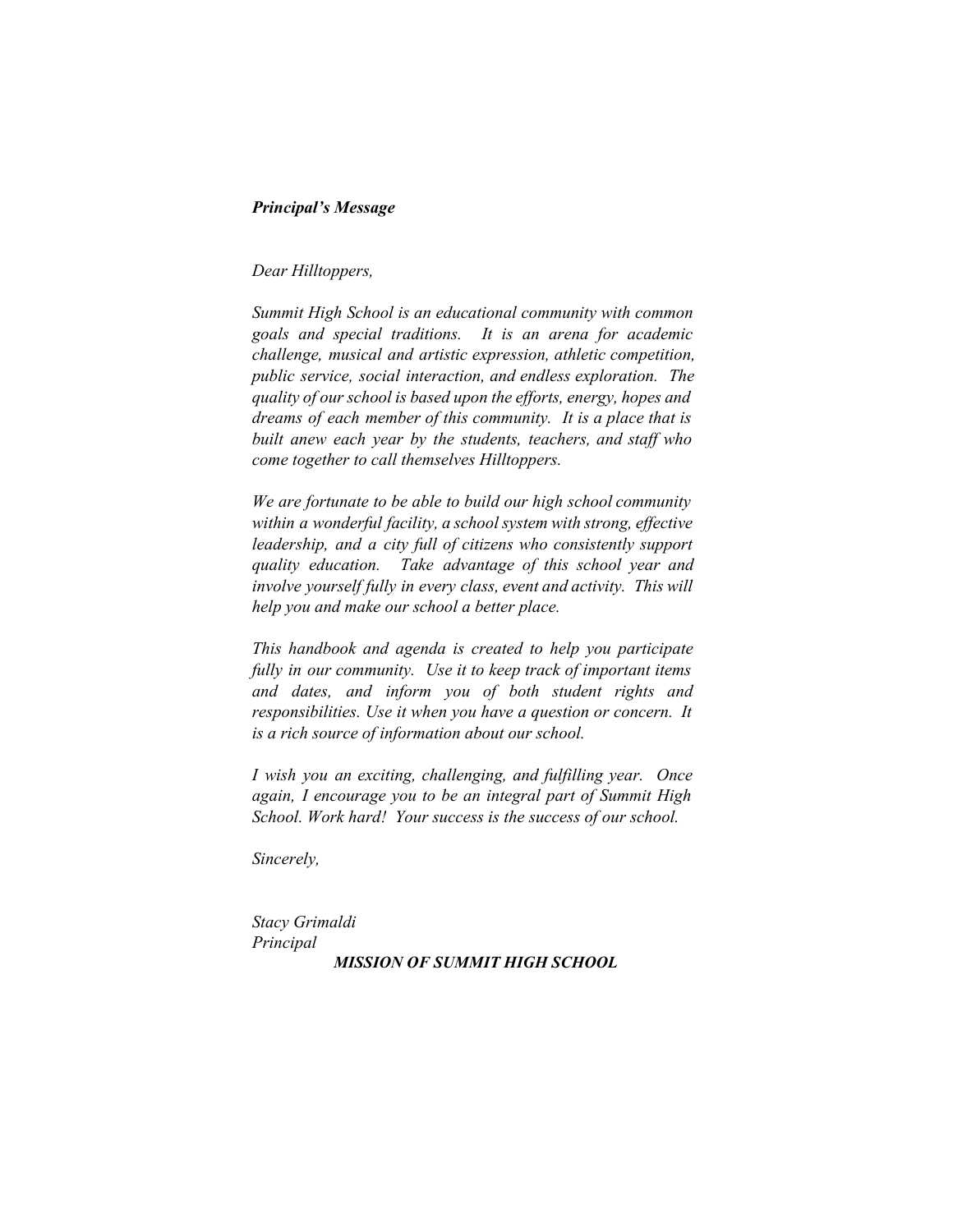Summit High School, in partnership with the Summit Board of Education and the Summit community, believes that education in a democracy should provide the opportunity and the stimulus for maximum personal growth and self-fulfillment, and it should ensure that all students are prepared for responsible citizenship, further learning, and productive employment in a rapidly-changing society and world. To this end, Summit High School will provide learning that engages all students in compelling work; educates them to their highest intellectual, creative, and individual potential; promotes pride in diversity; and results in responsible and productive citizens.

# *SUMMIT HIGH SCHOOL BELIEFS*

As a learning community, Summit High School believes that:

- ●Intellectual curiosity, critical thinking, imagination, and an eagerness for lifelong learning are essential for all.
- ●Effective oral and written communication skills are essential for success both inside and outside of the classroom.
- ●An understanding of the human experience, its cultural heritage, and the fragile nature of its physical environment is critical.
- ●Students should develop problem solving skills and competence in the use of modern technology and its applications in both school and the evolving workplace.
- $\bullet$  Exploration and decision-making skills are needed to assist students in establishing and achieving educational and career goals.
- ●Strategies and habits that enhance and maintain physical, mental, social and emotional health and safety are essential for all.
- $\bullet$  Students should develop a positive self-concept, personal motivation, self-advocacy and a pride in work based on an understanding of individual potential.
- ●Effective interpersonal skills will enable successful collaboration in a variety of settings.
- ●An understanding and appreciation of human diversity is essential,
- ●Students should develop an understanding of the privileges and responsibilities of citizenship in our American democracy.
- ●Students should develop an understanding of our global society and an appreciation of beauty and culture in the world.

# **HIGH SCHOOL ADMINISTRATION**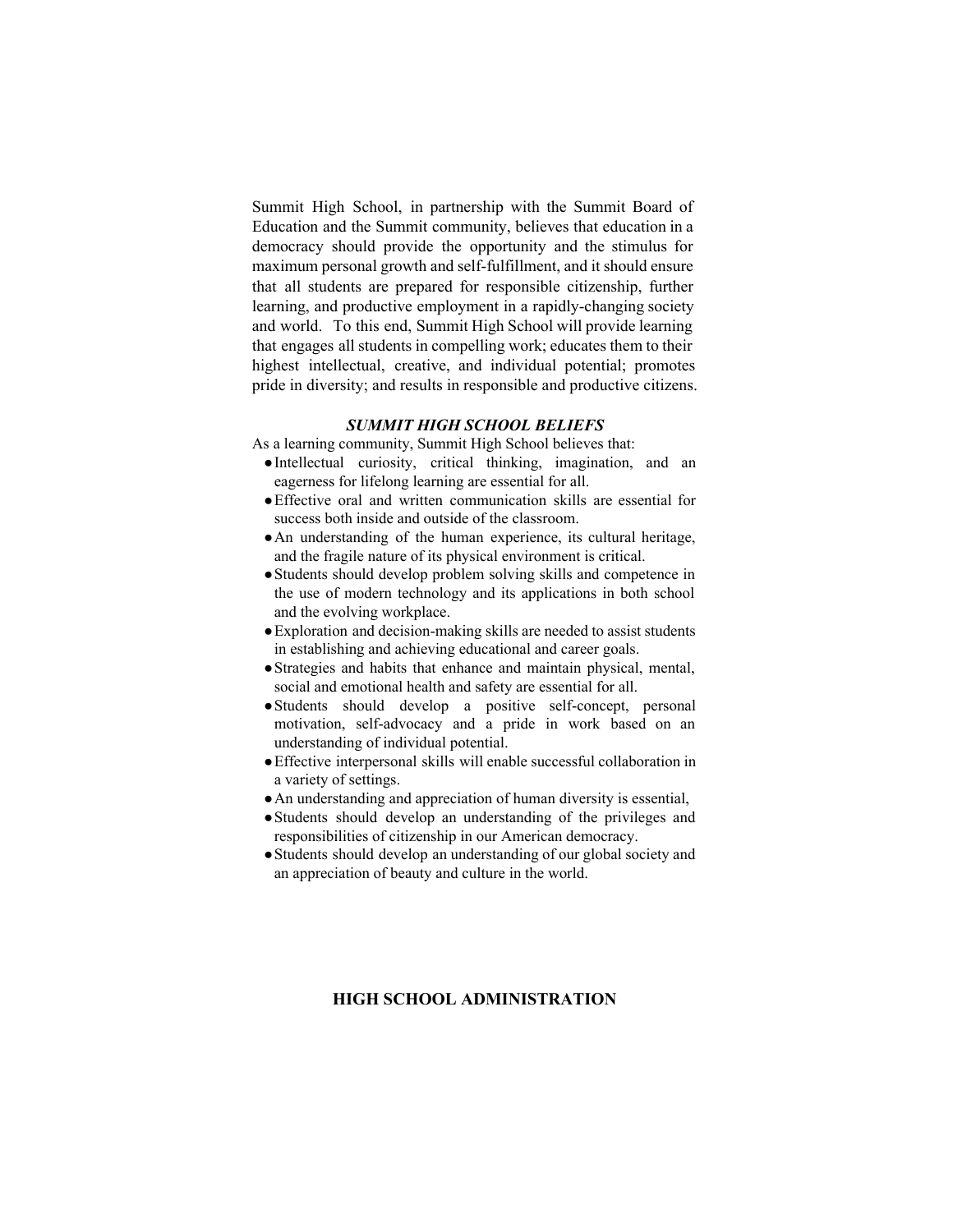| Mrs. Stacy Grimaldi   | Principal                  | Ext 5500 |
|-----------------------|----------------------------|----------|
| Mrs. Lorena Dolan     | <b>Assistant Principal</b> | Ext 5450 |
| Mr. Nicholas Steffner | <b>Assistant Principal</b> | Ext 5502 |

# **SUPERVISORS**

| ENGLISH/MEDIA LITERACY            |          |
|-----------------------------------|----------|
| Mr. Corey Walsh                   | Ext 5545 |
| FINE, PRACTICAL & PERFORMING ARTS |          |
| Mr. Thomas Maliszewski            | Ext 5556 |
| SCHOOL COUNSELING                 |          |
| Mrs. Laura Kaplan                 | Ext 5503 |
| <b>MATHEMATICS</b>                |          |
| Mr. Donald Tobey                  | Ext 5584 |
| PHYSICAL EDUCATION & HEALTH       |          |
| Mr. Michael Sandor                | Ext 5542 |
| <b>SCIENCE</b>                    |          |
| Mr. Thomas O'Dowd                 | Ext 5575 |
| Social Studies                    |          |
| Mr. James Woods                   | Ext 5568 |
| SPECIAL EDUCATION                 |          |
| Ms. MaryBeth Reardon              | Ext 5602 |
| <b>WORLD LANGUAGES</b>            |          |
| Ms. Ana Ventoso                   | Ext 5531 |
| ATHLETIC DIRECTOR                 |          |
| Dr. Patrick Scarpello             | Ext 5542 |

# **BOARD OF EDUCATION**

Mr. David Dietze, *President* Mr. Rick Hanley, Vice-President Mr. Chris Bonner Mrs. Debbie Chang Mr. Emile George Mrs. Debra McCann Mrs. Vanessa Primack **STUDENT COUNCIL OFFICERS**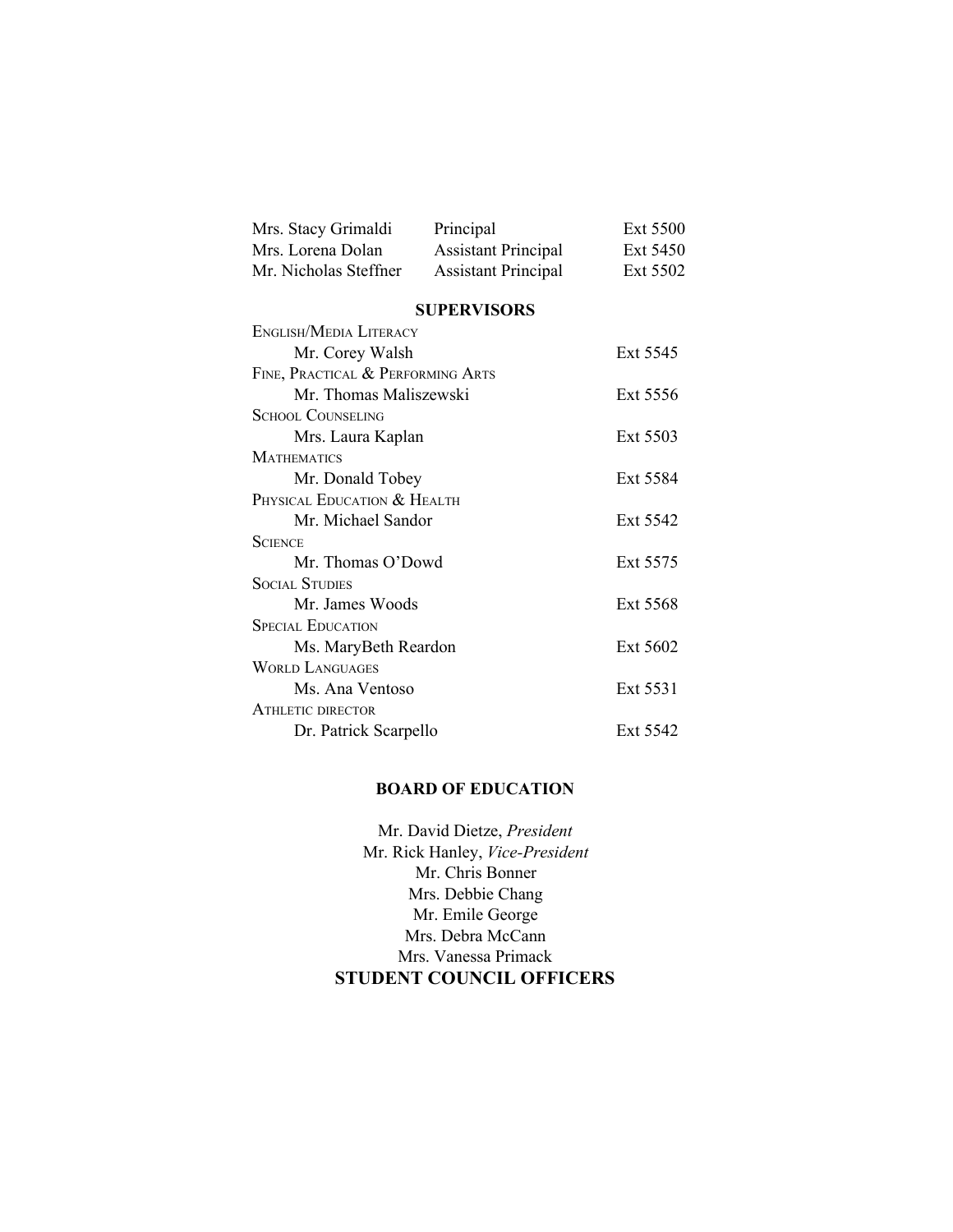Emma Osborne, *President* Thomas Quinn, *Vice President* Zoe Tenny, *Secretary* Grace Donohue, *Communications Chair*

# **CLASS OFFICERS**

#### **Class of 2017 Class of 2019**

Matt Wilson, *President* Will Stern, *President*

Kira Ross, *Vice President* Brian Kaelin, *Vice President* Maddie Collins, *Treasurer* Micaela Nardino, *Treasurer* Kate Griffith, *Secretary* Isabella Cusumano, *Secretary*

Greg Vlass, *President* **Officers** to be determined Dylan Ingerman, *Vice President* Catherine Juliano, *Treasurer* Hamail Iqbal, *Secretary*

**Class of 2018 Class of 2020**

# **SPECIAL SCHEDULES**

# **Single Session Bell Schedule**

Period 1: 7:45am – 8:15am Period 2: 8:18am – 8:48am Period 3: 8:51am – 9:21am Period 4: 9:24am – 9:54am Period 5: 9:57am – 10:27am Period 6: 10:30am – 11:00am Period 7: 11:03am – 11:33am Period 8: 11:36am – 12:06pm

# **Delayed Opening Schedule**

If it is determined that there will be a late opening of school, the school day will begin at 9:45am.

# **DAILY TIME SCHEDULE**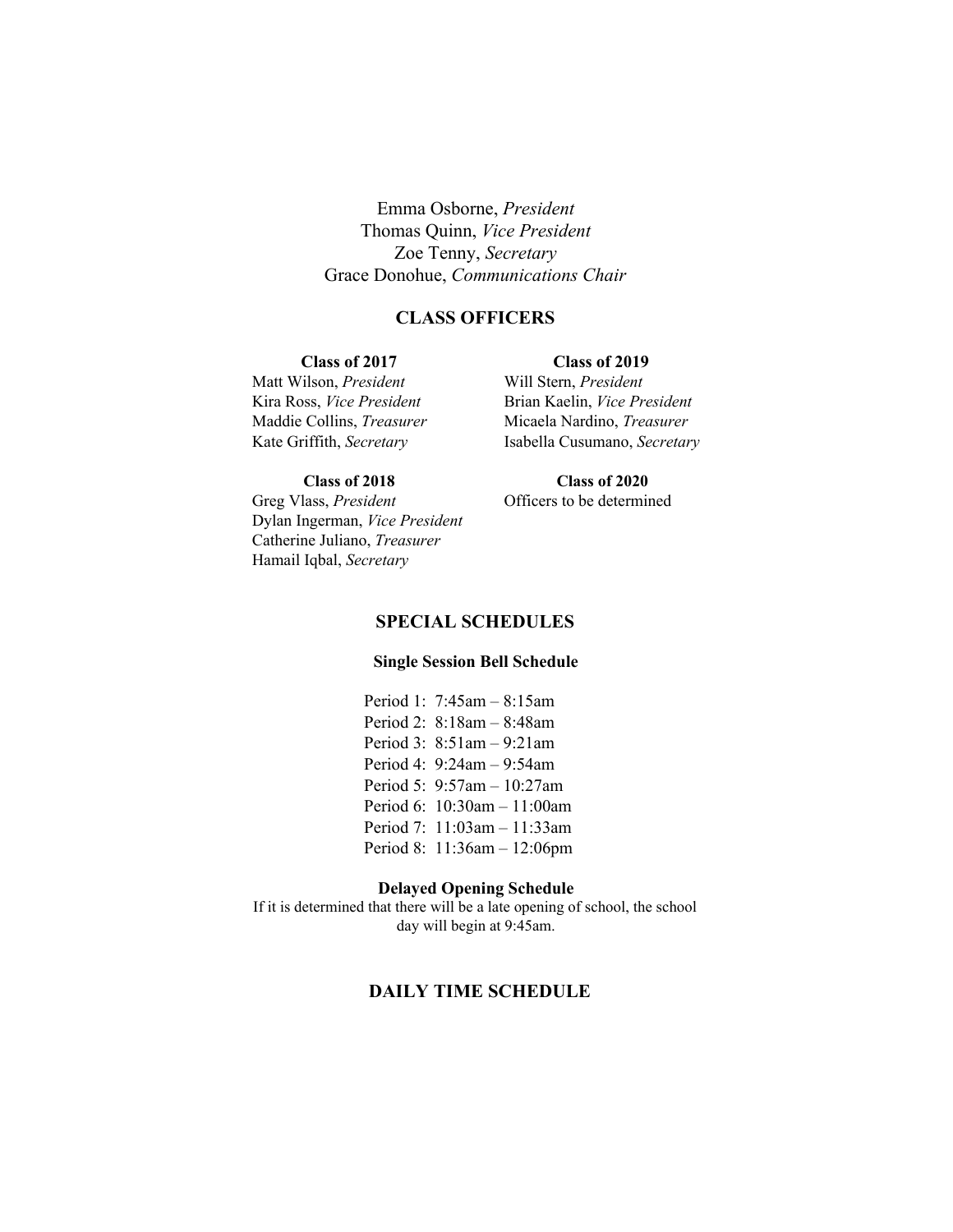| Fri(E)                                 |                 | 2                       | 3                       | 4                       | Lunch                   | 5                     | 6                | ᡕ                  | ∝               |
|----------------------------------------|-----------------|-------------------------|-------------------------|-------------------------|-------------------------|-----------------------|------------------|--------------------|-----------------|
| Times:                                 | $7:45-$<br>8:28 | 8:32-<br>9:15           | $9:19-$<br>10:02        | 10:06-<br>10:49         | 10:49-<br>11:45         | 11:45-                | $12:32-$<br>1:15 | $1:19-2:02$        | $2:06-$<br>2:49 |
| Mon Tues Wed Thurs $\lim_{x\to\infty}$ |                 | 4                       |                         | $\overline{\mathbf{C}}$ |                         |                       | $\overline{c}$   | ┍                  |                 |
|                                        | $\cup$          | 3                       | 4                       |                         |                         | $\infty$              | 5                | $\overline{6}$     |                 |
|                                        | ≃               | $\overline{\mathbf{C}}$ | 3                       | 4                       | Lunch Lunch Lunch Lunch |                       | $\infty$         | 5                  |                 |
|                                        | €               |                         | $\overline{\mathbf{c}}$ | 3                       |                         | $\bullet$             | 7                | $\infty$           |                 |
|                                        | Times A-D       | 7:45-<br>8:43           | 8:47-<br>9:45           | $9:49-10:47$            | 10:47-<br>11:47         | $\frac{11:47}{12:45}$ | $12:49-$<br>1:47 | $1:51$ -<br>$2:49$ |                 |

# **SCHEDULE OF CLASSES**

**Letters designate the rotation of classes with the following sequence:**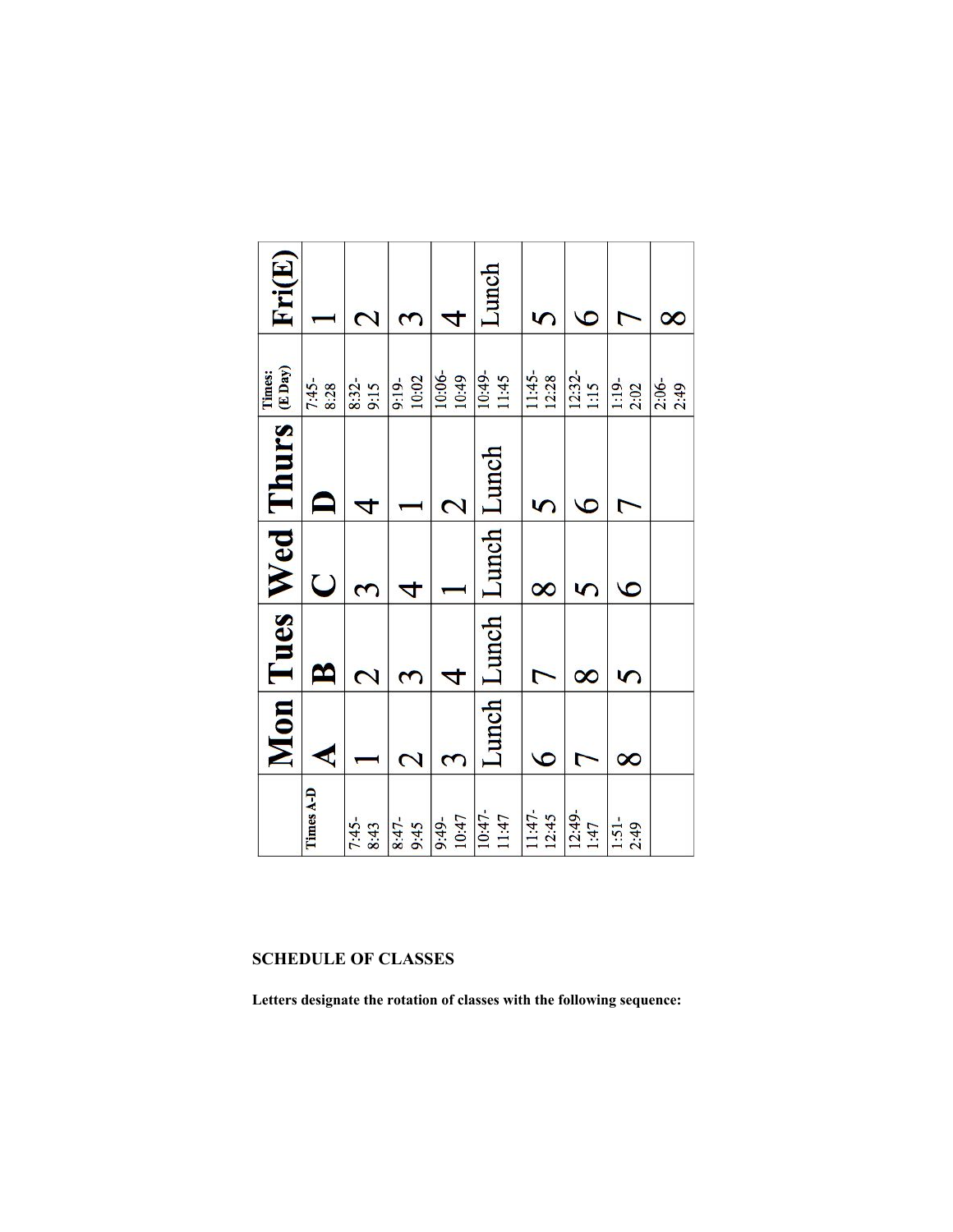Monday – A day Tuesday – B day Wednesday – C day Thursday  $-$  D day Friday - E day

# **Days of exception to the schedule:**

September 8-9 (E days) October 7 (A day) October 14 (C day) October 21 (C day) November 7 & 9 (E days) November 21-22 (E days) January 6 (A day) January 17-18 (E days) January 25-26 (E days) February 22-24  $(A, B, C)$ February 27-March 3 (D, A, B, C, D) March 17 (C day) June 2 (A day)

# **Single session days:**

October 28 November 7 November 9 November 23 December 23 January 27 February 17 March 15

# **Midterm Exams:**

January 19, 20, 23, 24  $(1<sup>st</sup> exam 8:00am-10:00am; 2<sup>nd</sup> exam 10:30am-12:30pm)$ 

## **School is not in session on the following days:**

October 3 October 12 November 8 November 10 November 11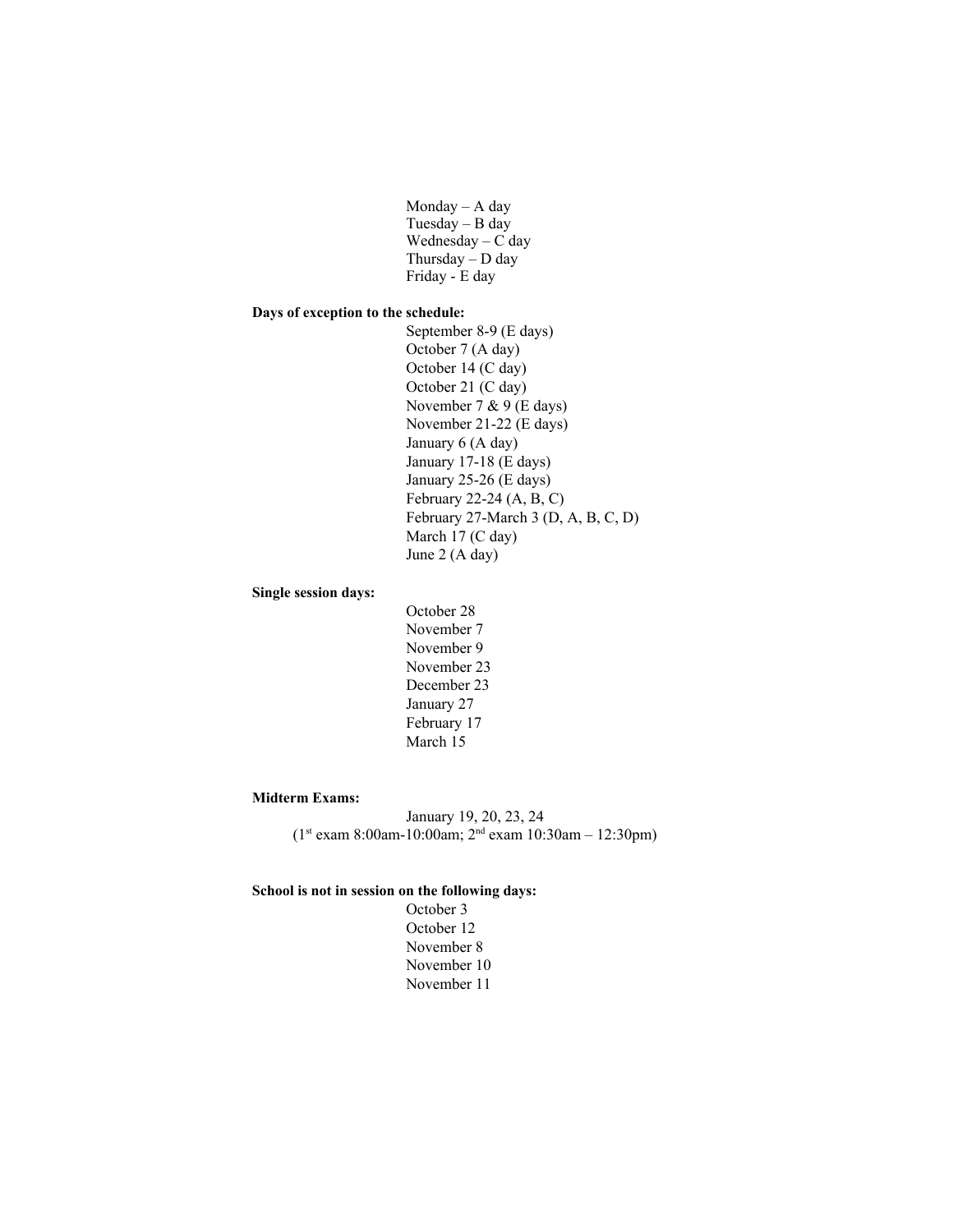```
November 24
November 25
December 26 – January 2
January 16
February 20
February 21
April 10-14
May 29
```
# **ACADEMIC PROGRAM**

#### **Academic Standing**

In order to recognize academic excellence, the following standards have been set:

#### **High Honor Roll:**

Any student with grades of all A's or grades of all A's and one B achieves high honor roll status.

# **Honor Roll:**

Any student with only A's and B's achieves honor roll status.  $A = A$ ,  $A$ -  $B = B + B$ ,  $B$ ,  $B$ -

# **Academic Recognition**

Each September after all grades have been finalized, the school awards recognition of academic excellence to students who have achieved at least a grade point average of 4.3 for Summa Cum Laude, 3.8 for Magna Cum Laude and 3.6 for Cum Laude. This appears on transcripts.

Seniors are also recognized at graduation. Seniors will receive honor chords and recognition in the graduation program at the commencement ceremonies for achieving a grade point average of 4.1 or above based upon 7 semesters of work. Those students who earn a GPA of 4.1 or higher once final grades are calculated will receive a letter and a seal for their diploma after graduation.

#### **Before & After School Help**

If a student is in need of academic help outside of the normal class setting in any subject, the student should not hesitate to see his/her teachers. Teachers are available before and/or after school. The student should arrange a specific time with teachers to come in for help. Many teachers have coaching or club responsibilities, but will make adjustments for students. Students who participate in sports will be accepted late to practice if they bring a note from their extra help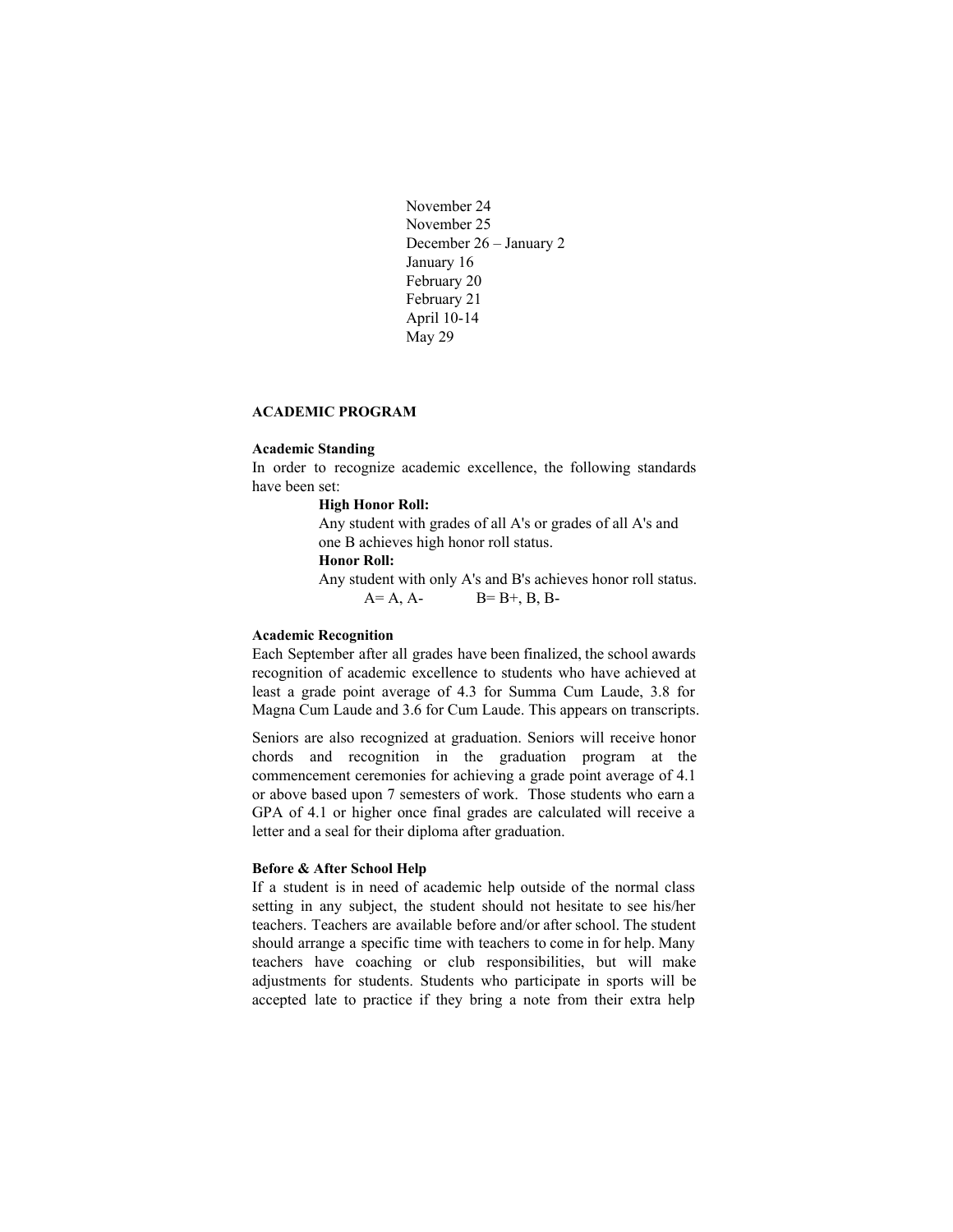teacher. Students should come to the help session prepared to ask questions that have been well thought out. Before and after school library and computer room hours will be posted at the beginning of school.

During the school day, there are academic centers established for various subject areas. These help centers are located in the library. Students can access the help centers during their study hall period or during the lunch block.

# **Educational Field Trips & In-School Events**

Field trips or in-school activities for classes, clubs and other organizations provide opportunities to extend and enrich the learning environment for our students. The same regulations that apply to students when on school premises apply to students when they are on trips. Parental permission slips are required from all students planning to participate. Failure to complete a permission form will prevent a student from participating. Prior approval of the Board of Education is required for those field trips.

Any medical alerts must be included with the permission slip. Class work missed as a result of the trip must be completed and submitted in accordance with the provisions of the make-up policy. Any student may be exempted from a school trip due to disciplinary concerns as determined by the school administration.

Participation on a field trip is a privilege. Any student who does not adhere to behavior, attendance, and academic standards may be excluded from any or all school activities, including field trips. A student who violates rules or disregards the authority of supervisors on a field trip significantly endangers the safety of other pupils and may be summarily dismissed from the trip. An absence due to a field trip/in-school activity is considered an excused absence, but counts towards the total number of absences for a student in a particular class.

## **Grade Point Averages**

Beginning in the ninth grade a cumulative grade point average is computed on the basis of all full and half-year subjects. For students who enter after the beginning of grade 9, only grades earned at Summit High School and approved Option 2 courses will be used in this calculation.

#### **Grading System**

The grading letters will reflect the following numerical grades:

A 93-100 || P Pass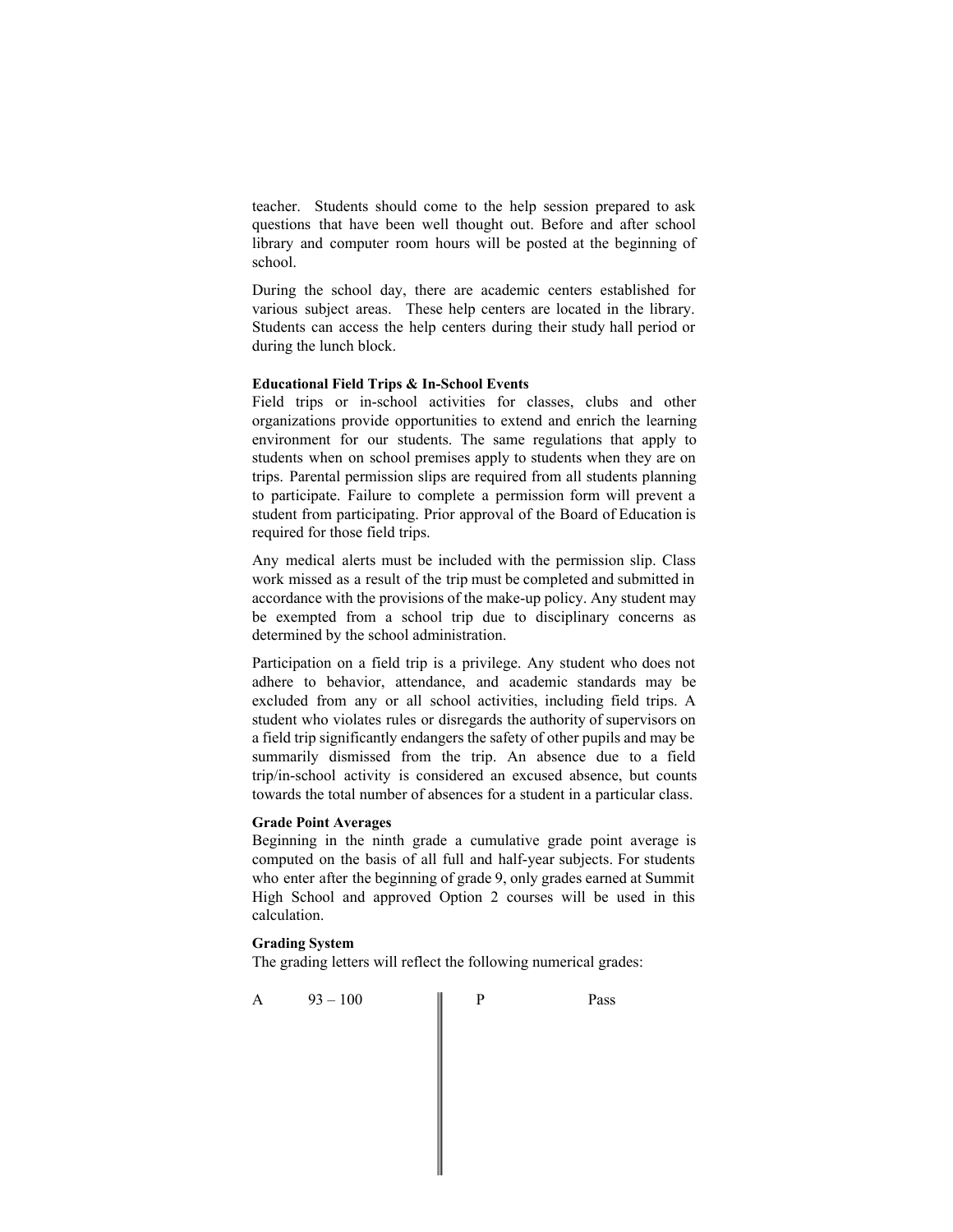| $90 - 92$ | WF | Withdraw Fail        |
|-----------|----|----------------------|
| $87 - 89$ | WP | <b>Withdraw Pass</b> |
| $83 - 86$ | М  | Audit                |
| $80 - 82$ | МE | Medical Excuse       |
| $77 - 79$ |    |                      |
| $73 - 76$ |    |                      |
| $70 - 72$ |    |                      |
| $60 - 69$ |    |                      |
| Below 60  |    |                      |
|           |    |                      |

With administrative approval, students may be permitted to drop a course prior to October 1, without record on their transcript. Any course withdrawal after this date will be reflected as WP or WF as determined by the student's grade at the time of withdrawal.

Final averages for each course are calculated as follows:

| - Full year courses: | -each quarter worth 20%  |
|----------------------|--------------------------|
|                      | -midterm exam worth 10%  |
|                      | -final exam worth $10\%$ |
| - Semester courses:  | -each quarter worth 40%  |
|                      | -final exam worth $20\%$ |

During the first three marking periods of the year, the minimum grade a student can receive is a 50%. This is done to ensure that students have a chance to pass a class they may have difficulty with at the early stages of the course. For the midterm exam, fourth marking period, and final exam students will receive the actual grade earned, even if it is below 50%. This rule also applies to final exams in all semester classes. Teachers will contact the parent/guardian of any student who is in danger of earning less than a 50% during the fourth marking period.

Final averages have the following point system equivalent:

| Grade          | <b>Regular</b> | <b>Honors/Advanced Placement</b> |
|----------------|----------------|----------------------------------|
| A              | 4.3            | 5.0                              |
| $A-$           | 4.0            | 4.7                              |
| $B+$           | 3.7            | 4.3                              |
| B              | 3.3            | 4.0                              |
| <b>B-</b>      | 3.0            | 3.7                              |
| $\overline{C}$ | 2.7            | 3.3                              |
| $\mathcal{C}$  | 2.3            | 3.0                              |
| $C-$           | 2.0            | 2.7                              |
| D              | 1.3            | 1.3                              |
| F              |                | 0                                |
|                |                |                                  |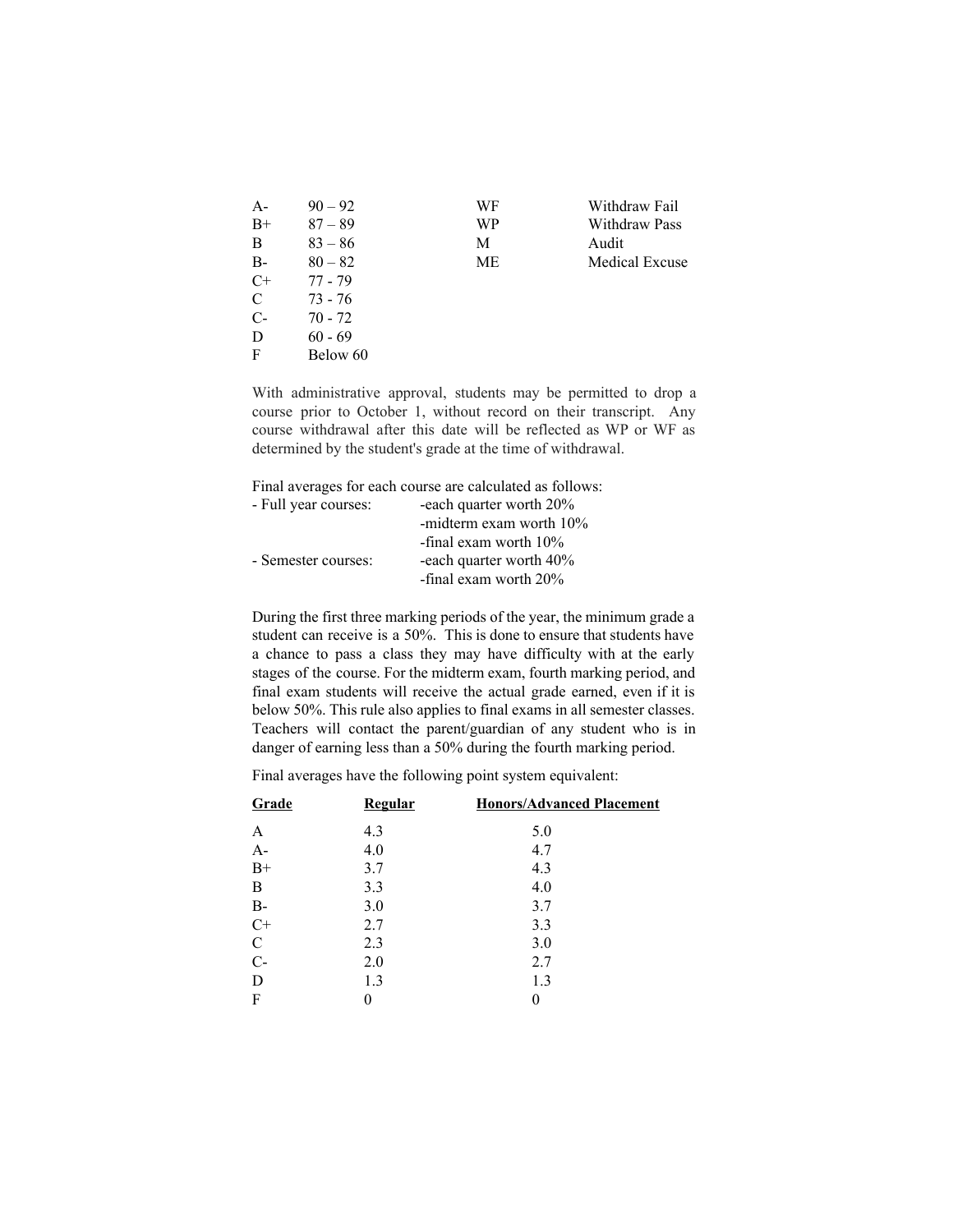\*Summit High School does not use class rank on transcripts. Students may consult with their counselor regarding this practice.

# **Graduation Requirements**

In order to graduate from Summit High School, a student must complete 130 credits during the course of grades 9-12. Satisfactory completion of a full-year course earns 5 credits and satisfactory completion of a semester course earns 2.5 credits. Students, therefore, must gain credit for 26 full-year courses (or equivalent) to earn a diploma. The courses may be taken in any department or subject areas, but must include:

| Subject                             | <b>Total Credits</b> |
|-------------------------------------|----------------------|
| English                             | 20                   |
| World History                       | 5                    |
| U.S. History                        | 10                   |
| Mathematics*                        | 15                   |
| Science**                           | 15                   |
| World Language                      | 5                    |
| Visual & Performing Arts            | 5                    |
| Financial, Economic, Business,      |                      |
| and Entrepreneurial Literacy        | 2.5                  |
| $21st$ century life and careers, or |                      |
| career-technical education          | 5                    |
| Health $&$ P.E.                     | 20                   |
| Minimum elective                    | 30                   |

\* Beginning with the Class of 2016, courses must include Algebra 1 and Geometry or the content equivalent and a third year of math that builds on the concepts and skills of Algebra and Geometry and prepares students for college and 21<sup>st</sup> century careers.

\*\* Beginning with the Class of 2016, courses must include at least five credits in laboratory Biology/Life Science or the content equivalent, an additional laboratory/inquiry-based science course including Chemistry, Environmental Science, or Physics, and a third laboratory/inquiry-based science course.

Students can meet the New Jersey State graduation testing requirement in a variety of ways. Students should speak to their counselor as to which test will be used to satisfy this requirement.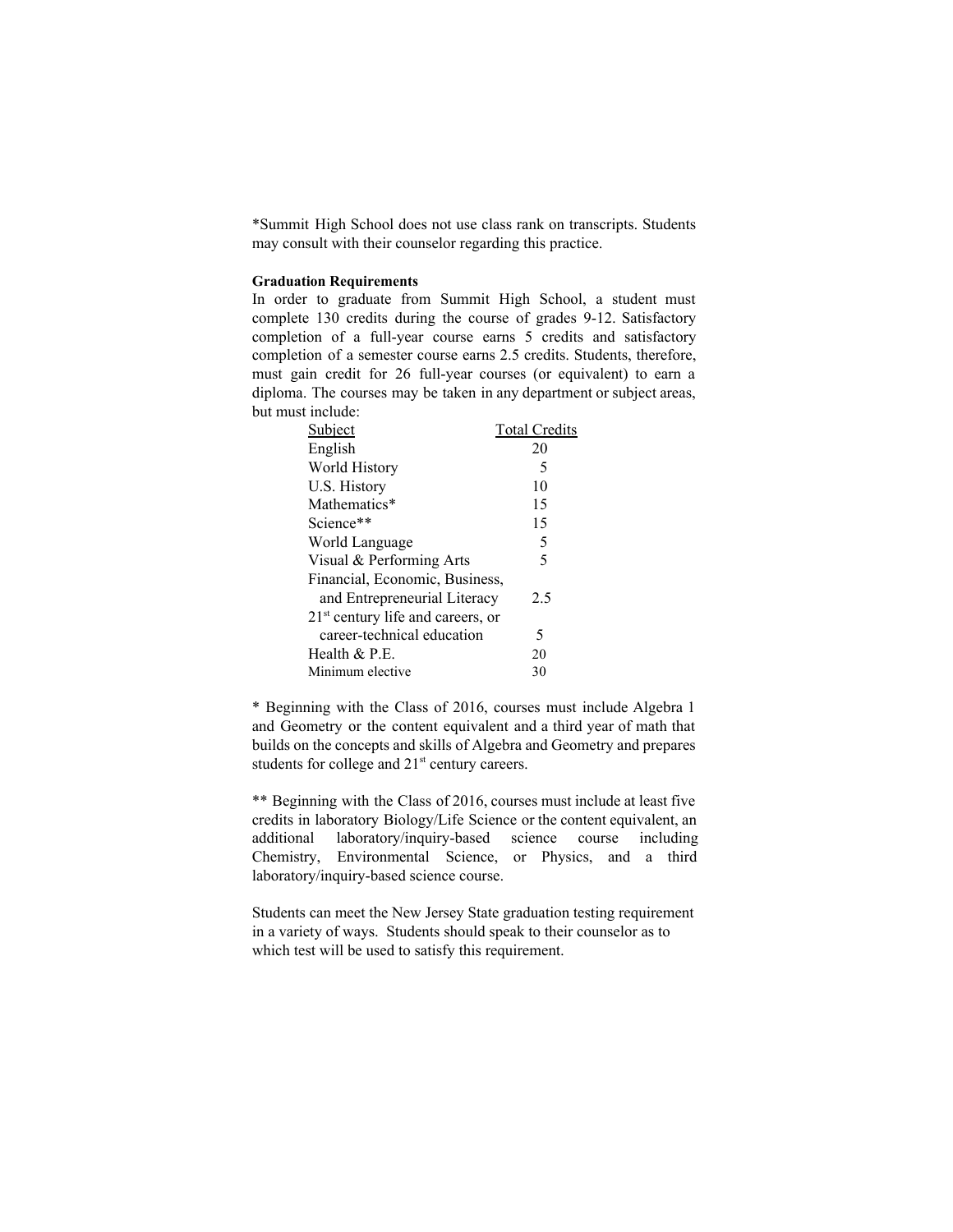Participation in the graduation ceremony is a privilege, not a right. In order to participate, students should have completed all graduation requirements and demonstrate responsible school citizenship.

# **Honors/AP Process**

Students are encouraged to apply for an Honors/AP course if they meet the selection requirements listed below and are willing to work up to course expectations. Consulting with current teachers, counselors and department supervisors are valuable steps in this process. Students applying for an Honors/AP course(s) must meet required application deadlines.

Students presently in an Honors/AP course will be accepted into the next level in a certain subject area if they have a B- or better average at the midterm with no grade less than a C+.

Students presently in a regular level course within a certain subject area will be accepted into an Honors/AP course if they have an A- or better average at the midterm with no grade less than B and a recommendation from their current teacher.

Acceptance into an Honors/AP course is a full-year commitment. Poor performance in an Honors/AP course may result in administrative removal. Changes out of these classes are not permitted unless there are extenuating circumstances. If a course change is made, students will carry their grade from the previous class. Course changes will only be made after the end of the first marking period. If a course change is made, the unweighted grade will be used in the new course. Specifically, students applying to these courses will:

- a. Have a high level of interest in the subject matter and be motivated to participate and learn;
- b. Have an academic ability strong enough to handle the subject matter;
- c. Have the background and academic preparation required to enter the course;
- d. Demonstrate the characteristics of maturity, self-discipline, persistence, and independence; all of which are required for successful performance in the course;
- e. Demonstrate excellent attendance;
- f. Have strong writing and reading skills;
- g. Be required to take the AP exam for each area of study as administered by the College Board in May;
- h. Take each AP exam seriously and perform to the best of their ability.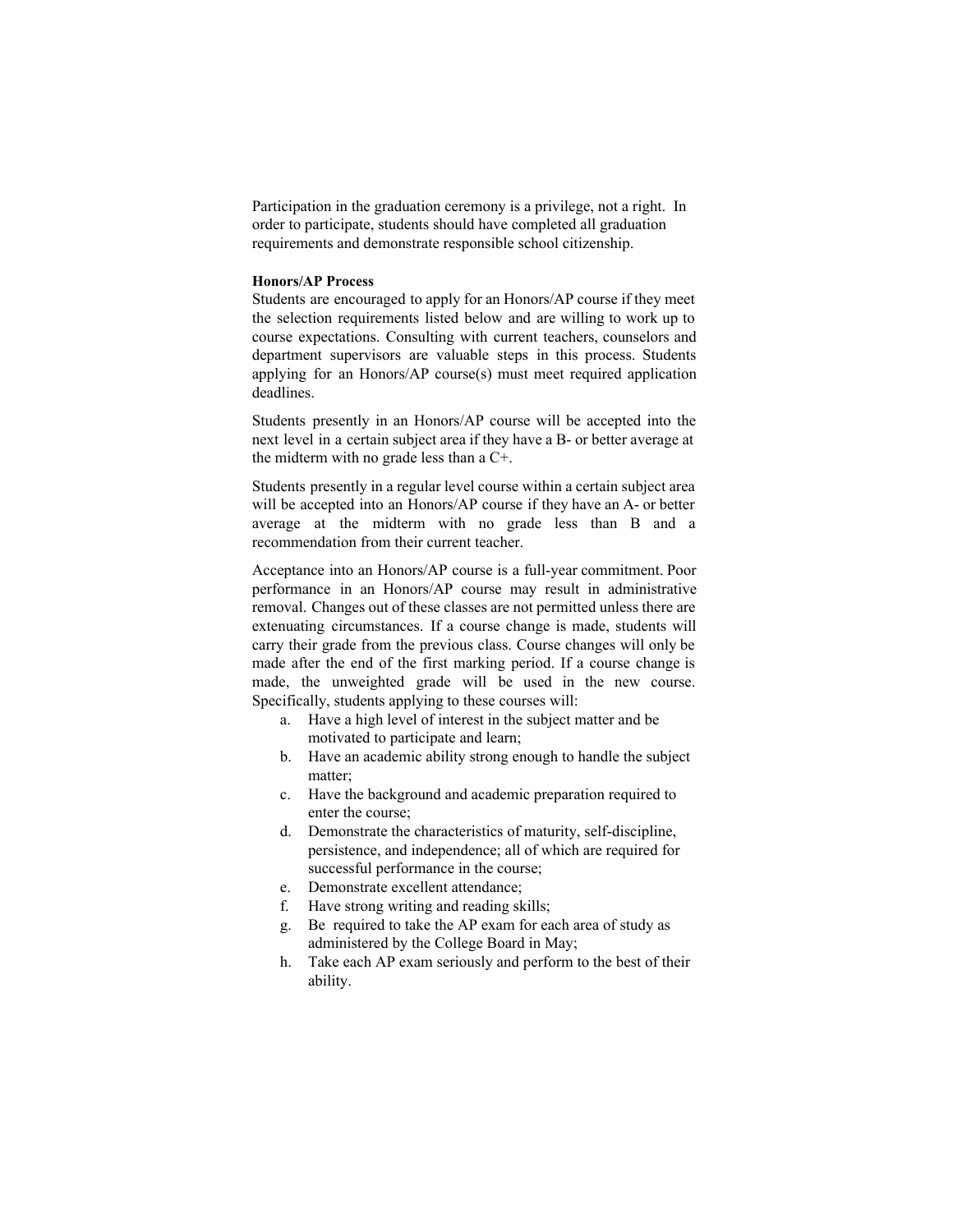#### **Honors/AP Appeal Process**

If the student does not meet the above criteria and has followed the application process, met all deadlines, and still wishes to take the class, they may appeal. The appeal process is outlined below, but described in detail as part of the Honors/AP application process.

Level 1 - Department Supervisor (determined in 4th marking period) Level 2 - Assistant Principals (determined during the summer) Level 3 – Principal (as needed)

If a student has not applied for an Honors/AP course by the announced deadline, or met the appeal process deadlines, then that student will **not** be permitted to appeal for admission into that course.

#### **Incomplete Grades**

Incompletes (I) are given only in cases of extended illness or personal or family crisis. The maximum time for completion of work or exams is **two weeks** unless extensions are given through the child study team or with permission of the principal.

#### **Midterms and Final Exams**

Midterms and final exams are required in all classes. For midterms and final exams, students will receive the actual grade earned, even if it is below 50%. In a full year course, *any senior* who has received a grade of B- or higher for the four quarters and the midterm examination is considered exempt and may opt not to take the final exam. For a full-year course, if an exempt *senior* chooses not to take the final exam, then the midterm exam grade will be used for the final exam.

In a second semester course, *any senior* who has received a grade of Bor higher for the two quarters is considered exempt from the final exam and may opt not to take the final exam. The final exam grade will be the average of the third and fourth quarter grades.

In Advanced Placement classes, *any student* who has received a grade of B- or higher for the four quarters and the midterm examination is considered exempt and may opt not to take the final exam. In Advanced Placement classes, *any student* who is not exempt from taking the final exam must complete a teacher-selected activity or may opt to take a final exam during the final exam period. The activity will be counted in the fourth marking period grade, and the midterm exam grade will be used as the final exam grade.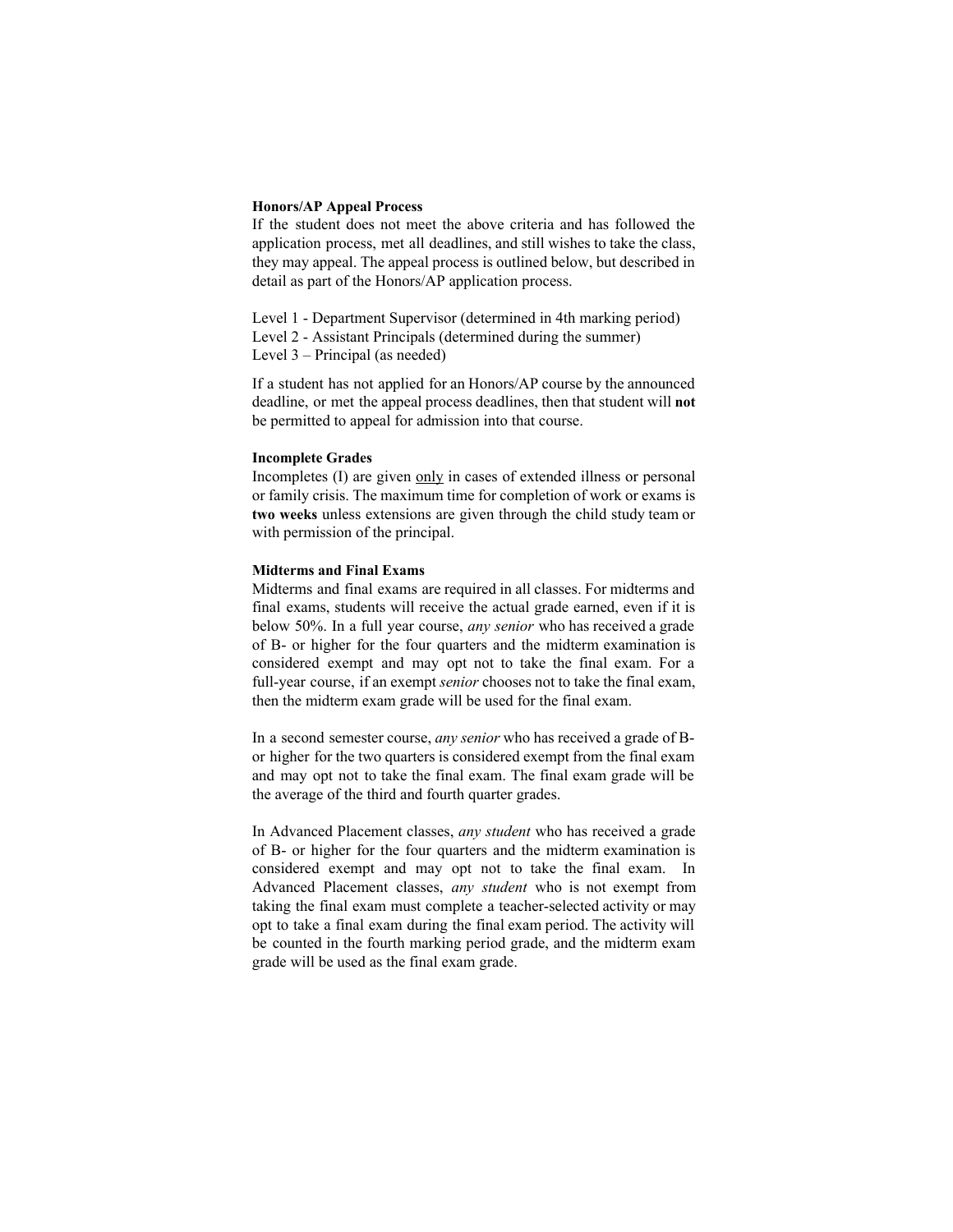**Any student who has cut a class shall not be permitted an exam exemption for that class.**

A midterm and final exam schedule will be established for January and June exams respectively. **All students must take the exam at the scheduled time unless they have prior approval from the principal to move an exam.** All requests must be submitted by a parent or guardian on the appropriate form that can be found on the school website. Requests related to changing the test date for midterm exams should be submitted by January  $4<sup>th</sup>$  and for final exams by May  $20<sup>th</sup>$ . Only illness, death in the family, or college orientation are generally accepted reasons for missing an exam.

Students who are absent unexcused from their midterm exams receive a grade of F(0) for the exam. An unexcused absence to a final exam will result in a grade of WF for the exam, a grade of WF for the final average and loss of credit in that class. Failure to complete a required research paper or project equivalent will result in a WF and loss of credit in that class. Failure to complete research projects in other core courses will have a significant impact on quarterly grades. Courses that require research papers to pass for the year are:

> All levels of US History 1 All levels of US History 2 All levels of English 3 All levels of English 4

Students who have study hall periods are not required to attend these classes during the midterm and final examination periods. For the midterm and final exam periods students are not required to attend their physical education or health periods, but are encouraged to use this time to study for other exams.

# **Pass/Fail and Audit Options**

In order to encourage students to consider electing a full schedule rather than seven courses and study hall, students who carry eight classes may take one course on an audit or pass/fail basis. Students auditing a class are allowed to participate but will not earn a grade nor credit. Students taking a class pass/fail earn credit if they pass, but the grade of pass (P) is not included in their grade point average. The pass/fail option is limited to electives. Students who wish to pursue these options should make their request to their counselor during the first three weeks of the course.

## **PowerSchool Access**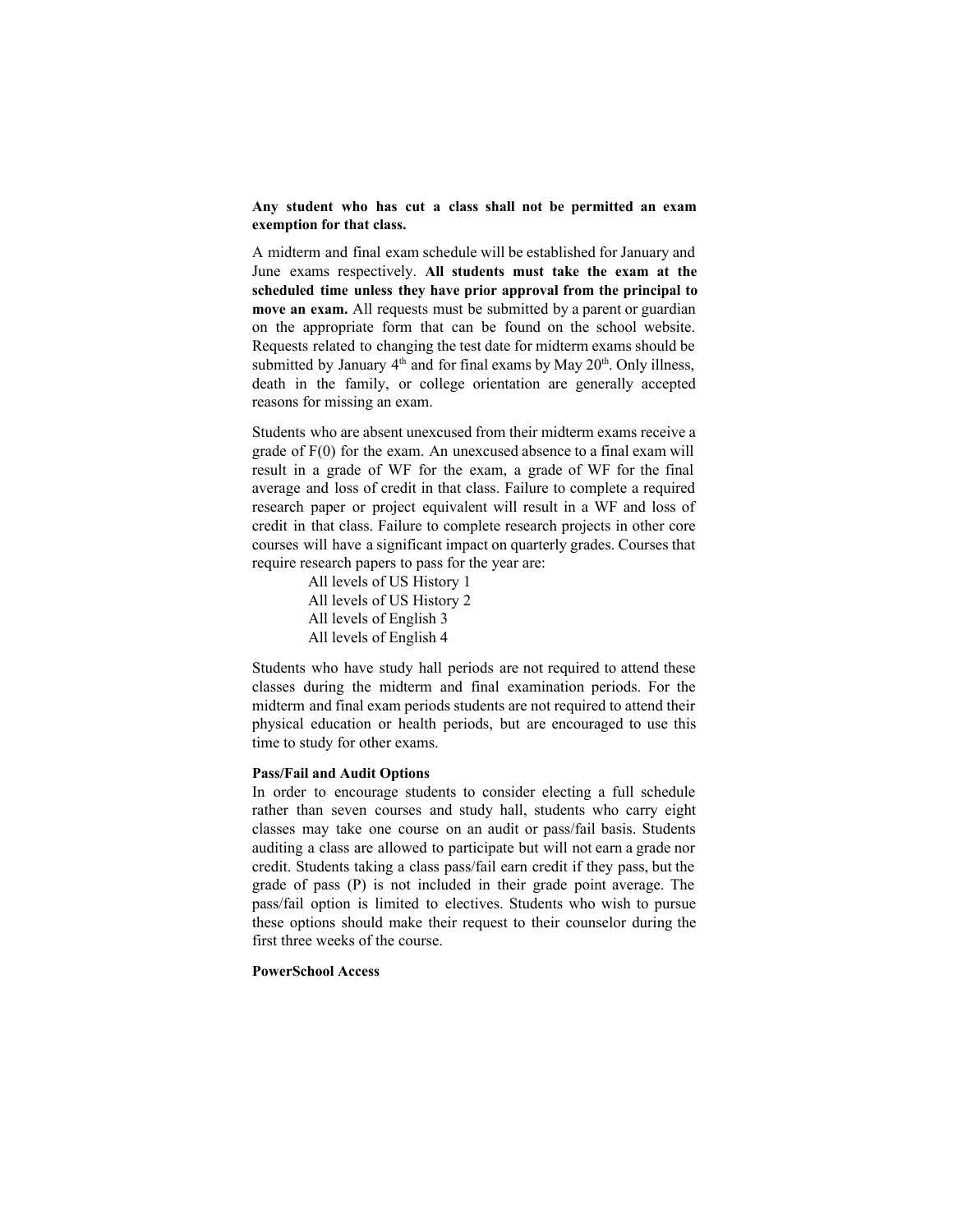Summit High School students and parents have access to view students' grades and attendance on-line using the program, PowerSchool. This program allows students and parents to view both current averages and a detailed list of graded assignments for the current quarter. This program also allows students and parents to view student attendance and the "Daily Bulletin," that lists the morning announcements for a specific day.

#### **Student Study/Homework Guide**

Homework is an appropriate extension of classroom instruction and, as such, it should be carefully planned and effectively utilized throughout the entire academic program. Students are made aware from the beginning of the school year that:

- 1. There are outside-of-class requirements in every course.
- 2. These assignments have a valid educational purpose.
- 3. The teacher will hold each student responsible for the successful completion of the assignments.

#### **Study Halls**

Students with a morning study hall, may request late entry (8:30am on A, B, C, and D days and 8:20 am on E days) into the building when the study hall is during the first time slot. The application process will be reviewed in study halls during the first weeks of school and at the beginning of the second semester. This privilege may be lost if students enter study hall after the late entry time.

## **Unassigned Study**

Seniors who have sound academic standing, and who demonstrate good school citizenship and attendance, may apply for an unassigned study pass in the second through fourth quarters. These students may use their unassigned study time in the library, senior area, computer labs or receiving extra help. Students with a morning unassigned study hall period must arrive and sign into the library by 8:30am when that period occurs during the first time slot. Students with an afternoon unassigned study may leave at 2:00pm when that unassigned period fall during the last time slot of the day. Failure to use the unassigned study pass appropriately will result in the loss of the unassigned study pass with a subsequent assignment to a study hall. Unassigned study is a **senior privilege** for those in good academic standing and who demonstrate good school citizenship and attendance. Students must meet a grade requirement of a B- or better in all of their classes. Citizenship, attendance and academic standing will be evaluated on a quarterly basis.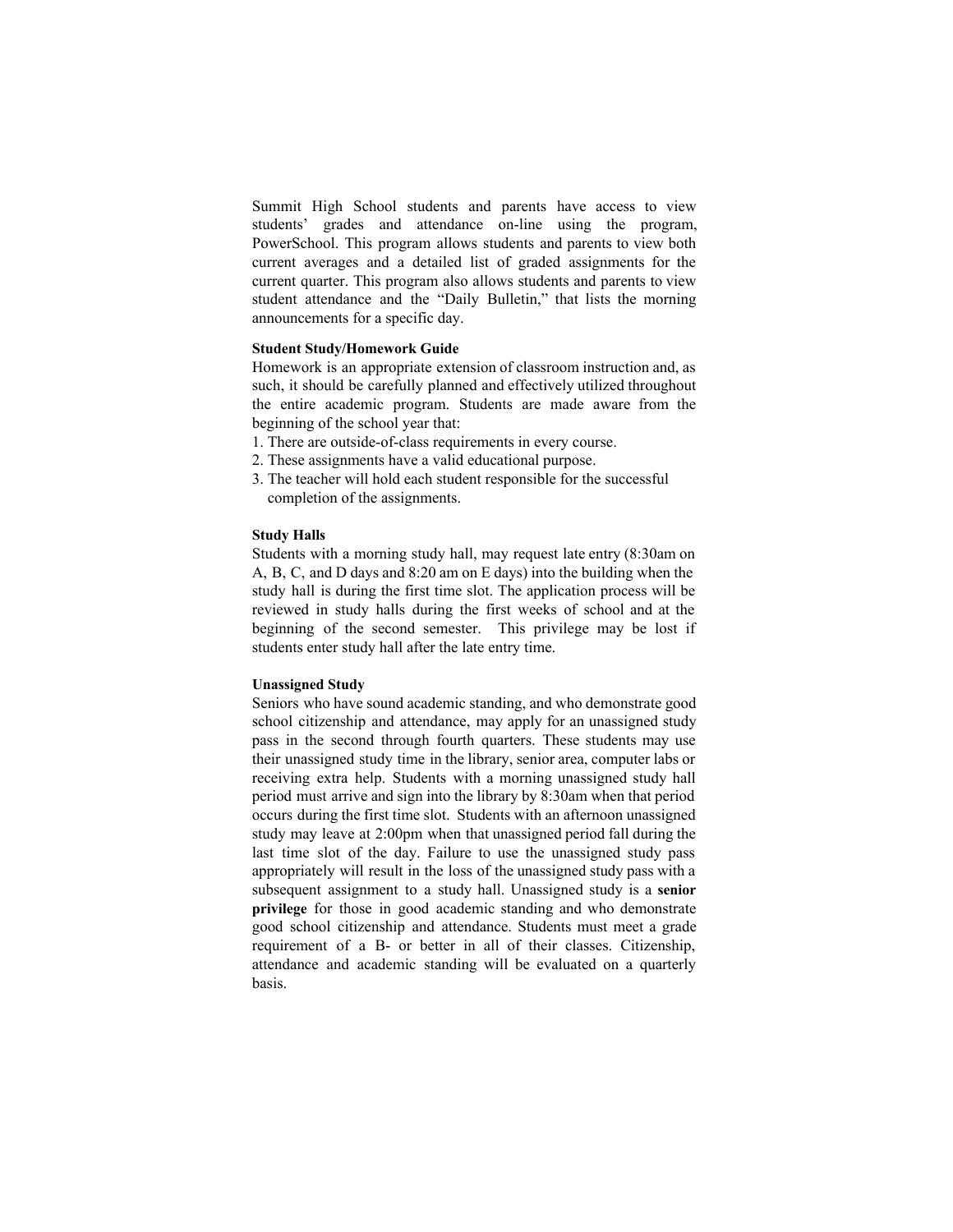Seniors will lose the unassigned privilege if they decide to:

- (1) Cut a class
- (2) Accrue 8 morning lates to school within a marking period
- (3) Accrue 9 lates to any class within the year
- (4) Commit an act that results in suspension
- (5) Leave school grounds without permission

# **Senior Lunch Privilege**

Students with unassigned study may request the administration's approval to leave campus during the lunch block. Students who have been granted permission to leave may only leave campus during the block lunch and may extend that period when their unassigned study hall is immediately before or after lunch. A student's time out of the building may not exceed 90 minutes. Seniors who meet the requirements for unassigned study and carry a full schedule of 8 courses may request approval for senior lunch privilege. Students requesting this privilege must obtain parental consent and hand in all necessary paperwork prior to being granted approval. This privilege may be revoked if a student violates any rules set out in the contract. The administration reserves the right to suspend the senior privilege at any point during the school year. Students who do not have senior privilege are **not** allowed to leave for lunch.

#### **ATTENDANCE PROCESS**

Regular and consistent attendance is required for the successful completion of each course offered at Summit High School. Board of Education Policy supports this requirement. Attendance is also monitored by the State of New Jersey and is the basis for school funding. To receive credit for a course, students must attend each class on a regular basis and complete a final exam at the end of each semester in which the course is offered.

If a student is absent for any reason, the student's parents are required to notify the school as early as possible on the day of the absence. If the school does not receive a phone call by the parent, a written excuse from home should be brought to the attendance office on the morning of the student's return to school. Students may make up homework or exams only after excused absences. It is the student's responsibility to make arrangements with teachers within a day of returning.

Students who are absent from school **may not** participate in sports or extracurricular events that day or evening. Students must be in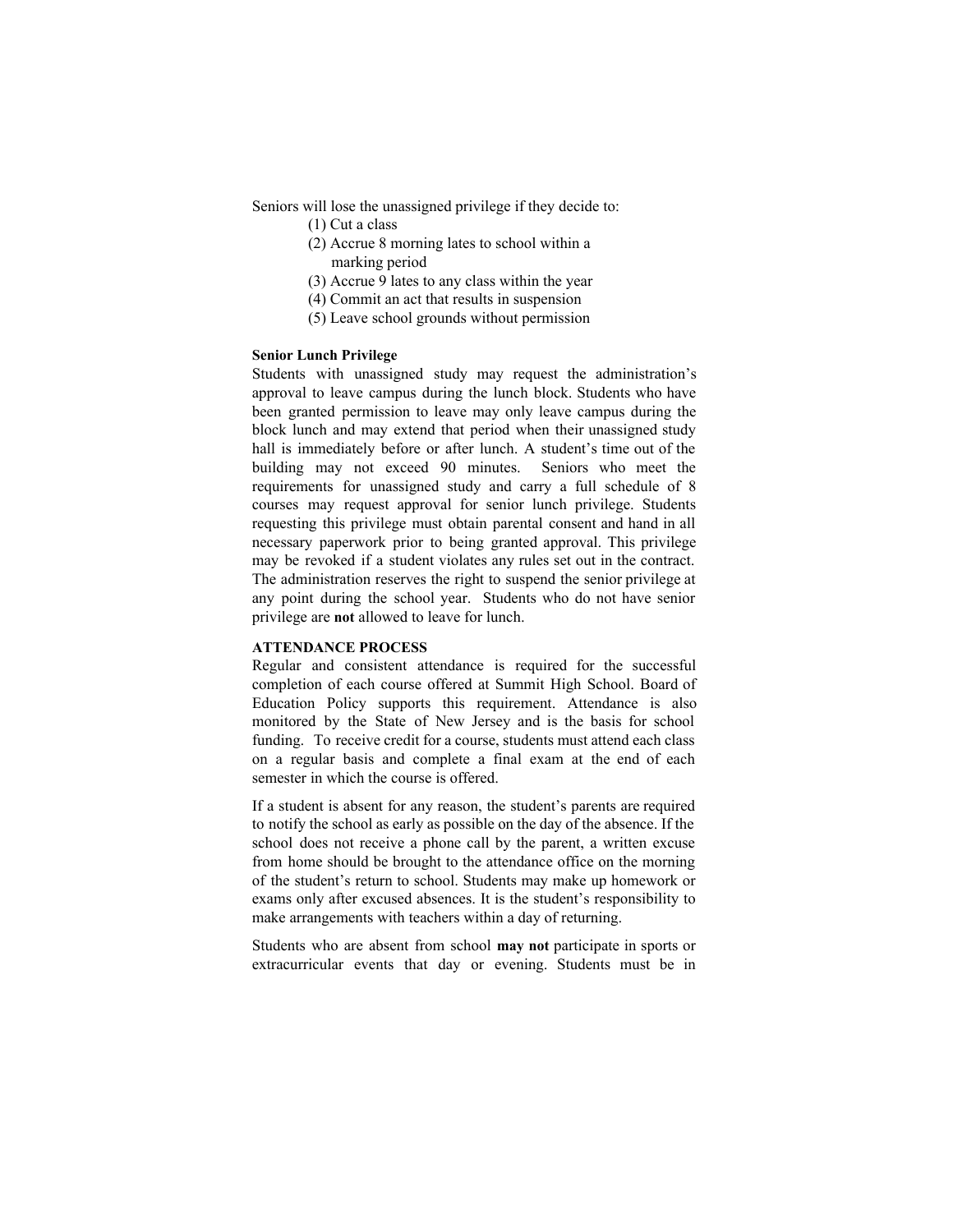attendance in school for at least four hours of instruction on the day of a sports or school event.

#### **Excused Absence**

Parents are required to call the attendance office at 908-273-1544 if a student is to have an excused absence. A student's absence will be excused for the following reasons:

- 1. Personal illness, verified in writing by a parent or physician; Students should present this written notice to the attendance office on the day they return to school;
- 2. For religious holidays, as mandated by the State of New Jersey, students are encouraged to attend services scheduled during non-school hours whenever possible;
- 3. Death in the family;
- 4. Required attendance at a legal proceeding;
- 5. Personal obligations that cannot be completed at times other than during the regular school day. Such absences must be verified in writing by parents and must be approved in advance by the principal;
- 6. School-sponsored activities (e.g., school counseling services, field trips, and testing). Field trips will be counted as an excused class absence;
- 7. Certain planned absences e.g., college visits and other activities deemed necessary by both parents and the school - with approval in advance from the principal;
- 8. Suspension from school.

*Extended absences due to family vacations are strongly discouraged. The Board of Education does not condone this practice, as students will miss required course time and experiences, and the teaching staff will not be expected to provide specific assignments prior to students' departure. In the event that an extended absence is required, a parent or guardian must submit a written request to the principal a minimum of five school days in advance.*

*Removing students from school for appointments should be avoided whenever possible, as this contributes to their cumulative absences and loss of instructional time.*

# **Unexcused Absence**

A student who has been in school for any part of the day may not miss any class unless they have:

1. Obtained permission in advance to miss the class from the teacher of that class.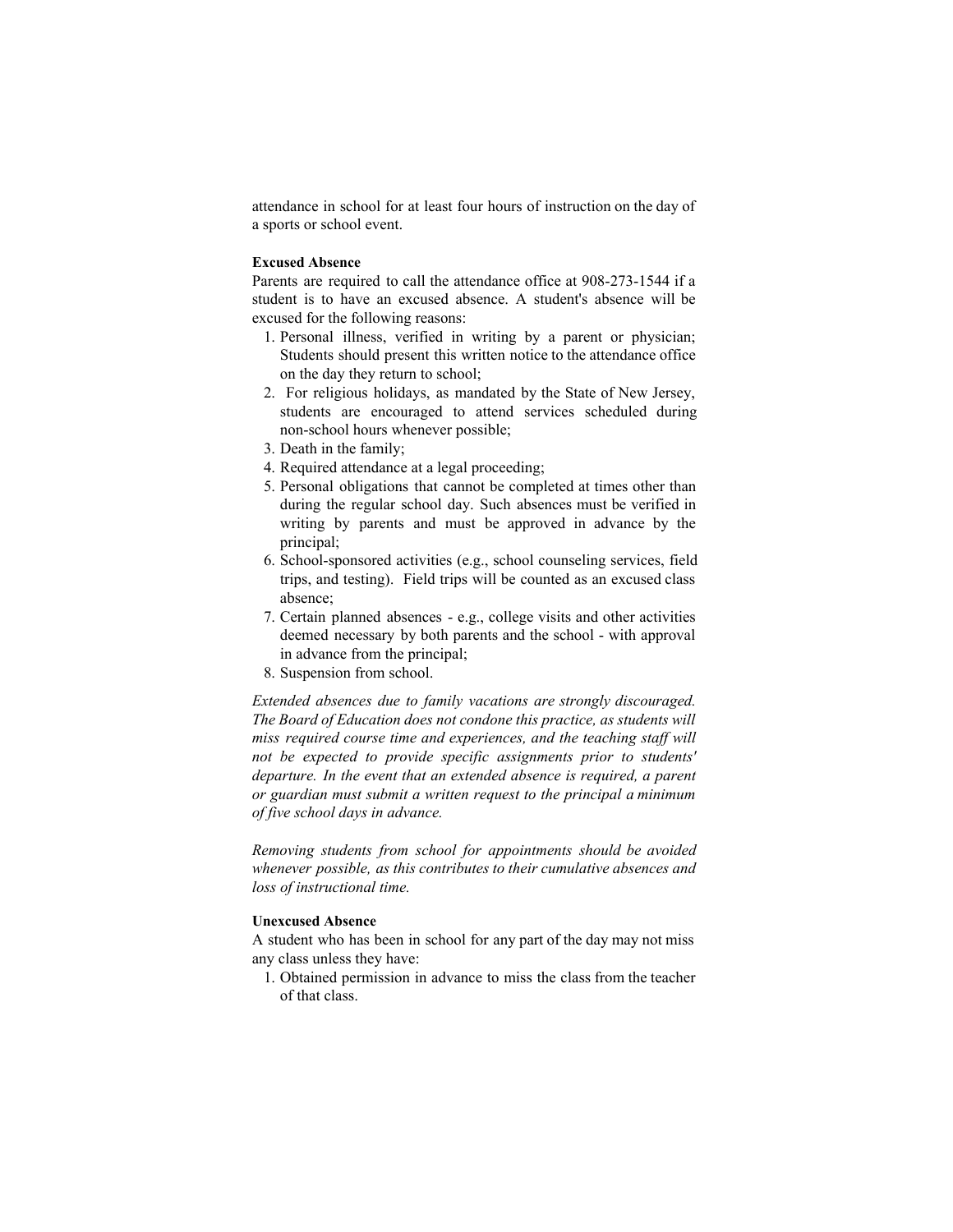2. Reported to or signed out of school with the medical office or attendance office.

If a student fails to follow this policy that student will receive a class cut for all classes missed. Parents will be notified in writing of the absence, and the attendance office will maintain a record of the cut. The student will also be subject to the following consequences:

| 1st Cut: | a) 2 afternoon detentions                          |
|----------|----------------------------------------------------|
|          | b) loss of unassigned study                        |
|          | c) loss of eligibility for exam exemption          |
| 2nd Cut: | a) 4 afternoon. detentions                         |
|          | b) loss of parking privileges                      |
|          | c) parent contact to discuss further               |
|          | consequences                                       |
| 3rd Cut: | a) 1 day suspension which includes a readmit       |
|          | parent conference or phone call. This discussion   |
|          | will focus on the consequences of a fourth cut. In |
|          | attendance during this conference will be an       |
|          | administrator, the student's counselor, teacher of |
|          | the specific course may be present, and if         |
|          | appropriate, a child study team representative     |
| 4th Cut: | The student will be withdrawn from the class and   |
|          | receive a WF (withdrawn failure)                   |

# **Cumulative Absences**

Attendance in class is required for a student to receive credit for a course. Cumulative absences consist of all absences from a class, including but not limited to; illness, appointments, field trips, absences for extra-curriculars, college visits, nurse and counseling visits, and family vacations.

**Consequences for Cumulative Absences (total absensces during the school year**/corresponding totals for semester courses are in parentheses)

- 9 (6) Referral form indicating total absences will be mailed home.
- 16 (9) In-school parent conference or phone conversation. The contact will focus on the consequences of the accumulation of the 20th (12th) absence.
- 20 (12) The student may be withdrawn from the course and will receive a WF (withdrawn failure).

**Morning Lateness (Counted on a cumulative basis during a marking period)**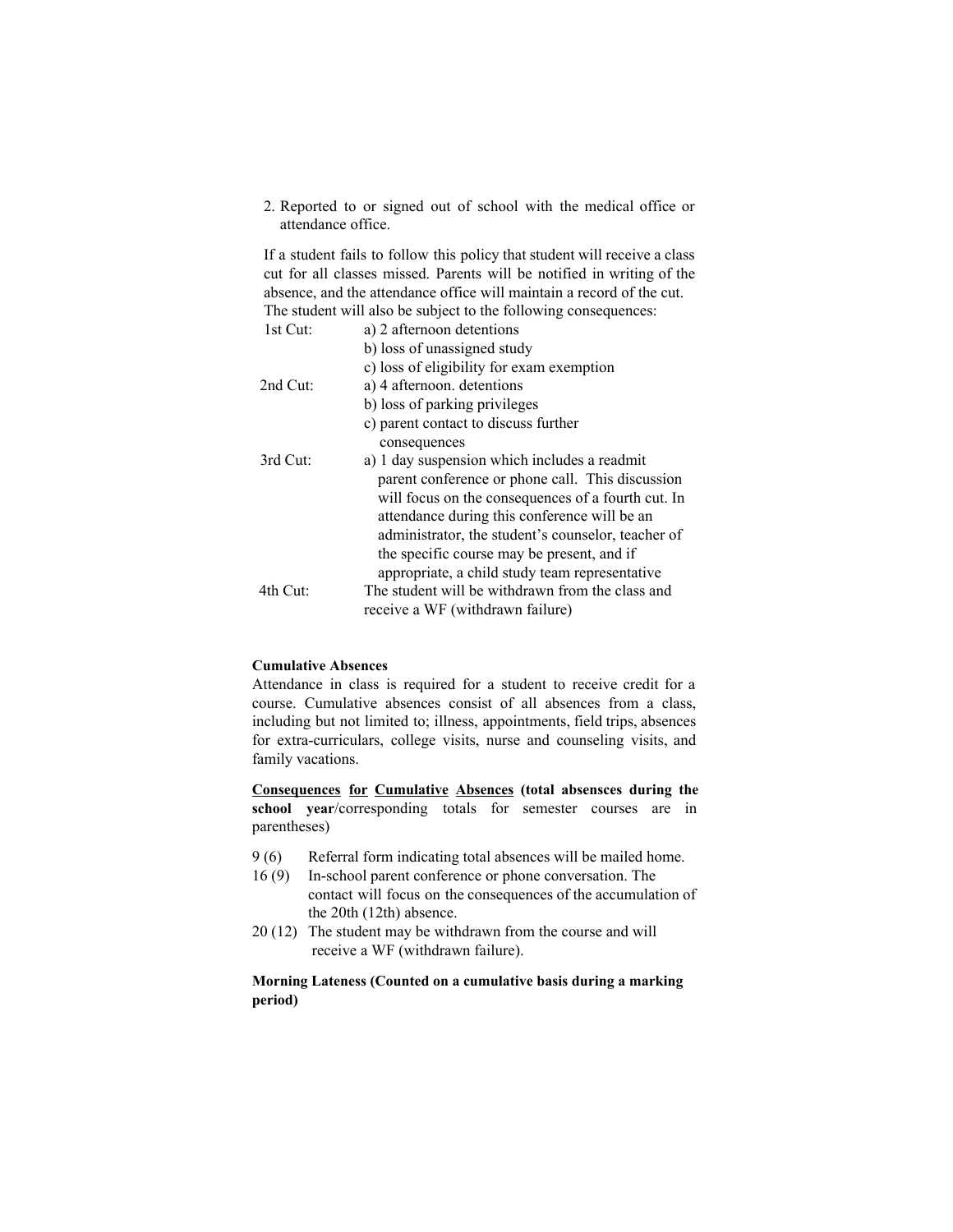Classes begin at 7:45am, therefore it is necessary for students to arrive on campus before this time. Students who arrive between 7:45am and 8:00am must report to the sign-in area in front of the auditorium. Between 8:00am and 9:00am, students arriving late must report to the main office. After this time, students arriving late to school must report to the attendance office. Teachers shall record students' tardiness and attendance in PowerSchool at the end of the first time slot. Lateness in the morning, excused or unexcused, will be counted on a cumulative basis during a marking period and will receive the following consequences:

- 4 1 morning detention
- 6 a) 2 morning or afternoon detentions
	- b) loss of unassigned study/late entrance to school
- 8 a) 4 morning or afternoon detentions
	- b) loss of parking privilege

c) Meeting or phone call of the administration, school counselor and a parent/guardian to discuss the morning lates. During this contact, the consequences for additional lates will be presented and determined.

Any student who has accumulated 20 morning lates during the course of the school year will lose their parking privileges.

# **Lateness to class**

A student is considered late to class any time he arrives after the late bell has rung. Lateness to class during the school day will be excused only if the student can present a note from a staff member. Students who are late to class will be subject to the following consequences

- 4 2 detentions
- 7 a) 4 detentions
	- b) loss of unassigned study
- 10 a) 1 day suspension which includes a readmit parent conference or phone call. The meeting or phone call will focus on the consequences of the accumulation of the 15<sup>th</sup> late. In attendance during this contact may be the administration, the student's counselor, the teacher of the specific course, and, if necessary, a child study team representative.
	- b) Loss of parking privileges
- 12 The student may be withdrawn from the course and will receive a WF (withdrawn failure).

Students missing more than 15 minutes of class time are marked absent. If it is unexcused, it is a cut and will be recorded as such.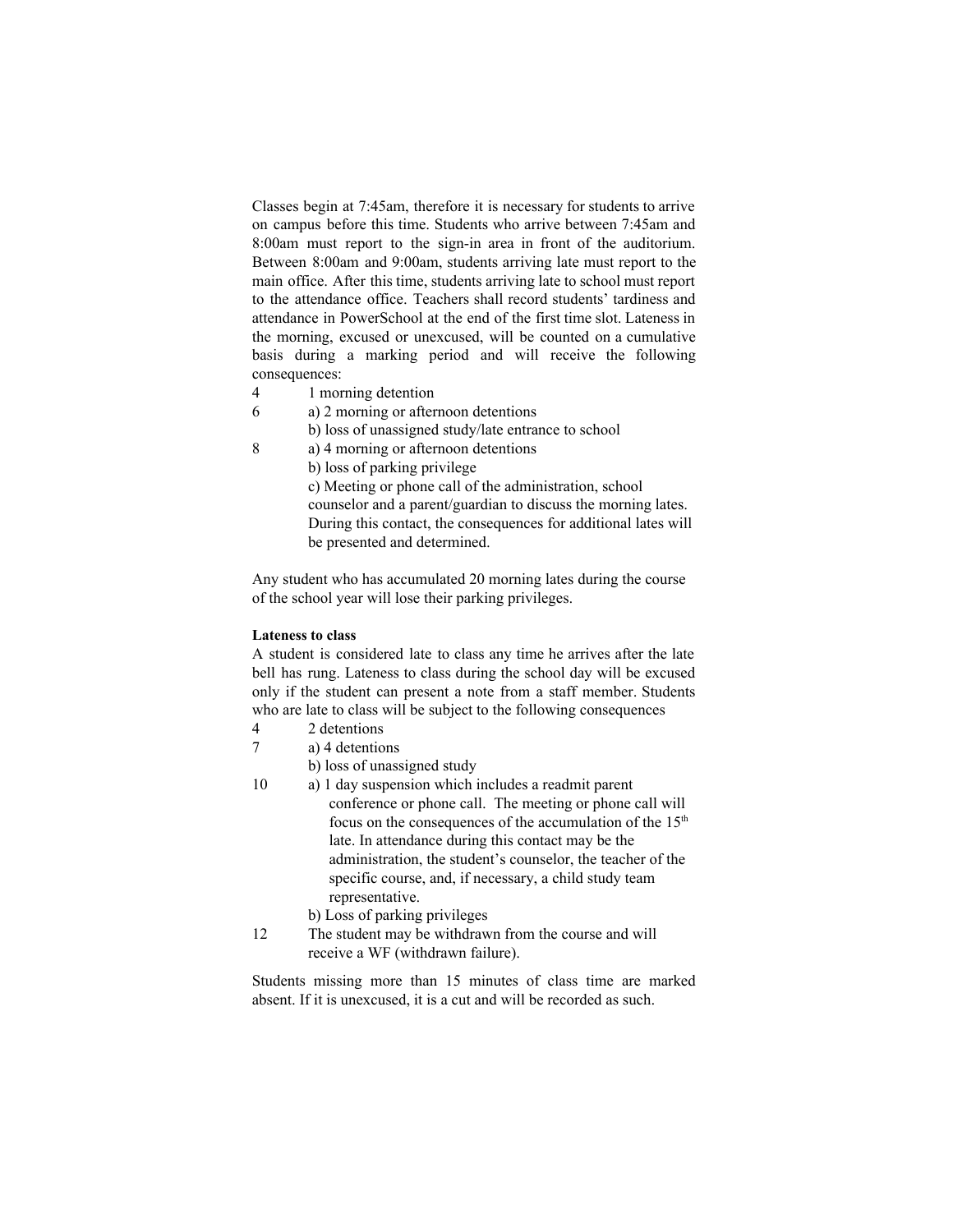Students who are excused for valid reasons (nurse, school counseling, music lesson) will be recorded as absent.

#### **Central Detention**

After school detention is held in a designated classroom from 3:00pm until 3:50pm on Tuesday, Wednesday, and Thursday. At the end of afternoon detention, students must exit the building. Morning detention is held from 7:00am until 7:40am on Tuesday, Wednesday, and Thursday. Lunch detention is held during the first 30 minutes of the lunch block on Tuesday, Wednesday, and Thursday. Students will be able to eat lunch during the 2nd half of the lunch block.

Students who do not report to detention as directed will receive the following consequences:

- a. 1st missed detention: 2 lunch detentions plus the original detention
- b. 2nd missed detention: 4 lunch detentions, plus the original detention, the loss of unassigned study hall, and contact with parent/guardian
- c. 3rd missed detention: 1-day suspension plus the original detention, loss of parking privileges and a re-admit conference that will outline further consequences for missed detentions including, but not limited to; loss of athletic participation and other extra-curricular privileges.

#### **Early Dismissals**

Removing students from school for appointments should be avoided whenever possible, as this contributes to their cumulative absences. However, if students must leave school for a specific reason before their last class they must sign out in the attendance office. A hand-delivered written note (not an email or phone call) is required for students to be released from school. Students must present this note to the attendance office **before 7:45am**. This note must be signed by a parent. If it is for a doctor or dentist appointment, it should include the doctor's name and phone number. Calls will often be made to verify these notes. **No notes will be accepted after the fact.** If no note is received, absences from classes will be regarded as cuts. Participation in extracurricular activities or evening events (including the prom) is dependent upon students attending school for a 4 hours of instruction. **Under no circumstances may students be dismissed from school for lunch.**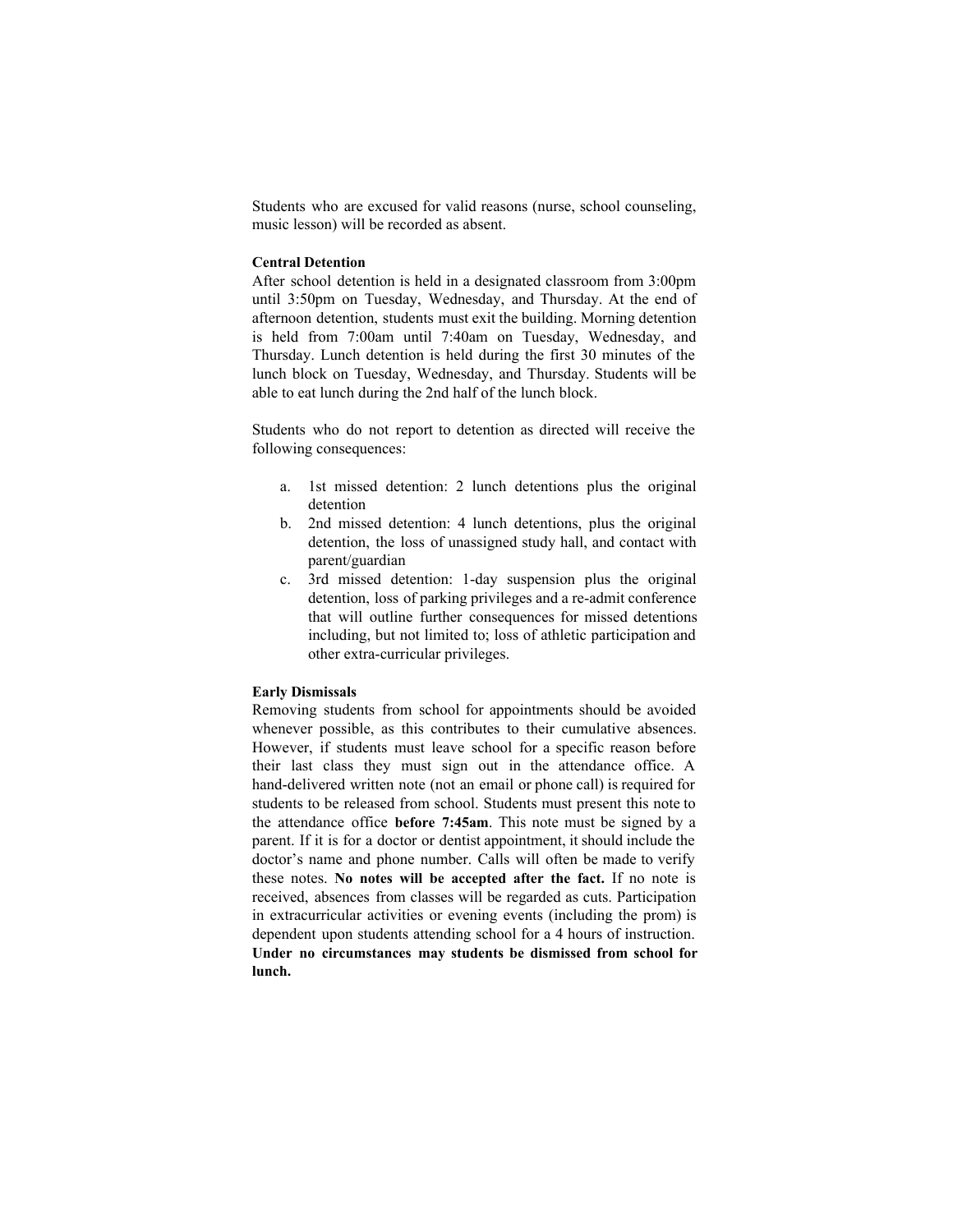# **Extracurricular Events**

For school functions (prom, semi-formal, athletic events, performances etc.), students must be present from 7:45am until 12:45pm or arrive no later than 9:45am in order to be admitted into the event.

# **EXPECTATIONS**

#### **Acceptable Use Policy for School Internet**

The district computer network, email system, and issued hardware facilitates communication in support of research and education. Students are required to sign the Acceptable Use Policy Statement in order to access school computers and network. Failure or delay in signing this statement will prevent the student from using the computer facilities, accessing email, or receiving any hardware. Before being allowed to access the network, students must receive training in use and etiquette on the school network. To insure appropriate use of the Internet and Network, the school has established the following guidelines:

- 1. Students should always have a specific topic of interest for research when using the Internet.
- 2. Information downloaded from the Internet must be classroom related.
- 3. Students are not allowed to review or download any material that is obscene, vulgar, sexually explicit, racist or otherwise inappropriate.
- 4. Students may not use the system, district-issued email, or hardware issued to students to harass or threaten any other person. Consequences for misuse/abuse of the Internet, network, email, or district-issued hardware may include:
	- a. Warning.
	- b. Loss of privilege to access the Network and Internet.
	- c. Loss of computer privileges at Summit High School.
	- d. Referral to the administration for discipline.
	- e. Loss of grade on assignment.

It is the high school's expectation that students use technology solely for the learning goals of the school.

# **Assemblies**

Assemblies provide opportunities to share talent, create cultural awareness, nurture school spirit and expand upon the classroom learning experience. Assemblies take place in either the gym or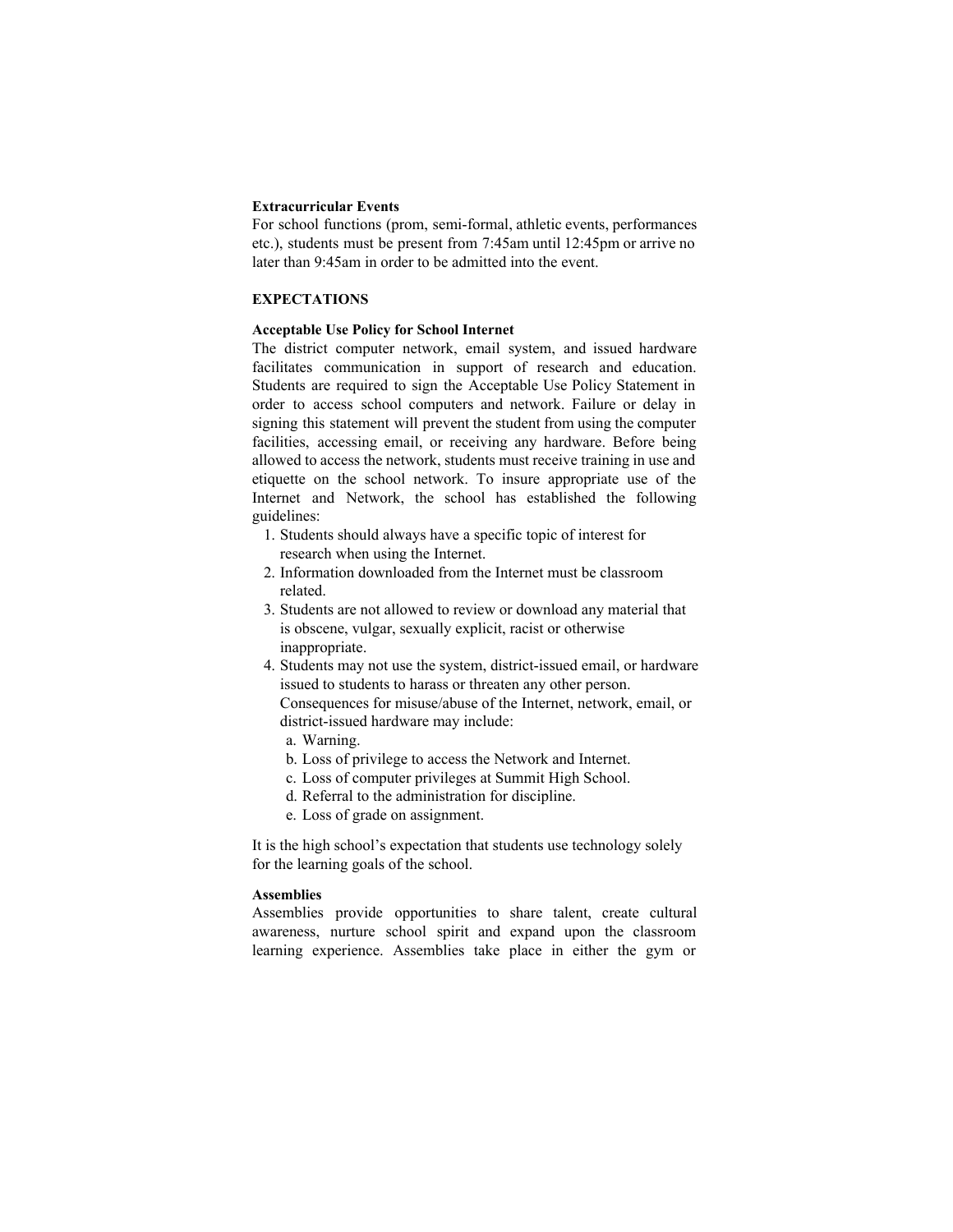auditorium. It is important to be a respectful audience and to respond in an appropriate manner.

Attending assemblies is a privilege, not a right. Any students who do not meet the standards of behavior will be removed from the assembly and will receive disciplinary consequences.

# **Cafeteria & Other Designated Eating Areas**

The lunch period is designed to provide a balanced diet and opportunities for academic support/enrichment, socialization and relaxation. Please keep in mind the following simple rules that should be followed at all times:

- 1. Designated eating areas are places for students to eat. Please keep them pleasant by being courteous and showing respect for the rights of others.
- 2. The throwing of food, papers, etc. is strictly prohibited and will result in disciplinary action including exclusion from eating in the cafeteria and possible suspension.
- 3. Each student is responsible for cleaning his or her eating area before leaving the area. Students are to be responsible for their food, lunch wrappers and trays. Everyone must discard or recycle these items in the proper receptacle. This means leaving the area clean. Students who do not clean up will be referred for disciplinary consequences.
- 4. During the lunch period, students are allowed to eat in designated areas. Please clean up the areas completely and do not go into the parking lot or leave school grounds at any time.

# **Conduct Expectations**

To ensure a safe and positive environment for students, staff, and visitors, it is imperative that students adhere to the following expectations:

- 1. Physical or verbal violence, any form of harassment, intimidation or bullying, and/or threatening behavior will not be tolerated and may result in suspension from school.
- 2. Students are expected to use courteous and proper language at all times. Inappropriate gestures or language toward staff or fellow students will not be tolerated.
- 3. Students should respect their own property and the property of others. Stealing will not be tolerated. Disciplinary action will be taken and the police department may be contacted.
- 4. Classroom behavior should always be courteous, respectful and attentive. Students should be prepared on a daily basis.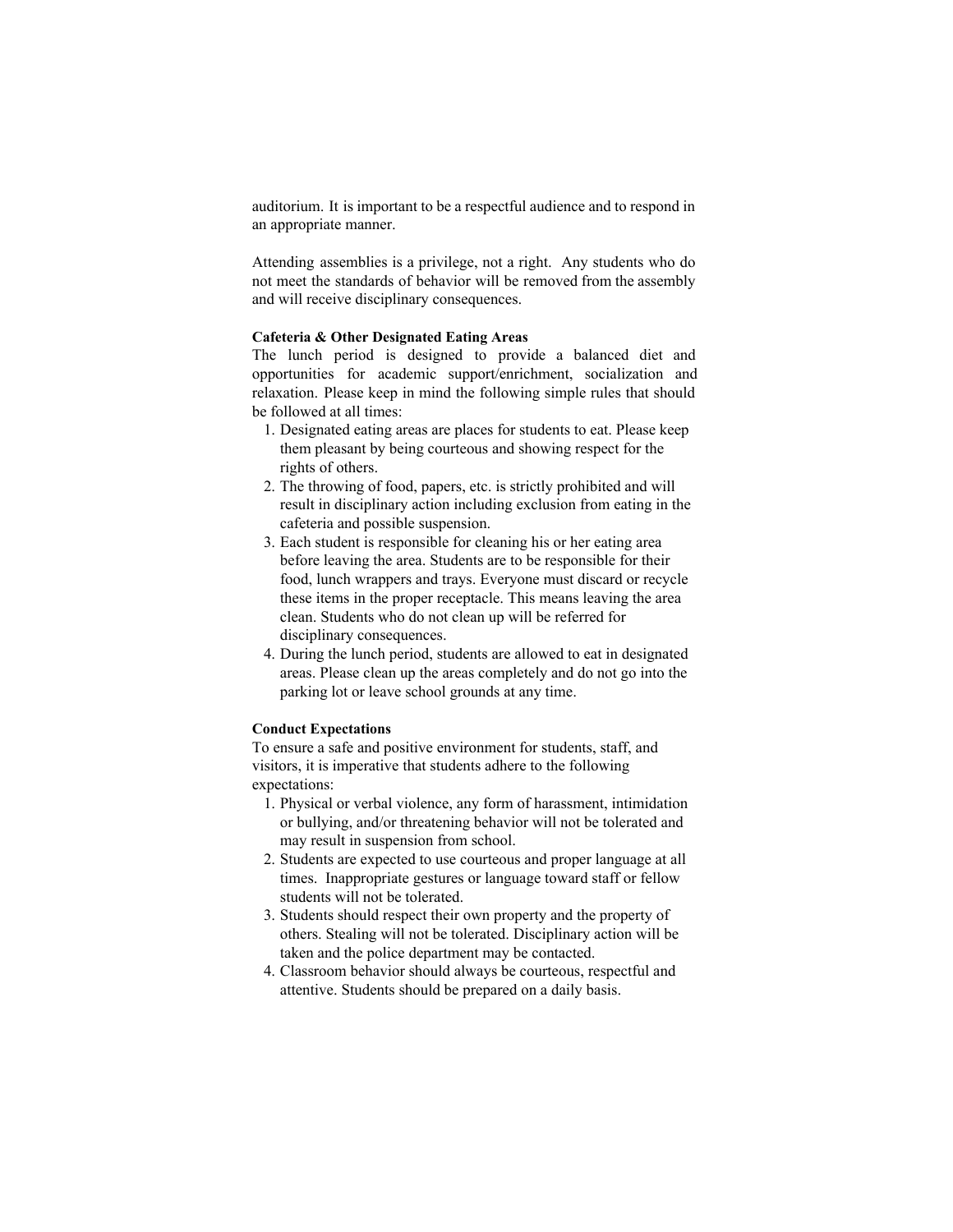- 5. Cheating, in any form, is unacceptable and will be met with loss of credit and disciplinary action.
- 6. Running, shouting, and any forms of disorderly conduct will not be permitted in the building. The throwing of snowballs at people or vehicles is prohibited.
- 7. Inappropriate dress is unacceptable. Attire should be appropriate for the educational environment. Students will be asked to change, sent home, or articles will be confiscated.
- 8. Smoking, the use of electronic cigarettes or vaporizers, or the use of illegal substances is not permitted on school grounds or at any school event. Specific disciplinary action will be taken for violation of this policy.

# **Cheating/Plagiarism**

Students are expected to be honest. No form of cheating is acceptable. Whether a student is cheating alone or collaborating with others to cheat, the results are harmful to those involved and to the entire school community. Cheating includes, but is not limited to stealing, copying homework or other assignments, or providing answers on any quiz, exam, report or essay; changing grades wherever they are recorded; using a calculator or other electronic device to store data or graphics for a test; stealing another student's work and passing it off as your own; or copying text without documentation from any published or Internet source (see below).

Students who store school assignments on electronic devices must take responsibility for the security of their own work. Allowing or providing the opportunity for other students to access one's electronic files containing schoolwork will be considered cheating.

When the teacher or administrator has determined that cheating has occurred, they will discuss the incident with the student and review the school policy. The teacher will then contact the student's parent(s) or guardian to arrange a conference. The teacher and the assistant principal will determine the extent of cheating and the loss of credit. The assistant principal will record the incident and students with repeated cheating violations shall face additional disciplinary action, including loss of credit.

All student work submitted for grading or publication must be the work of the student or should cite the source of the material. This includes materials from print publications as well as those from electronic sources. The Summit Public Schools Acceptable Use Policy describes the responsibility of students in the use of school networks and the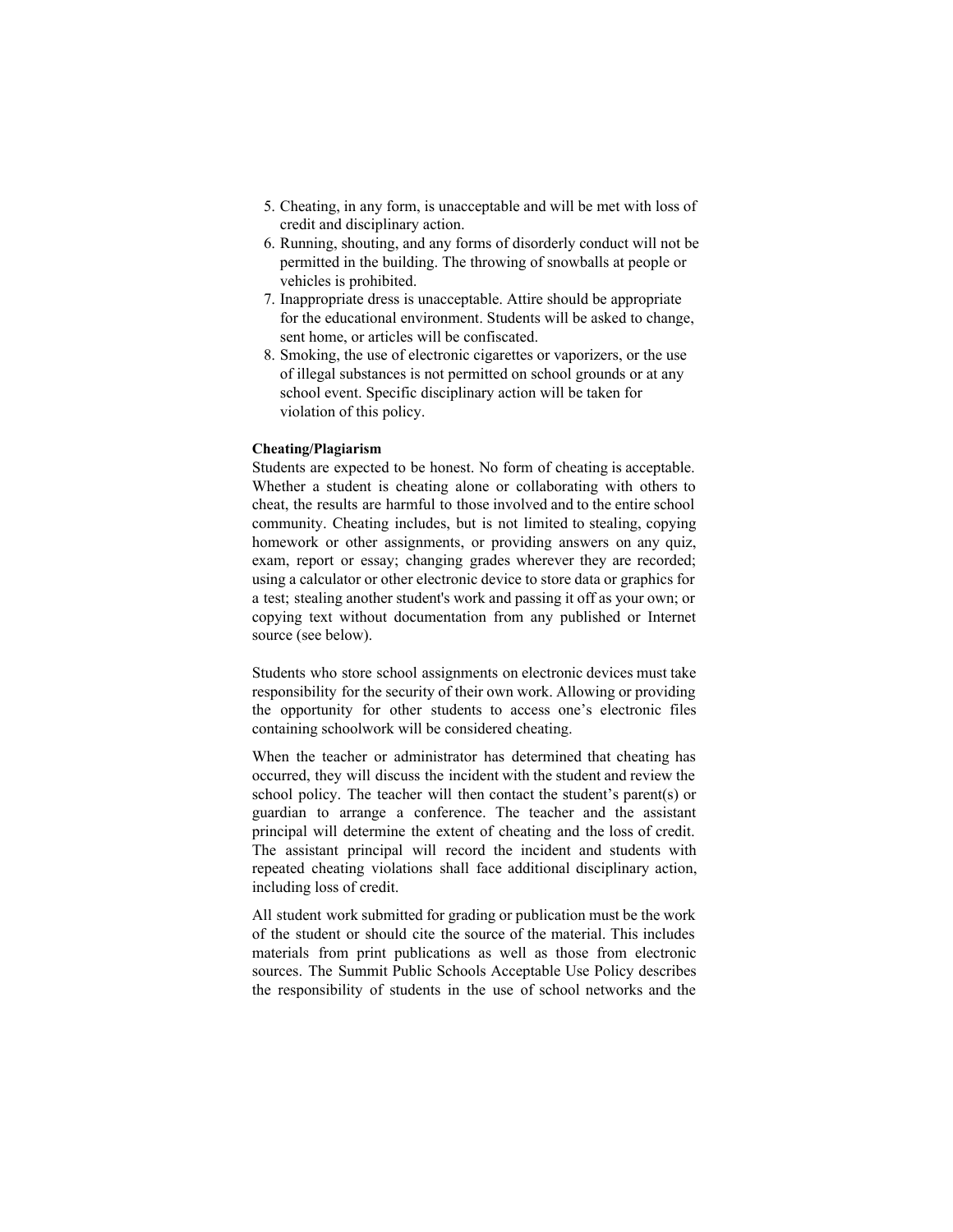consequences for misuse of these privileges. The procedure for citing other sources will be provided as part of the assignment. The school media specialists can also provide information about citing sources. Students who copy sources without citing them or use someone else's materials will receive no credit for the plagiarized work.

#### **Harassment, Intimidation, and Bullying**

Harassment, intimidation and bullying means any gesture, written, verbal, physical act, or any electronic communication, as defined in N.J.S.A. 18A:37-14. Whether it be a single incident or a series of incidents that:

- 1) Is reasonably perceived as being motivated by either any actual or perceived characteristic, such as race, color, religion, ancestry, national origin, gender, sexual orientation, gender identity or expression, or a mental, physical or sensory disability or by any other distinguishing characteristic; and that
- 2) Takes place on school property, at any school-sponsored function, on a school bus, or off school grounds, that substantially disrupts or interferes with the orderly operation of the school or the rights of other pupils, and that
- 3) A reasonable person should know, under the circumstances, that the act(s) will have the effect of physically or emotionally harming a pupil or damaging the pupil's property, or placing the pupil in reasonable fear of physical or emotional harm to his/her person or damage to his/her property; or
- 4) Has the effect of insulting or demeaning any pupil or group of pupils; or
- 5) Creates a hostile educational environment for the pupil by interfering with a pupil's education or by severely or pervasively causing physical or emotional harm to the pupil.

"Electronic communication" means a communication transmitted by means of an electronic device, including, but not limited to, a telephone, a cellular phone, computer, or pager.

The following investigation procedure shall be used for all allegations of harassment, intimidation, or bullying:

- 1) An investigation shall be initiated by the principal or the principal's designee within one school day of the report of the incident and shall be conducted by the school's Anti-Bullying Specialist.
- 2) The investigation shall be completed as soon as possible, but not later than ten school days from the date of the written report of the incident of harassment, intimidation, or bullying.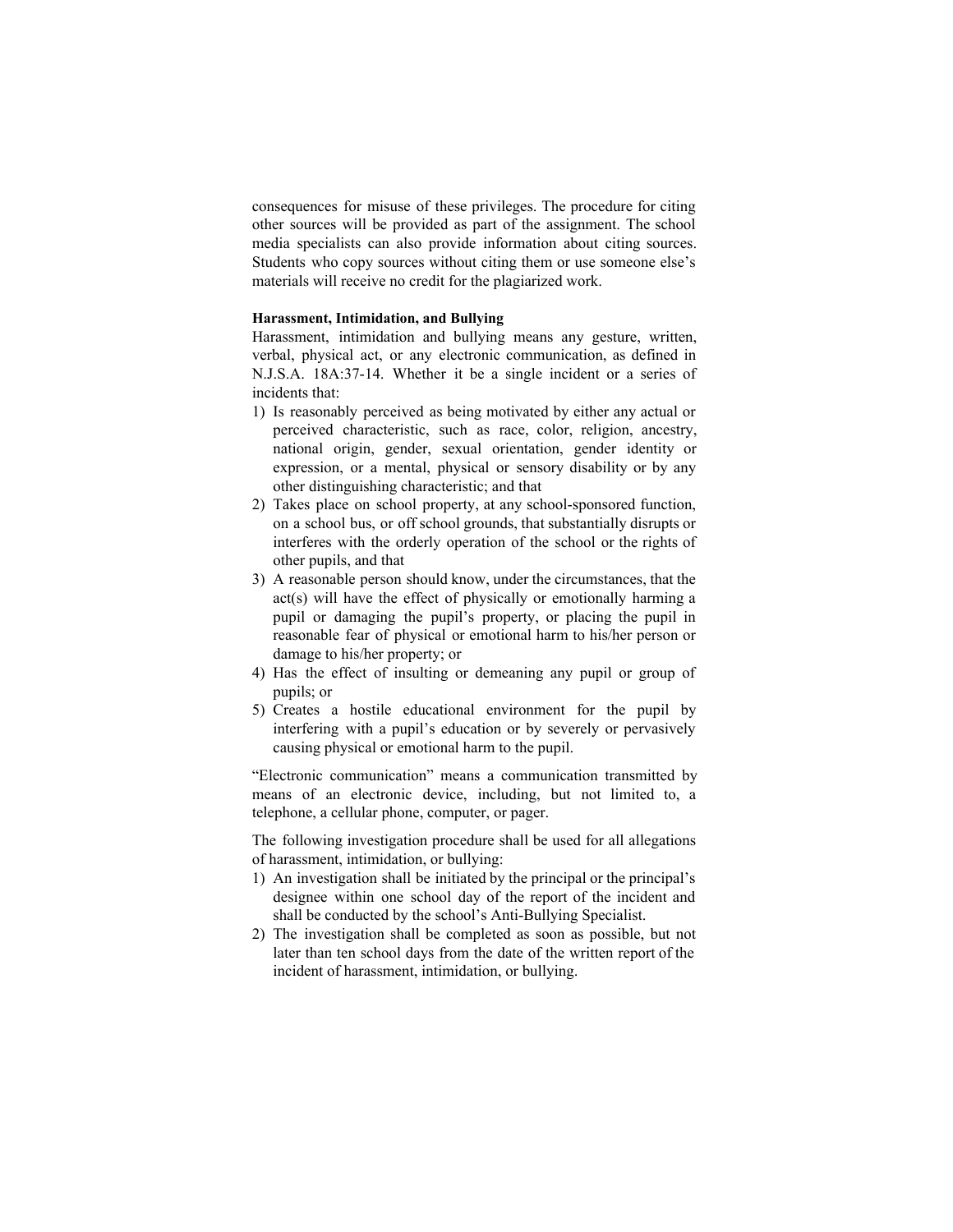- 3) The results of the investigation shall be reported to the Superintendent of Schools within two school days of the completion of the investigation.
- 4) The Superintendent of Schools may decide to provide intervention services, establish training programs to reduce harassment, intimidation, or bullying and enhance school climate, impose discipline, order counseling as a result of the findings of the investigation, or take or recommend other appropriate action.
- 5) The results of each investigation shall be reported to the Board of Education no later than the date of the next Board of Education meeting following the completion of the investigation, along with information on any services provided, training established, discipline imposed, or other action taken or recommended by the superintendent.
- 6) Parents or legal guardians of the pupils who are parties to the investigation shall be entitled to receive information about the investigation including the nature of the investigation, whether the district found evidence of harassment, intimidation, or bullying, or whether discipline was imposed or services provided to address the incident of harassment, intimidation, or bullying. This information shall be provided in writing within five school days after the results of the investigation are reported to the Board of Education.
- 7) A parent or legal guardian may request a hearing before the Board of Education after receiving the information.
- 8) At the next Board of Education meeting following its receipt of the report, the Board of Education shall issue a decision, in writing, to affirm, reject, or modify the superintendent's decision. The Board's decision may be appealed to the Commissioner of Education, in accordance with the procedures set forth in law and regulation, no later than ninety days after the issuance of the Board's decision.
- 9) A parent, pupil, legal guardian, or organization may file a complaint with the Division of Civil Rights within one hundred eighty days of the occurrence of any incident of harassment, intimidation, or bullying based on membership in a protected group.

## **Dress Code**

Appropriate school attire is required of all students. Students will be required to change their attire or be sent home if wearing:

- 1. Extremely low-cut, tight fitting or transparent clothes, bare midriffs, and suggestive clothing;
- 2. Skirts, dresses, and pants that end higher than mid-thigh;
- 3. Outdoor jackets, coats, or hats except when entering or leaving the building and when there is a defect in the heating system;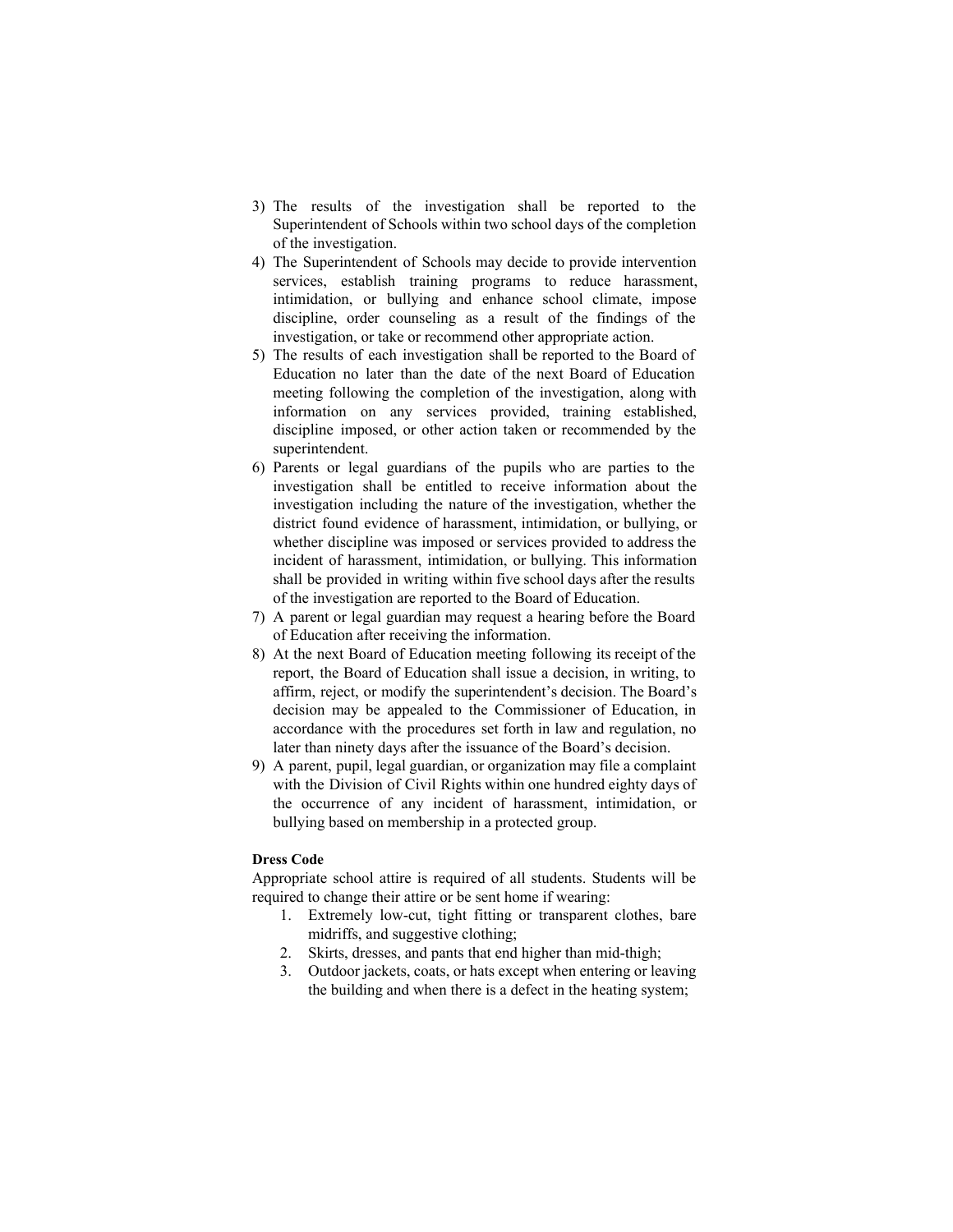- 4. Bare feet, unsafe footwear, cleated shoes, backless shoes, and footwear intended for the beach;
- 5. Patches and decorations that are offensive or obscene;
- 6. Undershirts (underwear) worn without an outer shirt;
- 7. Clothing that is overly soiled, torn, worn, or defaced;
- 8. Nonprescription sunglasses, glazed, and tinted glasses, except as prescribed by the pupil's doctor;
- 9. Portable audio or video devices;
- 10. Electronic communication devices, beepers and other summoning devices, except as permitted in Policy No. 2360;
- 11. Clothing, apparel and/or accessories which indicate affiliation with any gang associated with criminal activity or have references to alcohol**,** controlled dangerous substances**,** or tobacco;
- 12. Clothing containing profanity or sexual references or innuendoes;
- 13. Clothing which includes racial, religious, or ethnic violence;
- 14. Hats, hoods, visors, headbands and other headgear; and
- 15. Any clothing that is likely to create a material and substantial disruption to the school environment.

#### **Electronic Devices**

Cell Phones: Students are not permitted to use cell phones during class unless given permission by the instructor. Use of cell phones in study hall is limited to non-disruptive use as determined by the study hall teacher. Cell phones may be used during a student's lunch in the designated eating areas. Under no circumstances should a student use a cell phone or other device to take pictures or video of another student or staff member. Cell phones may be collected by the teacher during classroom assessments and will be collected during midterm exams, final exams, and all standardized testing.

iPods and iPads: Students are not permitted to use these devices during class unless given permission by the instructor. Students are permitted to use these electronics devices during their study hall period and lunch period. Students' use of these devices during passing times should not interfere with their ability to hear.

Chromebooks: All students are expected to follow the policies and procedures outlined in the Student Chromebook Use Policy. Students are expected to bring the Chromebook to school every day, fully charged. During instructional activities, the device is to be focused solely on the activity at hand. Only school related e-communication is allowed.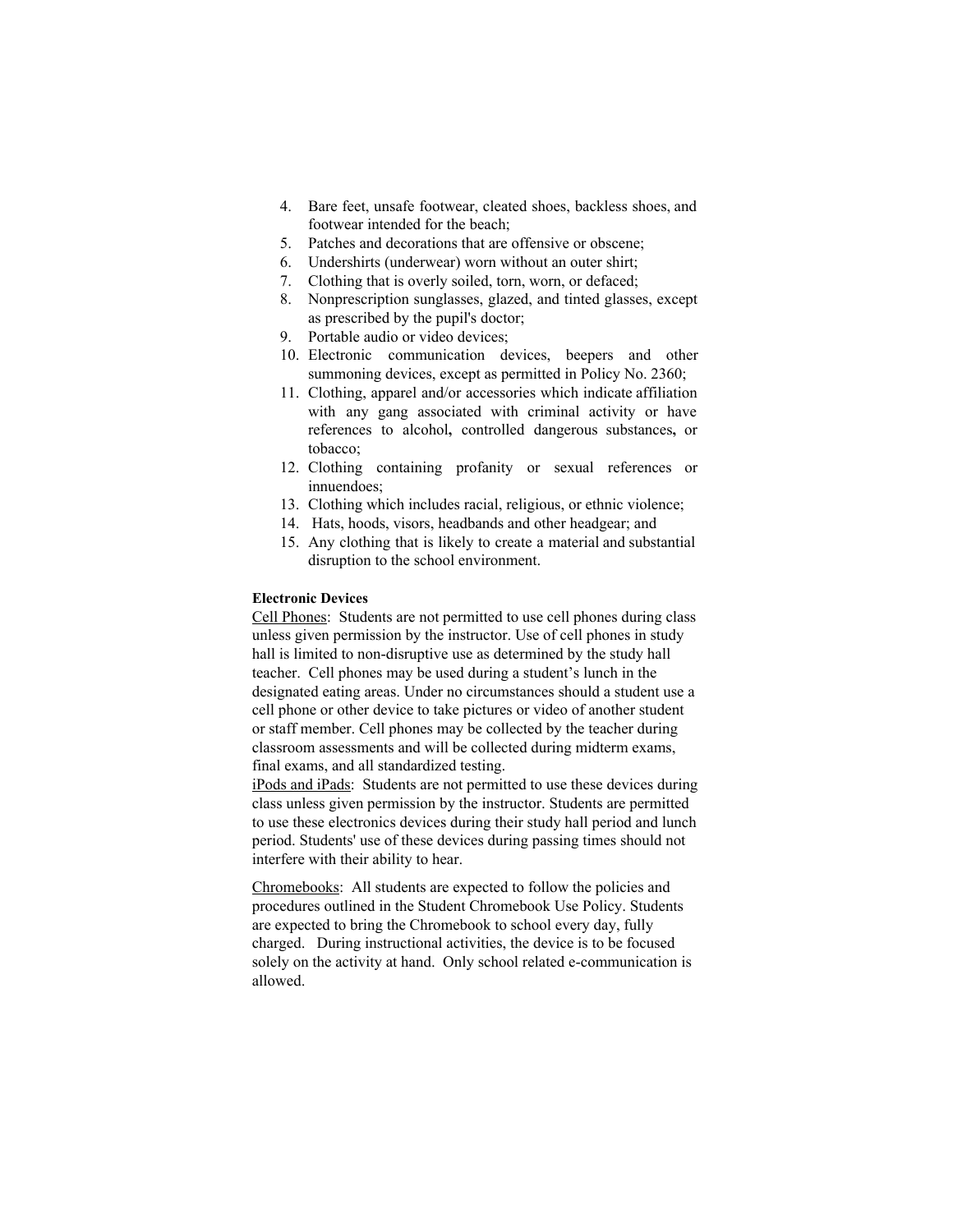If a student chooses not to follow the above rules, the following consequences will be applied:

| $1st$ time: | a) device will be confiscated and turned into the<br>main office                                                                                                                                                         |
|-------------|--------------------------------------------------------------------------------------------------------------------------------------------------------------------------------------------------------------------------|
| $2nd$ time: | b) warning from a building administrator<br>a) device will be confiscated and turned into the<br>main office                                                                                                             |
| $3rd$ time. | b) 1 after-school detention<br>a) device will be confiscated and turned into the<br>main office until parent comes in for conference                                                                                     |
| $4th$ time: | b) 2 after-school detentions<br>c) parent contact to discuss further consequences<br>a) electronic device confiscated and turned into the<br>main office until a parent comes in for a conference<br>b) 1 day suspension |

A student may retrieve such devices from a building administrator at the end of the day. Failure to turn over the device to a staff member may result in additional consequences.

#### **Emergency Student Communication**

Students should not receive phone calls directly from home. There are times when an emergency arises which necessitate a call from a parent. Exceptions are made in extreme emergencies by contacting the main office and getting the approval of a school administrator.

# **If there is no phone service to the school and there is an emergency,** dial 273-1495. (This number is not in service at other times.)

#### **Fire/Emergency Drill Regulations**

Two drills will be conducted each month to practice emergency procedures. Students are expected to respond quickly to the directions given by their teacher or administrator. Following procedures and directions is crucial to ensure their own safety and the safety of the school community. Students who do not follow these directions will be subject to disciplinary action up to and including suspension.

Students who falsely pull a fire alarm or call in a threat to the building will be dealt with in a severe manner. The police will be called and the student will be subject to suspension and further consequences as deemed appropriate by the administration.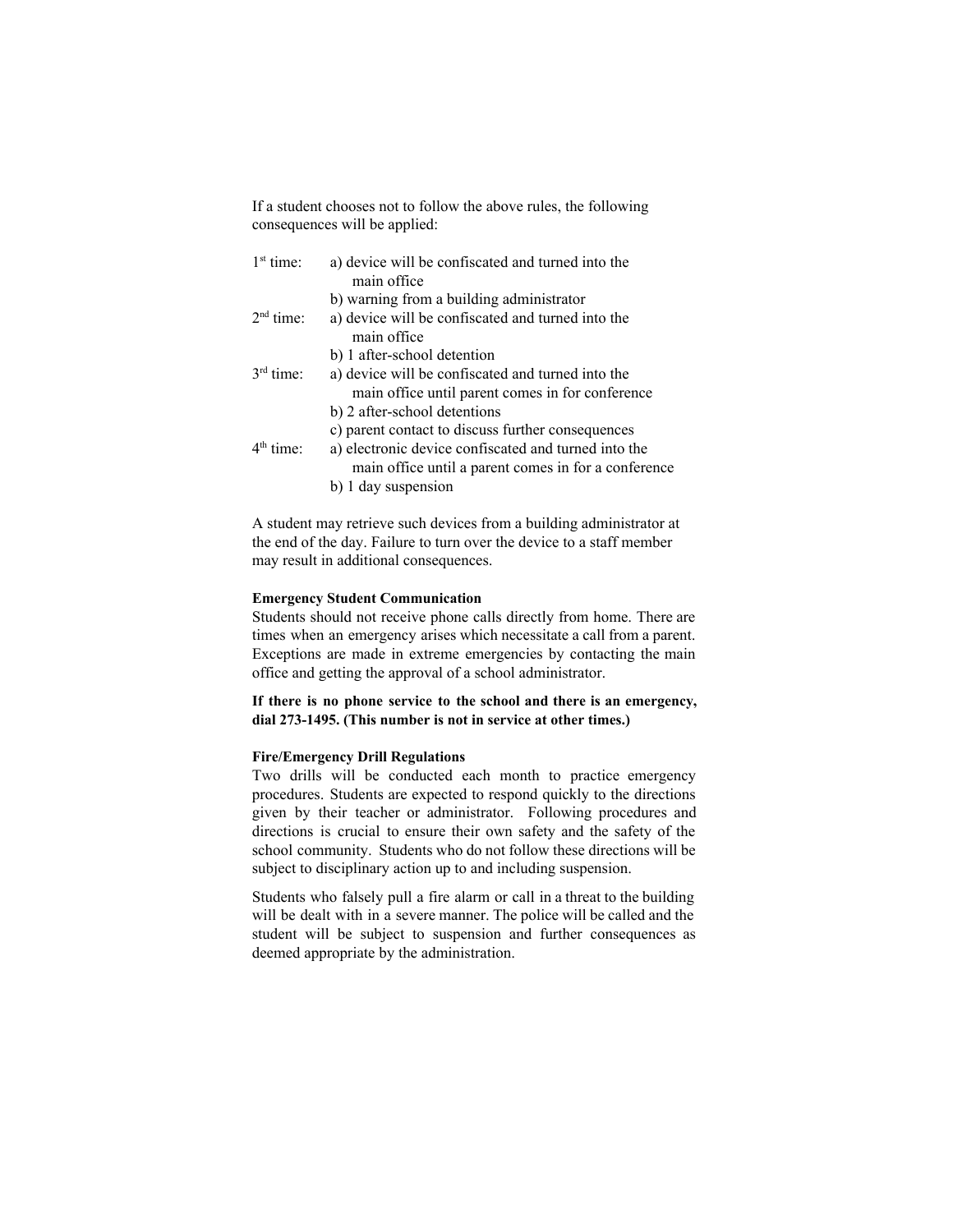# **Hall Lockers and Locks**

Hall lockers will be available to all students in grades 9-11. Students will be assigned a specific locker and combination lock at the beginning of the school year. Lockers are available for seniors upon request. Each student will also be assigned a locker in the locker room for use during physical education. Students are expected to use these lockers and to keep them neat and clean at all times.

- 1. Only combination locks issued by the school are permitted. The custodians will remove unauthorized locks.
- 2. Lockers are the property of the school and are subject to periodic inspection. Duplicate combinations and master keys are retained in order to facilitate entry into students' lockers.
- 3. Locks must be left on the locker at the end of the school year or a replacement fee will be charged.
- 4. Combinations should be memorized and locks should be locked at all times. The school is not responsible for lost or stolen items, but will assist in the recovery of items.
- 5. Students should not bring valuables such as iPods or other expensive items or large sums of money to school.
- 6. Theft of personal or school property is a serious offense and will result in suspension and possible signing of a police complaint.
- 7. The school assumes no responsibility for items left in lockers and strongly advises that jewelry, large sums of money, etc. not be stored in the locker. In PE classes, all personal items should be locked in the physical education locker. Any items of significant value should be given to the physical education teacher to be stored in the office during class or practice.
- 8. Lockers or lock combinations must not be shared with other students.

# **Identification Badges**

Each student is issued an identification badge that is designed to ensure school safety. Students are required to have their school-issued identification badge in their possession at all times and be prepared to show it to a staff member when requested. If a student loses his identification badge, it can be replaced for a \$5 fee.

# **Integrity/Character**

Students are expected to be forthcoming, honest and compliant with all staff members. All statements and documents given to the school are expected to be true and authentic. The giving of false information to staff members and administrators or the forging of documents or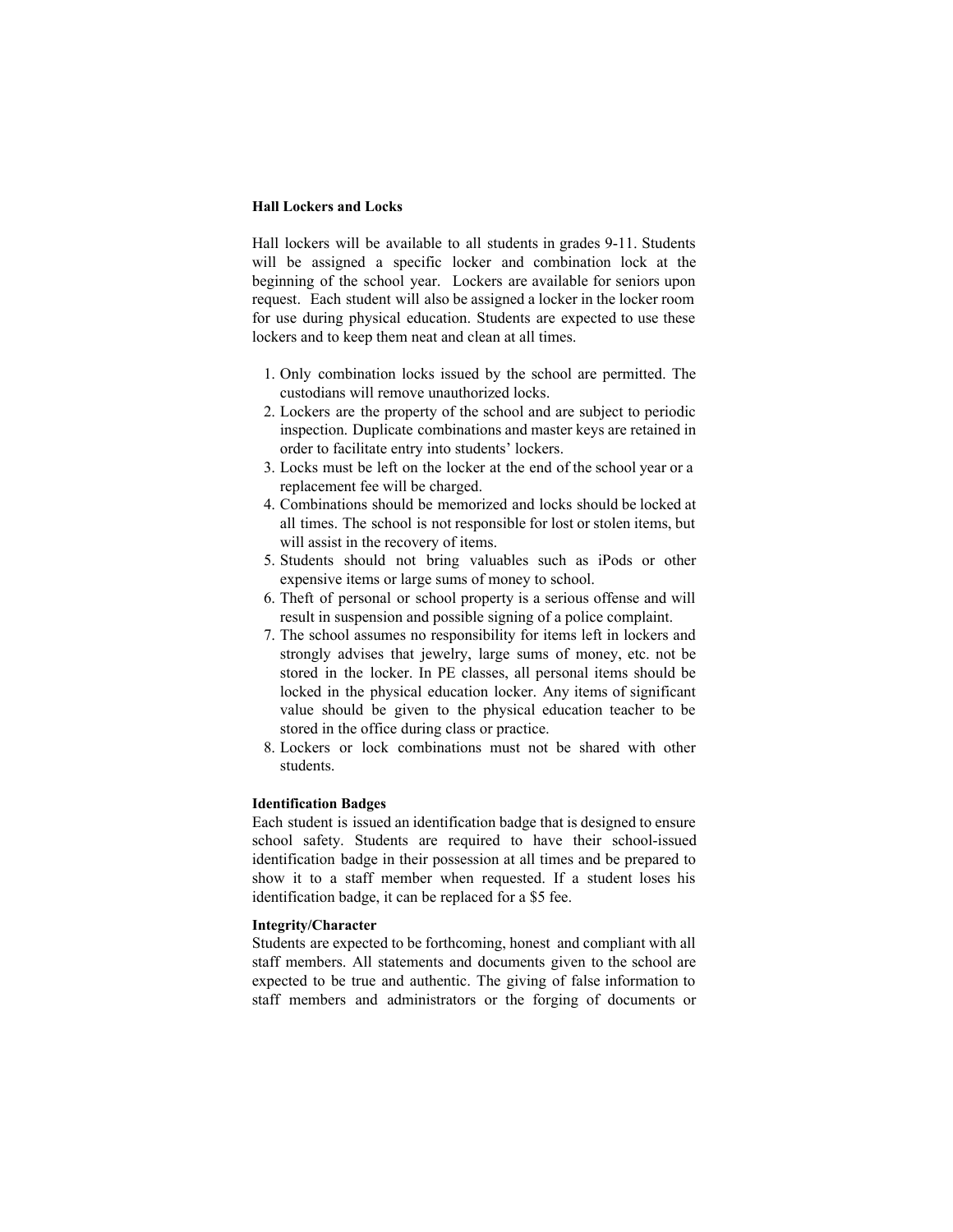signatures will not be tolerated and will be met with disciplinary consequences.

#### **Leaving School Building or Grounds**

The school is responsible for students' health and safety during school hours. Therefore, the administration, faculty, and staff take leaving school seriously. Students are not permitted to leave school building during school hours unless they have signed out in the attendance office before leaving. In all cases, they must have written permission from their parents. The school will notify parents when students leave school without authorization**. No notes will be accepted after the fact.** Notes must be hand-delivered to the attendance office prior to 7:45am if a student is to be dismissed early.

In addition, students who leave the school building without authorization will be subject to the following consequences: 1st Offense: a) 2 detentions

| TSU OTIGIIST. | $a_1 \angle$ actuations                                                                        |
|---------------|------------------------------------------------------------------------------------------------|
|               | b) loss of unassigned study                                                                    |
| 2nd Offense:  | a) 4 detentions,                                                                               |
|               | b) loss of parking privileges                                                                  |
| 3rd Offense:  | a) 1 day suspension                                                                            |
|               | b) reentry parent meeting with an administrator to<br>discuss consequences of the 4th offense. |
|               |                                                                                                |

*Students who leave school grounds will be subject to additional consequences.*

#### **School Publications**

The Board of Education encourages and permits the preparation and distribution of school sponsored publications under staff direction in order that pupils learn the rights and responsibilities of the press in a free society. Issues on which opposing points of view have been responsibly promoted may be introduced in a school-sponsored publication provided that all involved are given adequate opportunity to present their views. All publications must have approval of the school administration.

No school-sponsored publication may contain materials that are grossly prejudicial to an ethnic, national, religious, or racial group or to either gender; libel any person or persons; seek to establish the supremacy of a particular religious denomination, sect, or point of view over any other; advocate the use or advertise the availability of any substance or material that constitutes a direct and substantial danger to the health of pupils; contain obscenity or material otherwise deemed to be harmful to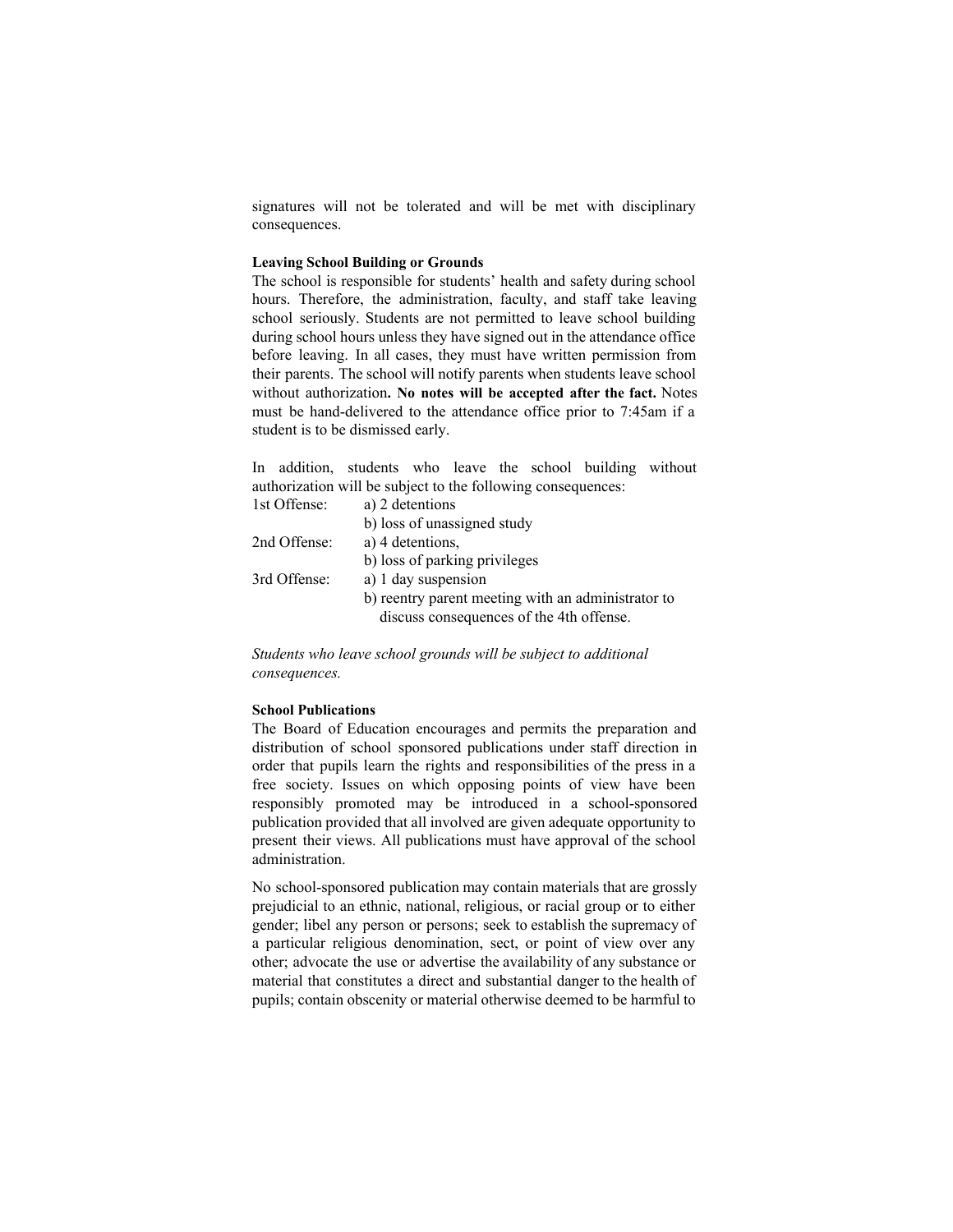impressionable pupils; incite violence, advocate the use of force, or urge the violation of law or school regulations; solicit funds for non-school organizations when such solicitations have not been approved by the superintendent; or promote, favor, or oppose the adoption of any bond issue, proposal, or questions submitted at any election.

Students who distribute unauthorized materials, publications or advertisements will face disciplinary action up to and including suspension from school.

#### **Security/Surveillance**

The security measures and surveillance equipment at Summit High School are in place to ensure the safety and security of the staff and students. These security measures include but are not limited to: windows, doors, door/window hardware, security cameras, alarms, etc. Any propping, tampering, disabling, or interference with any security procedures, hardware, or equipment will be met with immediate disciplinary consequences that may result in suspension.

#### **Sexual Harassment Policy**

The Board of Education explicitly forbids any conduct or expression that may be construed as the sexual harassment of any member of the school community by any student or employee of the district. Sexual harassment includes all sexual advances or suggestions, requests for sexual favors, wearing of clothing bearing slogans that are sexually offensive or demeaning in their innuendo, and verbal or physical contacts of a sexual nature whenever such conduct has the purpose or effect of intimidation or tends to create an intimidating, hostile, or offensive educational environment.

Everyone is encouraged to report any incident of sexual harassment to the building administration or any teaching staff member. Any employee who receives such a report should notify the building principal, who shall notify the district's Affirmative Action Officer. After investigation, appropriate disciplinary action will be taken.

#### **Smoking Policy**

The Board of Education does not permit smoking, the use of tobacco products or the use of electronic cigarettes/vaporizers anywhere in the school building, on school grounds or at school-sponsored events. Students will be subject to the following consequences:

1st Offense: a) 2 detentions

b) loss of unassigned study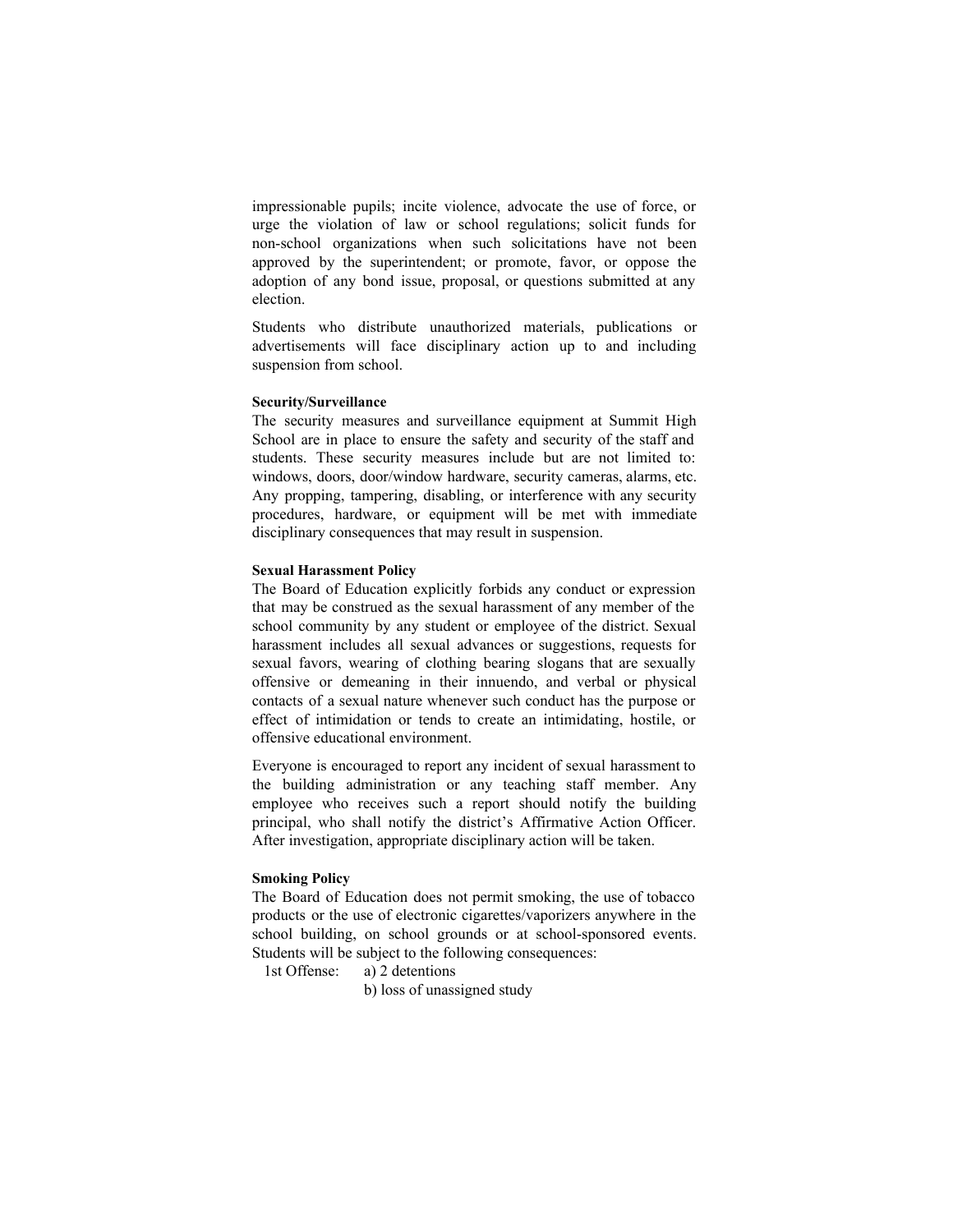|              | c) products will be confiscated and the police may be |
|--------------|-------------------------------------------------------|
|              | contacted if necessary.                               |
|              | d) parents will be notified                           |
| 2nd Offense: | a) 4 detentions                                       |
|              | b) loss of parking privileges                         |
| 3rd Offense: | a) 1 day suspension                                   |
|              | b) reentry parent meeting with an administrator to    |
|              | discuss consequences of the 4th offense.              |

# **Student Obligations**

Students who have incurred an obligation to the school, including but not limited to: books, equipment, forms or have not satisfied other obligations by the end of the year will not receive their final report card or working papers until the obligations have been met. Seniors who have not met their obligations will not receive their diploma until all obligations are met. Any plan for repayment must be approved by the school administration.

#### **Student Parking**

Parking on school property is a privilege and it is expected that students will be responsible for parking properly and observing all safety rules. There is designated parking for school visitors, faculty/staff, and an area for authorized student parking. Visitor and handicapped parking is clearly marked.

During the 2015-2016 school year, all cars must have numbered parking stickers and be parked in the designated area. Through a lottery system, seniors have been allocated numbered parking stickers. Students are expected to drive cautiously, within speed limits and by observing all safety rules. Students who do not have a numbered parking sticker are not allowed to park on campus. Students who leave school grounds during the school day without authorization, reach the threshold of lates, cuts, or smoking violations as outlined in this handbook, drive recklessly, do not follow parking procedures or have repeated violations of school rules will lose their parking privilege for the entire school year.

#### **Substance Abuse Policy**

Please refer to Policy and Regulation 5530 under the Policies tab at the district website *[www.summit.k12.nj.us](http://www.summit.k12.nj.us/)* for more information about the student substance abuse policy.

# **Consequences**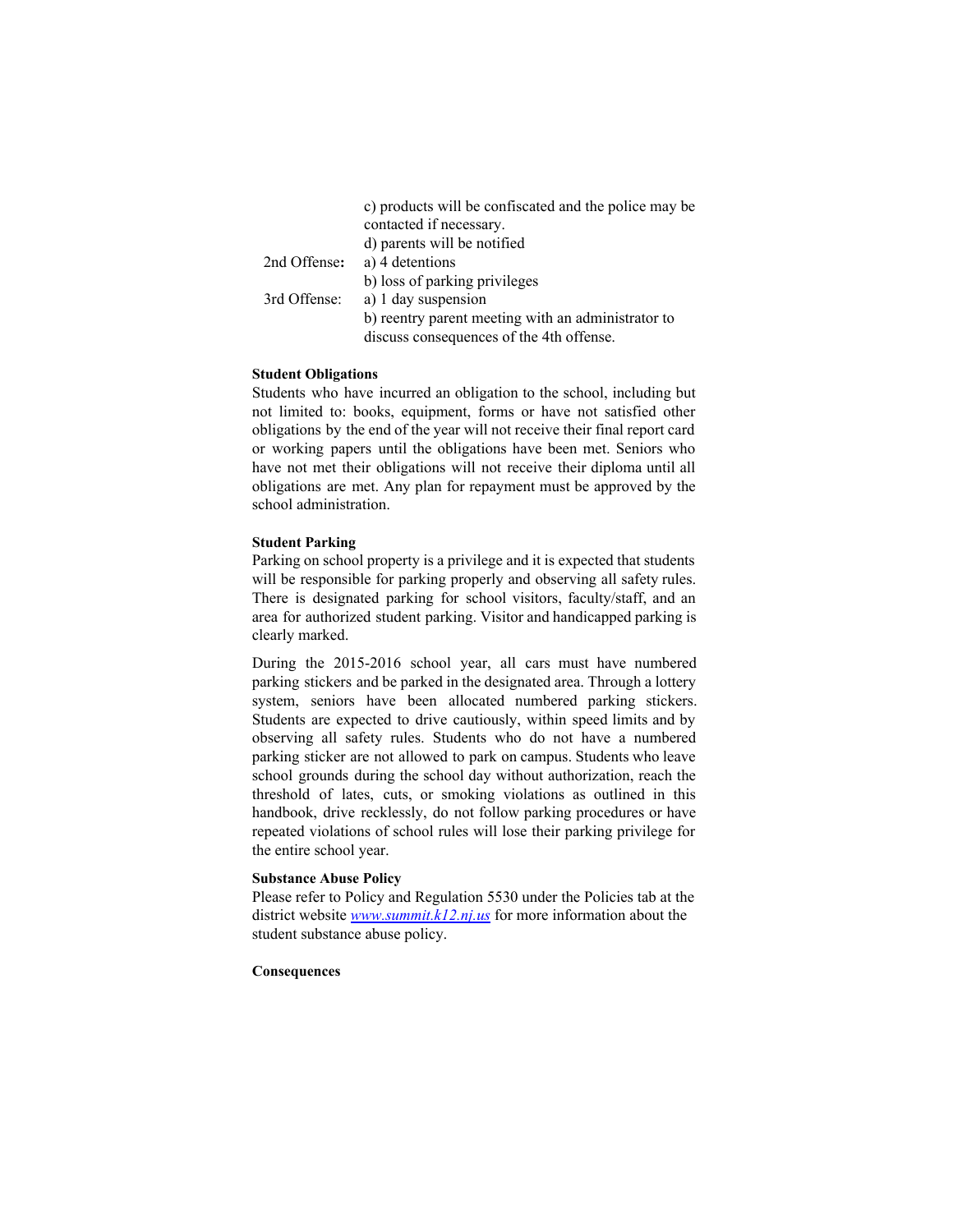Any violation of Board rules prohibiting the use, possession and/or distribution of a substance is a serious offense, and the student who violates a substance abuse rule will be disciplined accordingly. Repeated violations are more severe offenses and warrant stricter disciplinary measures. Students who violate the substance abuse rules will be disciplined as follows:

# First Offense:

- a. A four-day suspension from school;
- b. If the student has not received medical clearance to return to school, then the student must have an additional medical examination, verifying that the student is no longer under the influence, and physically and mentally able to perform in school, such medical verification to be presented to the Principal at a re-entry conference at which a parent or guardian must be present;
- c. A re-admit conference with the family, student, principal or designee, and the Student Assistance Counselor;
- d. Two mandatory follow up meetings with a Student Assistance Counselor;
- e. Students who are suspended from school are not permitted to attend school events or activities, be on school grounds or attend classes during the period of suspension;
- f. A 30 calendar day suspesnion from athletic and/or extra-curricular activities. If there are any remaining suspension days at the end of the school year, these days will carry over to the beginning of the fall athletic, if applicable, or the beginning of the school year. Leadership positions will be revoked for the activity period or entire school year.

# Second Offense:

- a. A ten-day suspension from school;
- b. If the student has not received medical clearance to return to school, then the student must have an additional medical examination, verifying that the student is no longer under the influence, and physically and mentally able to perform in school, such medical verification to be presented to the principal at a re-entry conference at which a parent or guardian must be present;
- c. Referral to and mandatory evaluation by licensed alcohol and other drug assessment and treatment facility. Student must comply with treatment recommendations resulting from such assessment;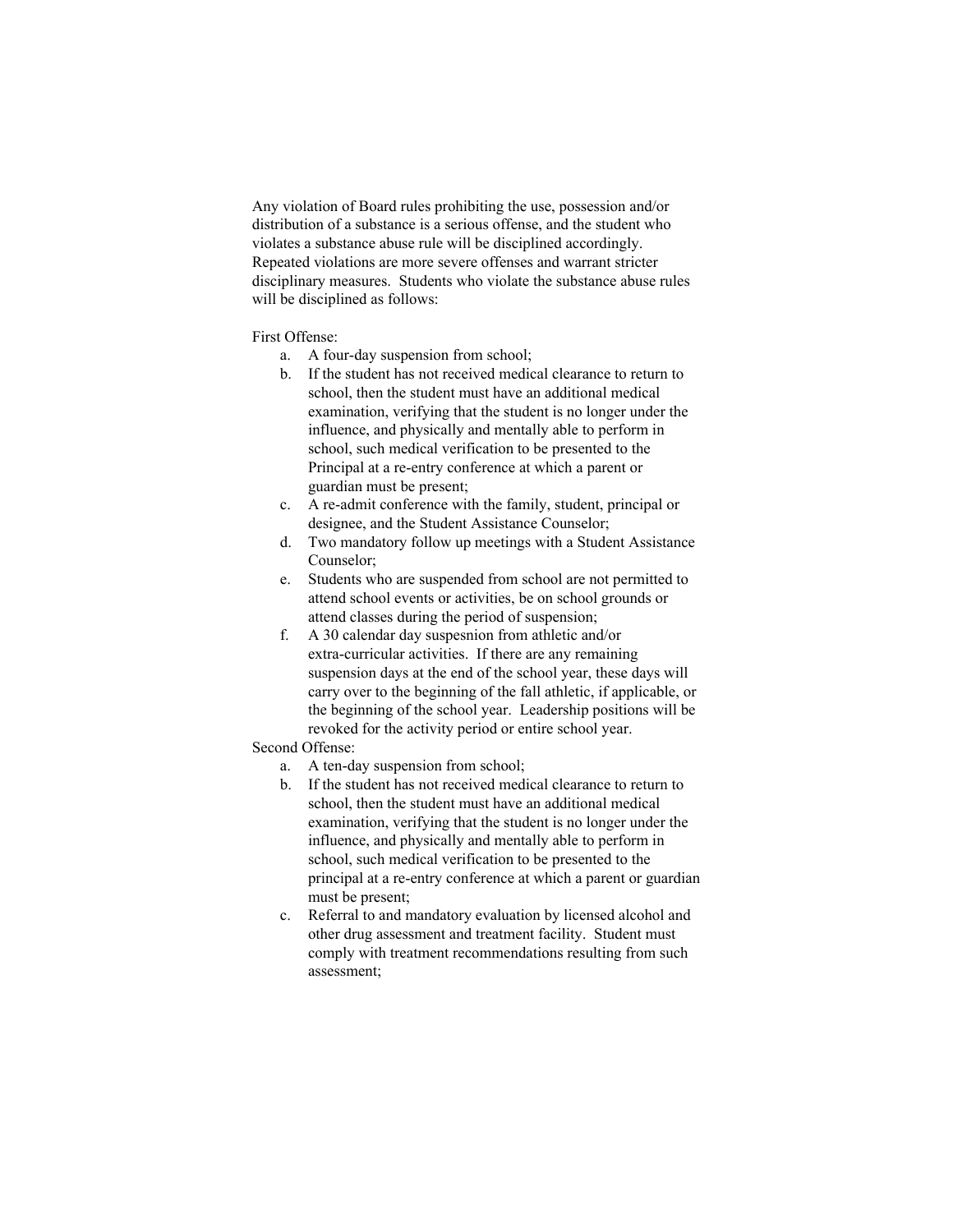- d. A re-admit conference with the family, student, principal or designee, and the Student Assistance Counselor;
- e. Three mandatory follow up meetings with a Student Assistance Counselor;
- f. Students who are suspended from school are not permitted to attend school events or activities, be on school grounds or attend classes during the period of suspension;
- g. A 60 calendar day suspesnion from athletic and/or extra-curricular activities. If there are any remaining suspension days at the end of the school year, these days will carry over to the beginning of the fall athletic, if applicable, or the beginning of the school year. Leadership positions will be revoked for the activity period or entire school year;
- h. The student forfeits the right to any Summit High School special award or scholarship for that school year.

# Third Offense:

- a. The student will be suspended or expelled from school as recommended by the superintendent;
- b. If the student has not received medical clearance to return to school, then the student must have an additional medical examination, verifying that the student is no longer under the influence, and physically and mentally able to perform in school, such medical verification to be presented to the Principal at a re-entry conference at which a parent(s) must be present;
- c. Referral to and mandatory evaluation by licensed alcohol and other drug assessment and treatment facility. Student must comply with treatment recommendations resulting from such assessment;
- d. A re-admit conference with the family, student, principal or designee, and the Student Assistance Counselor;
- e. Students who are suspended from school are not permitted to attend school events or activities, be on school grounds or attend classes during the period of suspension;
- f. A 90 calendar day suspesnion from athletic and/or extra-curricular activities. If there are any remaining suspension days at the end of the school year, these days will carry over to the beginning of the fall athletic, if applicable, or the beginning of the school year. Leadership positions will be revoked for the entire year;
- g. The student forfeits the right to any Summit High School special award or scholarship for that school year.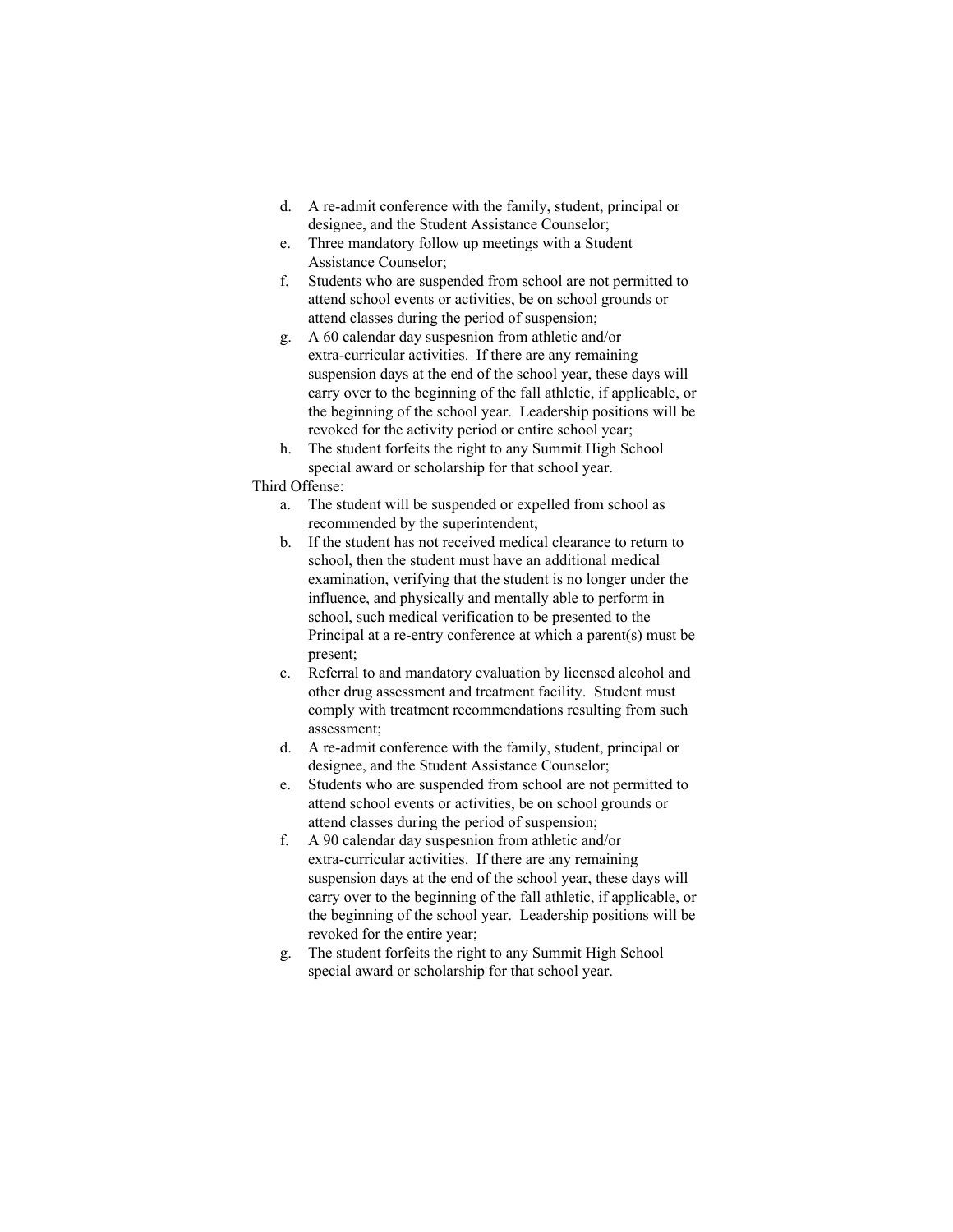#### **Student Assistance**

Students suffering from substance abuse are encouraged to seek help through a staff member. Conversations with staff members or with the student assistance counselor are confidential, as required by federal law. If requested to do so by the student, the staff member will accompany the student to the student assistant counselor's office and attend the initial conference.

#### **Prohibited Activity**

The Board of Education prohibits the use, possession, distribution and/or being under the influence of a substance on school premises, at any Board sponsored function or event away from the school premises, and in any transportation vehicle provided by this Board or used in conjunction with a school sponsored function or event. "Substance", as used in this policy, includes alcoholic beverages, controlled substances, anabolic steroids, any chemical or chemical compound that releases vapors or fumes causing a condition of intoxication, inebriation, excitement, stupefaction or dulling of the brain or nervous system, or over-the-counter and prescription medications which are improperly used to cause such intoxication, inebriation, etc. In addition, possession of any drug paraphernalia is included among these prohibited activities. The superintendent or his designee shall disclose to law enforcement authorities the identity of a student reasonably believed to be in possession of a controlled dangerous substance or related paraphernalia or a student reasonably believed to be involved or implicated in distribution activities regarding controlled dangerous substances.

# **Identification, Investigation and Examination of a Student Believed to be Engaged in a Prohibited Activity**

All staff members shall be alert to signs of substance abuse (including the use of anabolic steroids). Any staff member to whom it appears that a student may be currently under the influence of alcohol or other drugs on school grounds, including on a school bus or at a school-sponsored function shall report the matter as soon as possible to the administration and either the school nurse, the school physician, or substance assistance counselor, or the staff member responsible for the event. The student's parents and the superintendent shall be immediately notified and arrangements shall be made for an immediate medical examination of the student for the purposes of providing appropriate health care for the student and for determining whether the student is under the influence of alcohol or other drugs. The medical examination shall take place immediately but no later than four hours after parental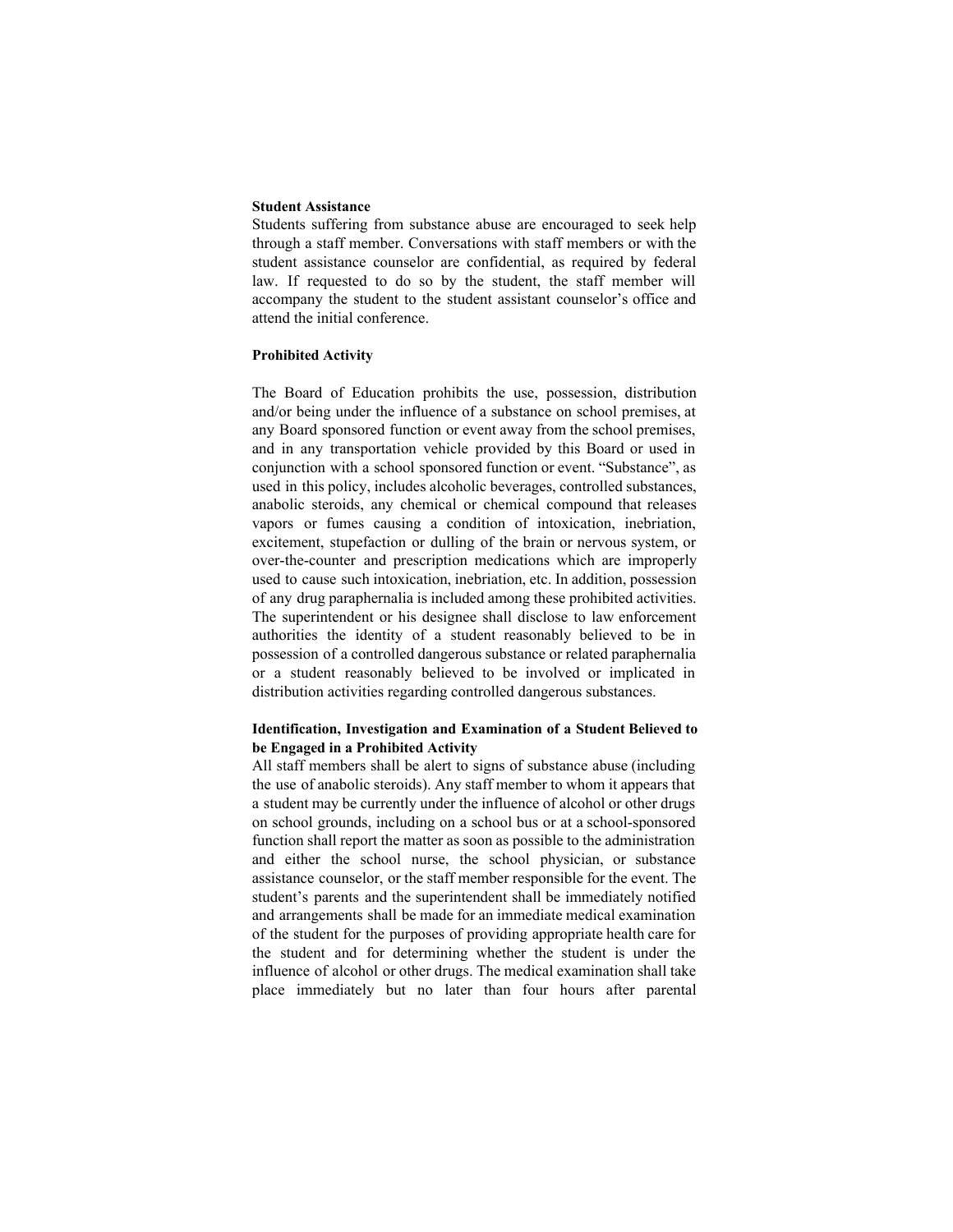notification. To return to school, the student must have medical clearance from a physician. If the screening results in confirmation of substance use, the student shall be disciplined in accordance with the following procedures.

# **Theft and Theft Reporting**

It is the responsibility of students to take care of their valuables. Avoid leaving backpacks, gym bags, purses, wallets or valuables unsupervised. Students should **NOT** share their locker combinations. Valuables should be secured in the locker room lockers during physical education and athletic or co-curricular participation. Students should not bring large amounts of money or valuable items to school. **The school is not responsible for the replacement of personal property**. If students see questionable or suspicious behavior regarding possible theft of personal or school property, it should be reported to a staff member immediately.

If a student is a victim of a theft, the student should report it to an assistant principal as soon as possible. Students will be asked to complete a theft report, and the administration will do an investigation of the incident. Students who are responsible for thefts of personal, intellectual/artistic or school property will face disciplinary action up to and including suspension. If the incident warrants, families may choose to file a police report.

#### **Violence and Vandalism**

Violent behavior or speech, whether directed at a person or upon a person, or school and personal property, will not be tolerated in any way. Willful destruction of school property will not be tolerated. Students who destroy or deface school property will be disciplined accordingly and assume financial responsibility for any and all damages. The police will be called for major violence or vandalism incidents.

#### **Weapons Policy**

Any student in possession of a firearm on school property, on a school bus or at a school sponsored function or committing a crime anywhere while in possession of a firearm shall be immediately removed from the regular school setting for a period of not less than one year. Any student who commits an assault with a weapon other than a firearm on school property, or at a school-sponsored activity shall be immediately removed from the regular school setting for a period of not less than one year. Students with disabilities who exhibit dangerous or violent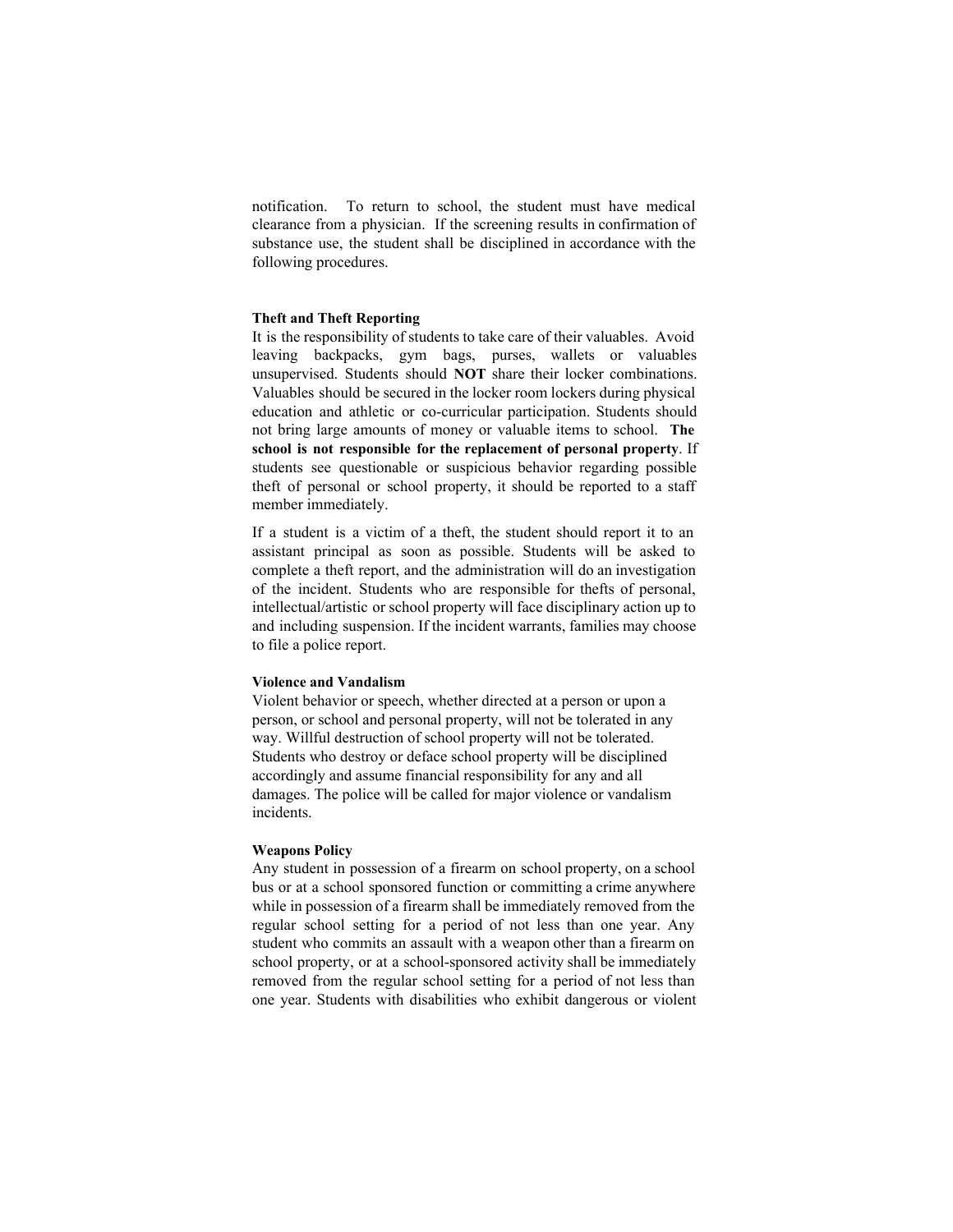behavior may be removed immediately from the regular school setting in a manner consistent with federal and state law.

Any student possessing, using or exchanging any weapon on school property, on a school bus or at a school-sponsored activity shall be subject to stringent discipline and criminal charges. "Weapon" includes, but is not limited to, all firearms, knives, chains, dangerous instruments intended to inflict harm, components that can be readily assembled into a weapon, explosive devices, imitation firearms and anything readily capable of causing lethal harm or inflicting serious bodily injury. This includes but is not limited to knives, airsoft/ paintball guns, box cutters, or any instrument that could be reasonably perceived as potentially dangerous to the student population.

"Firearm" includes, but is not limited to, any handgun, rifle, shotgun, machine gun, automatic or semi-automatic rifle, or any gun, device or instrument in the nature of a weapon from which may be fired or ejected any solid projectile, ball, slug, pellet, missile, or bullet or any gas, vapor or other noxious thing, by means of a cartridge or shell or by the action of an explosive or the igniting of flammable or explosive substances. It also includes any firearm in the nature of an air gun, spring gun or pistol or other weapon of a similar nature in which the propelling force is a spring, elastic band, carbon dioxide, compressed or other gas or vapor, air or compressed air, or is ignited by compressed air, and ejects a bullet or missile smaller than three-eighths of an inch in diameter, with sufficient force to injure a person.

#### **EXTRACURRICULAR ACTIVITIES**

#### **Athletic Competition**

A student who wishes to participate in athletic competition must submit, on a form provided by the district, the signed consent of his or her parent or guardian. The consent of the parent or guardian of a student wishing to participate in interscholastic athletics must include an acknowledgment of the physical hazards that may be encountered in the sport.

Good physical condition, freedom from injury and full recovery from illness are prerequisites for participation in athletic competition and practice. Each participant must receive a comprehensive physical examination conducted by the school medical inspector, the designated team doctor or the student's personal physician. Athletic forms are available online at the Summit High School athletic department website.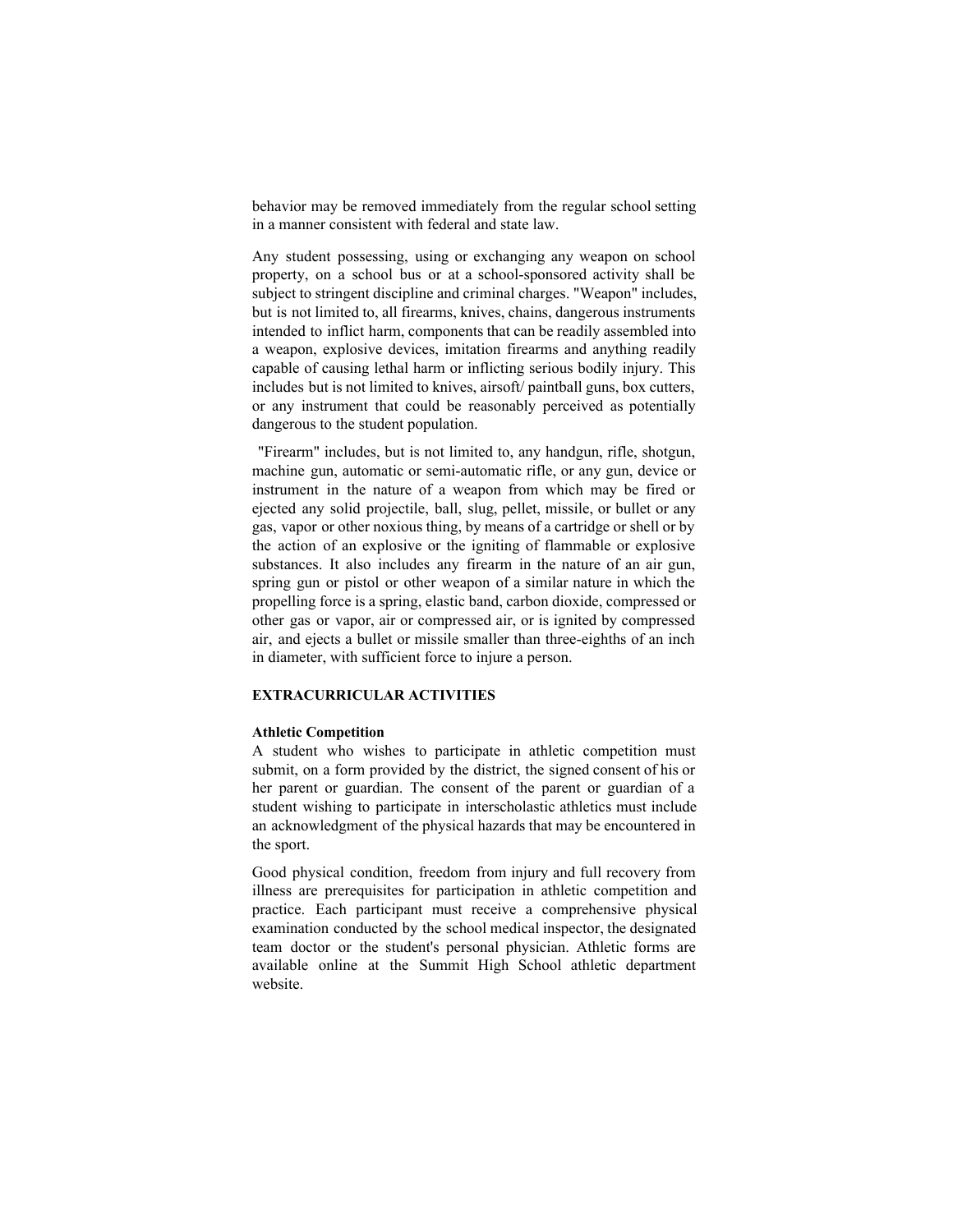Approval for athletic participation is based on a student's academic achievement and good school citizenship. Students with outstanding detentions are prohibited from participating. In order for a student to participate in a practice or game he must be in school for a minimum of 4 hours on that particular day. No student serving out-of-school suspension may participate in an athletic competition or practice for the period of suspension (the day suspension begins until the morning of return to school), and may return to the sport on the next day after suspension. **Students are eligible for participation in athletic competition if they have passed 30 credits at the conclusion of the second semester of the previous year (fall and winter sports season).** This credit total may include course work completed at an approved summer school in the summer of 2016, should a student fail a course and make it up in that fashion. Parents should be aware that not all courses are available in summer school or may only be available at a summer school elsewhere which would require tuition and transportation arrangements to be handled by the family. The principal will review the grades and citizenship quarterly and confer with coaches, school counselors and student athletes, if warranted. Notwithstanding these standards, a student who has begun to participate in a sport may continue to participate for the duration of the sports season. As a member of the NJSIAA and Union County Conference, all rules for athletic participation apply.

#### **Athletic Trainers**

In addition, students participating in athletics have the services of the school's certified athletic trainers who are available during the sports seasons. The athletic trainers assist with the care, prevention and rehabilitation of those injured playing a school sport. Parents may contact the athletic trainers at extension 5466 with questions concerning the care of their injured athlete.

# **NonAthletic Extracurricular Activities**

Approval for participation in non-athletic extracurricular activities is based on a student's academic achievement and good school citizenship, just as it is for athletics. Removal from an activity, including elected office, will occur if that student fails to maintain good character and act responsibly. In order for a student to participate in an extracurricular activity, he must be in school for a minimum of four (4) hours. No student serving out-of-school suspension may participate in any non-athletic extracurricular activity for the period of suspension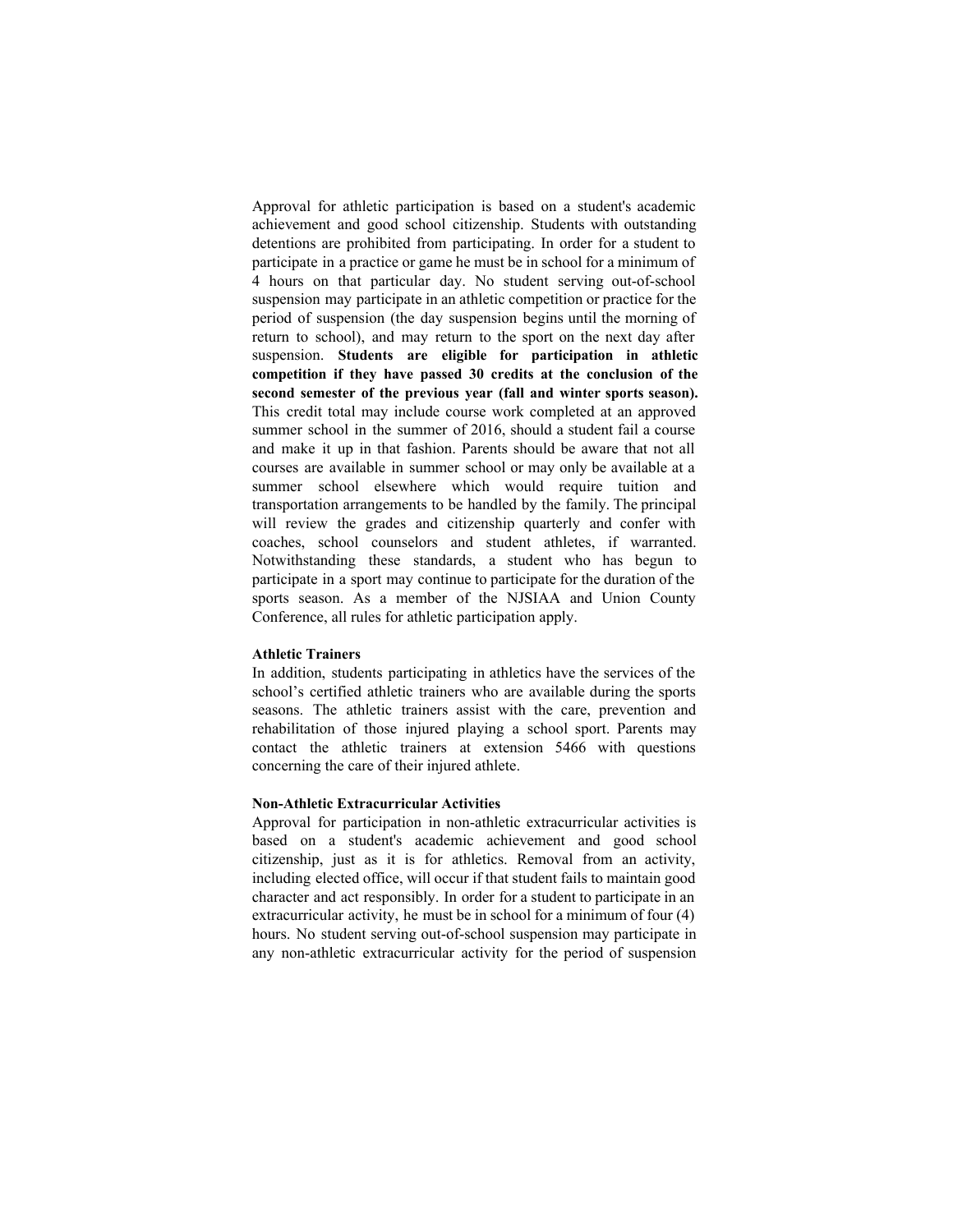(the day suspension begins until the morning of return to school), and may return to the activity on the next day after suspension.

#### **Spectator Responsibilities**

Summit High School has adopted guidelines that are to be followed at all athletic events. Spectators are expected to:

- 1. Never use inappropriate language or gestures towards players, spectators, or officials.
- 2. Accept the decision of the officials.
- 3. Not endanger the safety or comfort of players, coaches, officials or other spectators.
- 4. Refrain from any actions deemed unsportsmanlike by the officials and/or school administration. Therefore, spirit signs are prohibited at athletic events.
- 5. Follow instructions from any on-site staff.

Any person violating this code will be subject to ejection from the event and students face disciplinary action including exclusion from attending school events, other athletic events, and possible suspension from school.

# **GENERAL INFORMATION**

#### **Daily Announcements**

Daily announcements will be shared at the beginning of the school day. Students are responsible for their content. If necessary, afternoon announcements will be done at the end of the school day. Daily announcements are also available through the PowerSchool parent portal.

#### **Drug Free School Zone**

The Summit Board of Education is committed to providing the children of this district with a school environment that is conducive to learning and free of drugs and drug trafficking. To that end, the Board will cooperate fully with law enforcement agencies in accordance with the laws and rules of the State Board of Education.

The Board has an understanding with the Summit Police Department governing the roles and responsibilities of school employees and law enforcement officers with respect to controlled dangerous substances and to the planning and conduct of law enforcement activities and operations occurring on school property.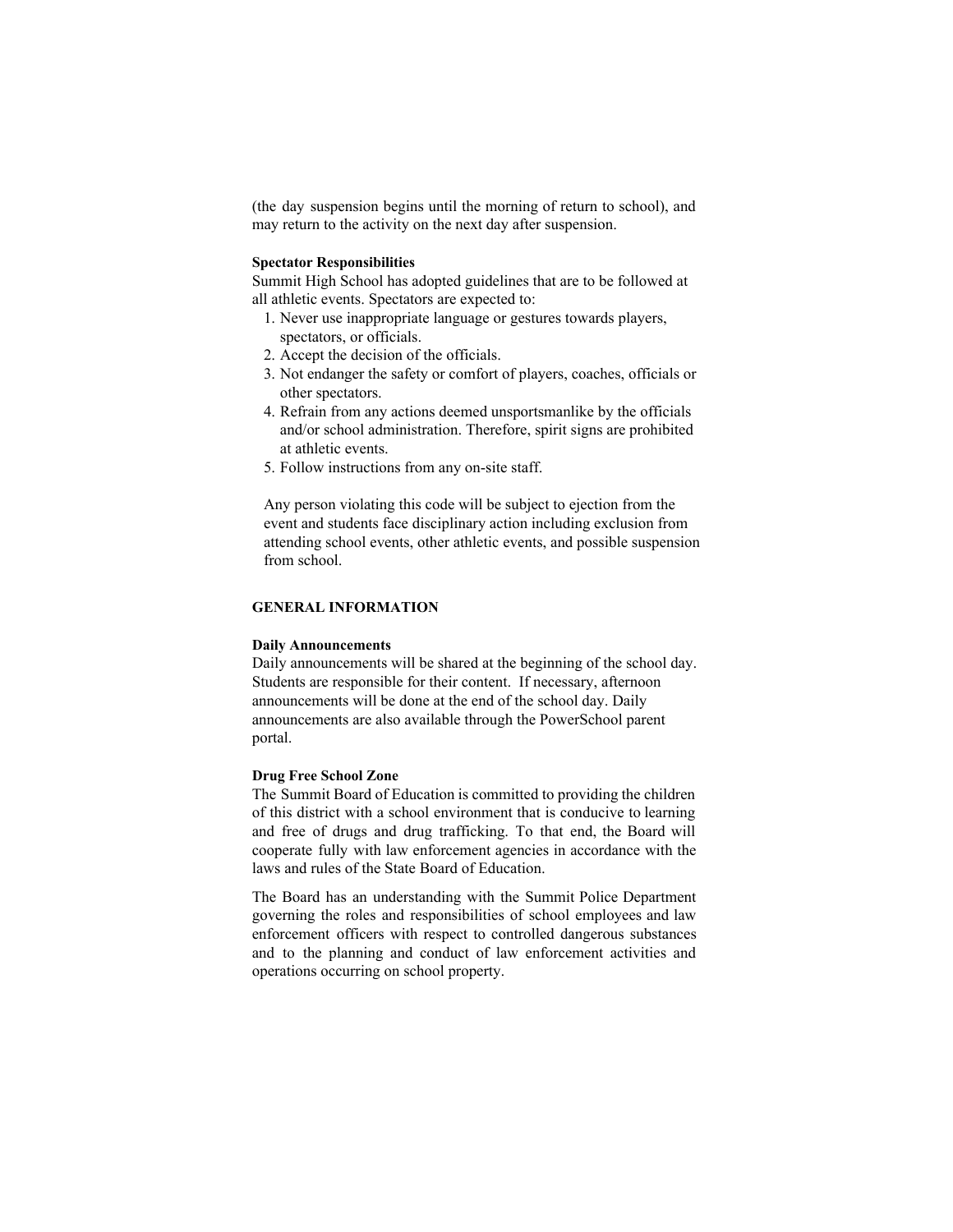The Board authorizes the superintendent to approve undercover operations as may be necessary to identify and apprehend persons engaged in the illegal distribution of controlled substances on school premises. Any undercover operation must be planned and conducted in such a manner as to minimize the risk of interruption to the educational program.

The Superintendent is not obligated to reveal to the Board or to Board members individually, the existence of any undercover operation. Both policy and procedures on drug free school zones are available to all school employees, students, and parents.

#### **Exchange Students**

If a family is considering taking an exchange student into their home for the academic year, please be aware of the following procedures:

- 1. Letter of formal application must be submitted to the Superintendent of Schools at least three months prior to the arrival of the student.
- 2. Student application must comply with all state and federal laws regarding exchange students.
- 3. Student must submit health and academic records for consideration.
- 4. Program must be approved by the Summit Board of Education.
- 5. Student must be proficient in English.
- 6. Student must agree to comply with all school regulations.
- 7. Host family assumes parental responsibility.

# **Financial Need**

Any student who needs assistance with payment for student events including, but not limited to, AP exams, prom, semi-formal, yearbook, and field trips should seek assistance from a teacher, counselor, advisor, or administrator. Accommodations may take the form of fee reductions or the opportunity for payment over an extended period of time.

# **Lunch**

Students must use proper identification to purchase lunch. Under no circumstances, should a student use another student's account to make purchases. Parents have the option of setting up an account into which they can deposit funds to pay for student lunches. Any questions regarding school lunch accounts should be directed to the Pomptonian Food Service representative in the cafeteria office (ext. 5592).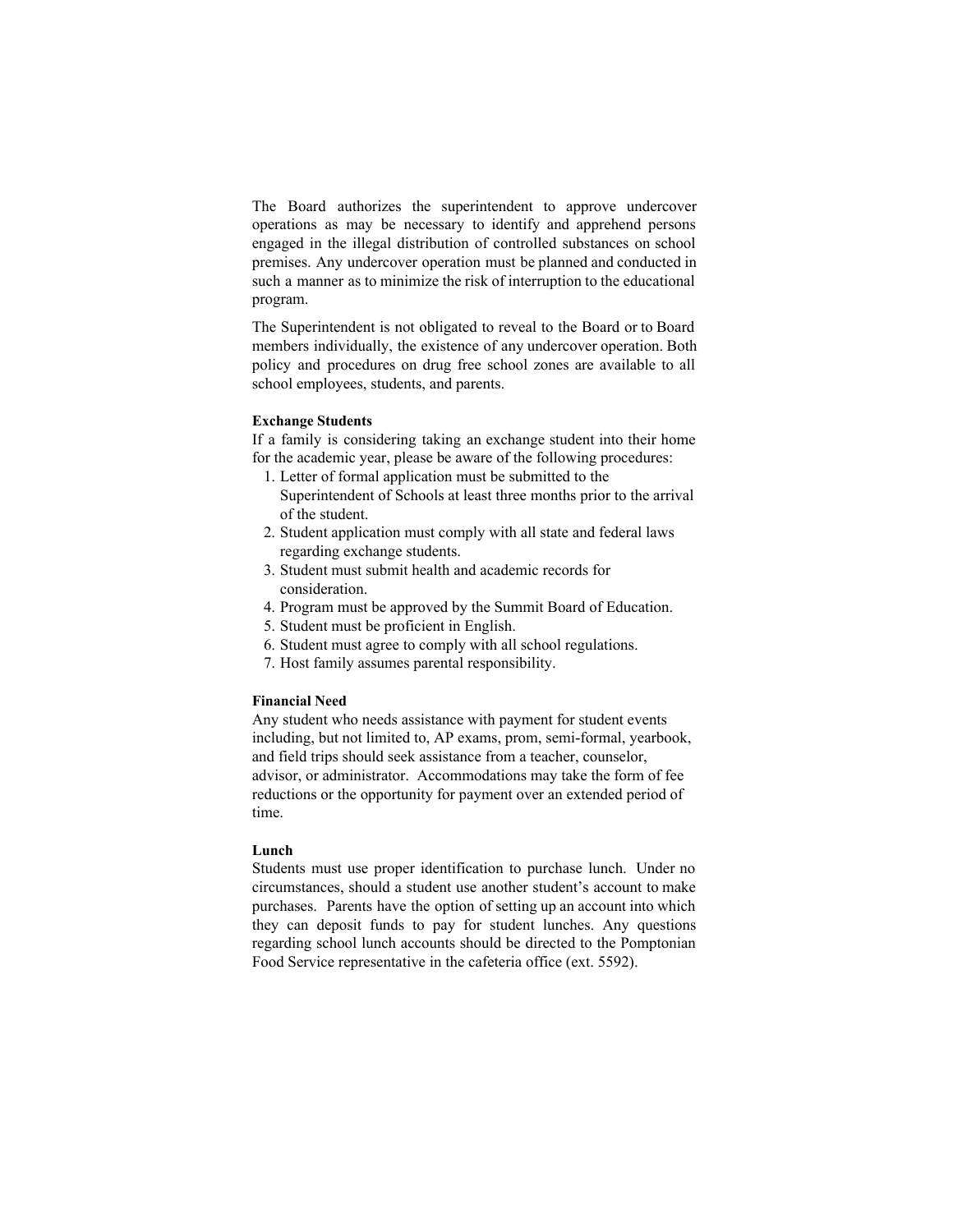The school district provides free or reduced lunches for eligible students according to federal guidelines. Students who receive free or reduced lunch are also eligible for reduced rates for other school activities or events. Students with questions or those seeking the application should report to the main office.

## **Posters and Notices**

Posters, leaflets, questionnaires and notices of any kind must receive prior approval of the administration before being posted or distributed. Advertisements for outside activities will not be approved for posting. Students should not put any posters on the glass of doors or display cases. After an event, students are responsible for removing all posters or notices regarding that event.

#### **School Closings & Openings**

A decision on school closings due to weather or emergency situations will be announced as early as possible. The information will also be available on our phone system at 273-1494 and on the district website at www.summit.k12.nj.us. Summit Schools also uses an automated notification system to alert families about school closings. If it is determined that there will be a late opening, the school day will begin at 9:45am at the high school. Students and families should use this extra time in order to arrive at school safely and on time. Please allow additional travel time on these days. Early closings for the school will also be announced in the same manner. Please be aware that wherever possible, we try to conduct a 4hour instructional day so that the day can be officially counted. If our school district's name is not announced, then our school is open and students are expected to be on time.

# **Search and Seizure**

Court decisions on search and seizure clearly state that when a school official has reasonable suspicion to believe that a student possesses evidence of illegal activity or activity that would interfere with school discipline and safety, the school official has the right to conduct a reasonable search for such evidence.

#### **Student Appeals Process**

Students have the right to appeal a decision or imposed consequence. In general, the appeal levels include the teacher, department supervisor, an assistant principal, and the principal. It is expected that a student with a conflict will still behave appropriately during this process.

# **Student Visitors**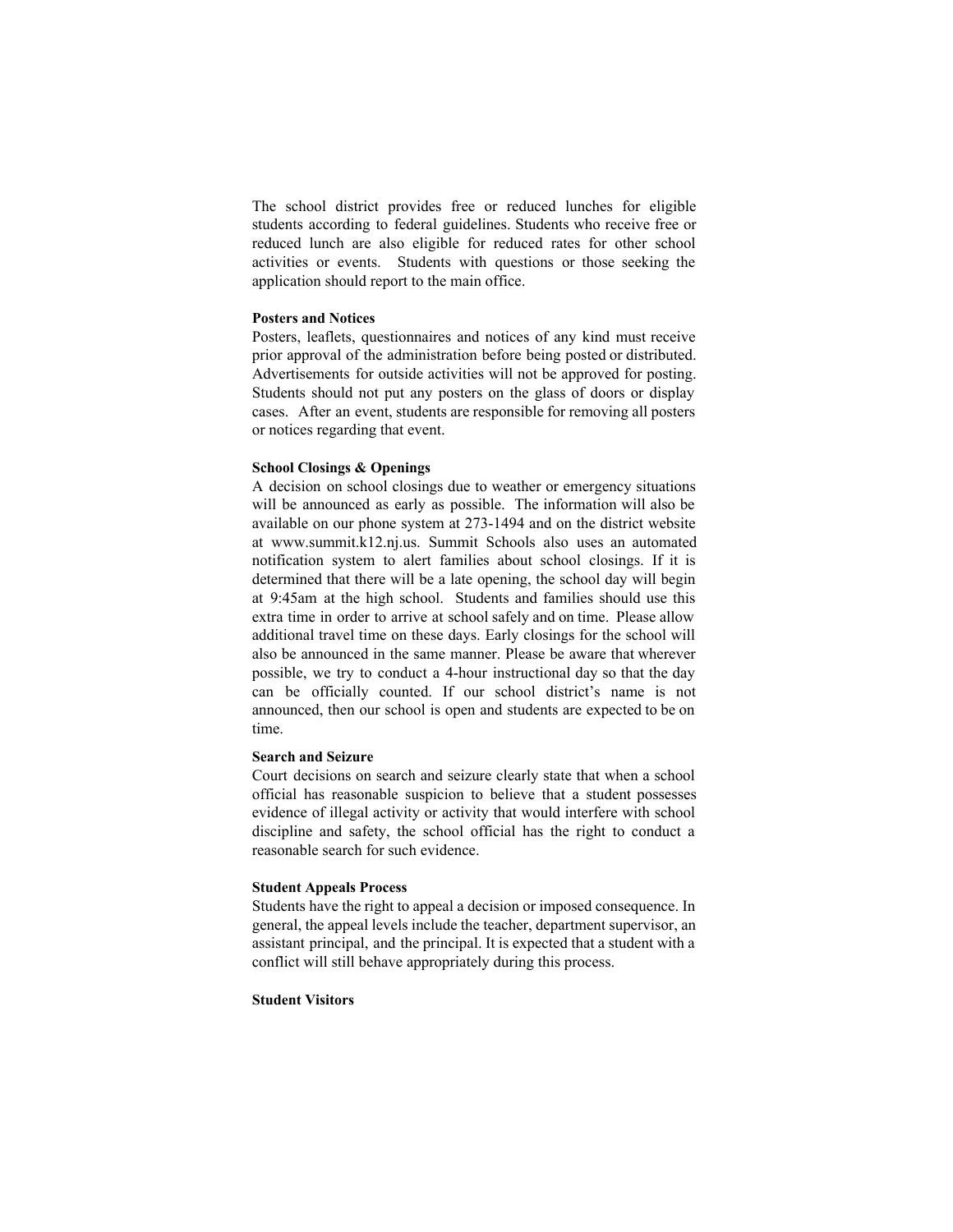No student visitors will be allowed during the school day.

#### **Visitors**

To ensure the safety and security of the building, all doors will be locked during the school day. All visitors to the building must report to the main office to gain access to the building and obtain a visitor's badge. Visitors should park in the designated visitor parking area located in the front row. Visiting alumni should visit staff outside of school hours or through an appointment.

# **Web Page**

The Summit Public Schools has a web page at **www.summit.k12.nj.us** containing information on each of the schools, links to the Board of Education and policies, links to the district wide calendar, and links to recent communications of the Board of Education and the Superintendent. The high school page provides information about our building and programs. School closings will be listed on the web page as well.

#### **Working Papers**

In order to go to work, whether during the school year or summer vacation, all persons under the age of 18 are required by the Child Labor Law of the State of New Jersey to obtain an employment certificate, usually referred to as "working papers." Students must obtain a School Record form, Promise of Employment form and Physician's Certificate in the main office.

Students are encouraged to limit the amount of hours spent at their after-school jobs. Working longer hours does not provide adequate time for school assignments, projects, and sleep necessary to function well in school.

# **Yearbooks**

Yearbooks are available for purchase online through Jostens, the yearbook publishing company.

# **HEALTH SERVICES**

# **Nurse**

The school's certified nurse can be reached at extension 5501. The school nurse provides health services that include:

1. State mandated yearly screenings that include vision, height, weight and scoliosis.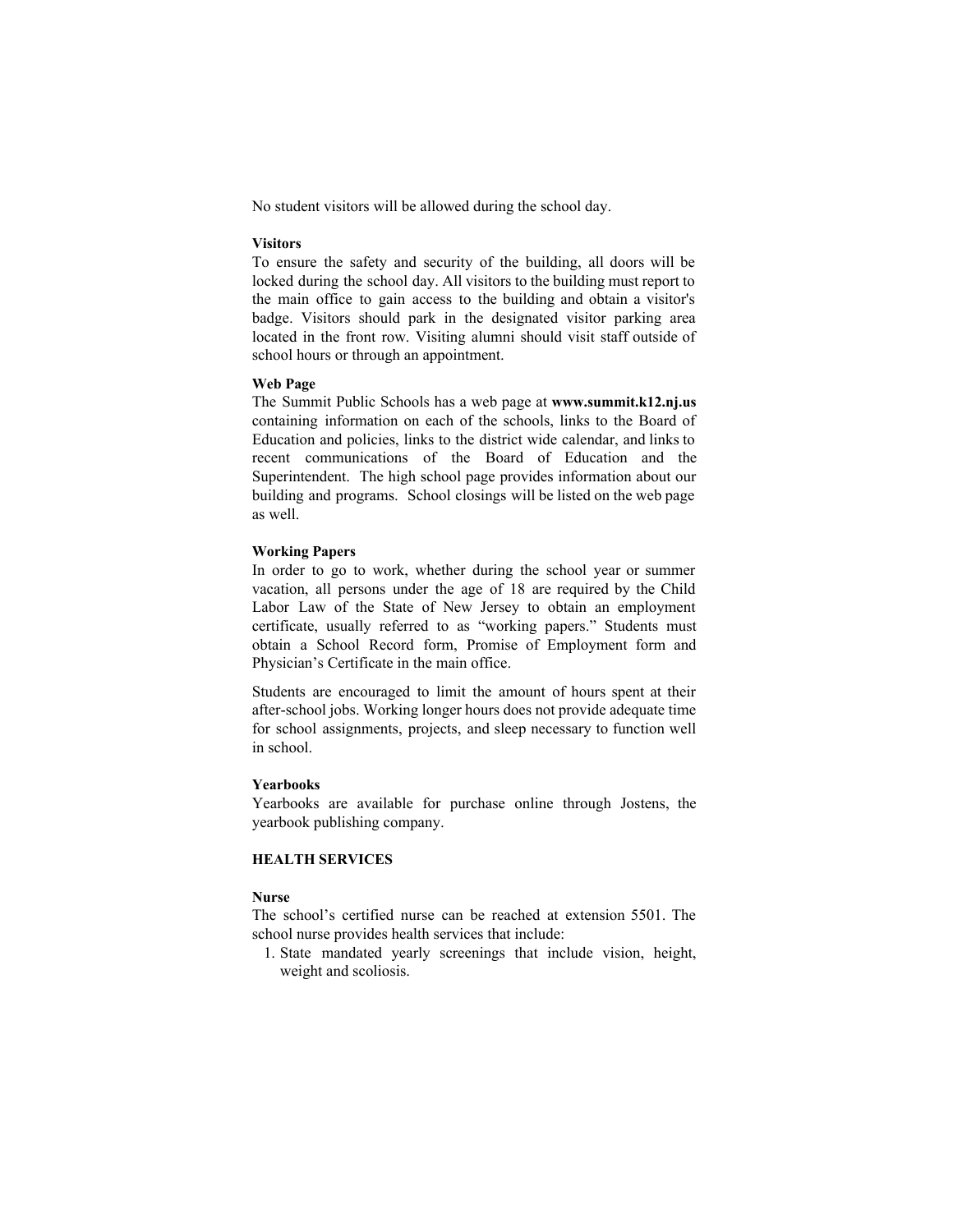- 2. Medication administration and monitoring for students who require medications in the school setting.
- 3. Skilled nursing care and case management for children with special health care needs.
- 4. Monitoring of mandated immunizations and excluding students who do not meet the state and local immunization requirements.
- 5. Health counseling and education.
- 6. Referrals and communication with community-based resources, such as local and state boards of health.
- 7. Acute and emergency care. Parents are notified of a serious illness or accident. Since there is possibility of parents/guardians not being home in such instances, it is necessary to have an up-to-date emergency card on file and a person indicated as an emergency contact to assume responsibility.

# **Health Issues**

#### **Physical Examinations**

**Each student must be examined upon entry into the school district**. The examination must be done no more than 365 days prior to entry and must state what, if any, modifications are required for full participation in the school program. Each student's medical examination must be conducted by a physician licensed to practice medicine and surgery within the State of New Jersey or by a nurse practitioner/clinical nurse specialist certified by the New Jersey Board of Nursing working in collaboration with a physician licensed to practice medicine and surgery within the State of New Jersey at the provider's facility. A full report of the examination documents must be presented to the school.

Continuity of care by the student's pediatrician/primary health care provider during the development of a child is an ideal medical practice. It is during the child's regularly scheduled health examination that his/her needs for intervention, immunization, and Tuberculin testing may be addressed. The Summit Board of Education and the State of New Jersey strongly support the importance of obtaining physical exams on the child at least once during each of the student's developmental stages:

- Early childhood (preschool through grade 3)
- Preadolescence (grades 4 through 6)
- Adolescence (grades 7 through 12)

# **Immunization Information**

Students entering grades 9-12 in New Jersey must meet the revised immunization requirements for Hepatitis B vaccination. Students are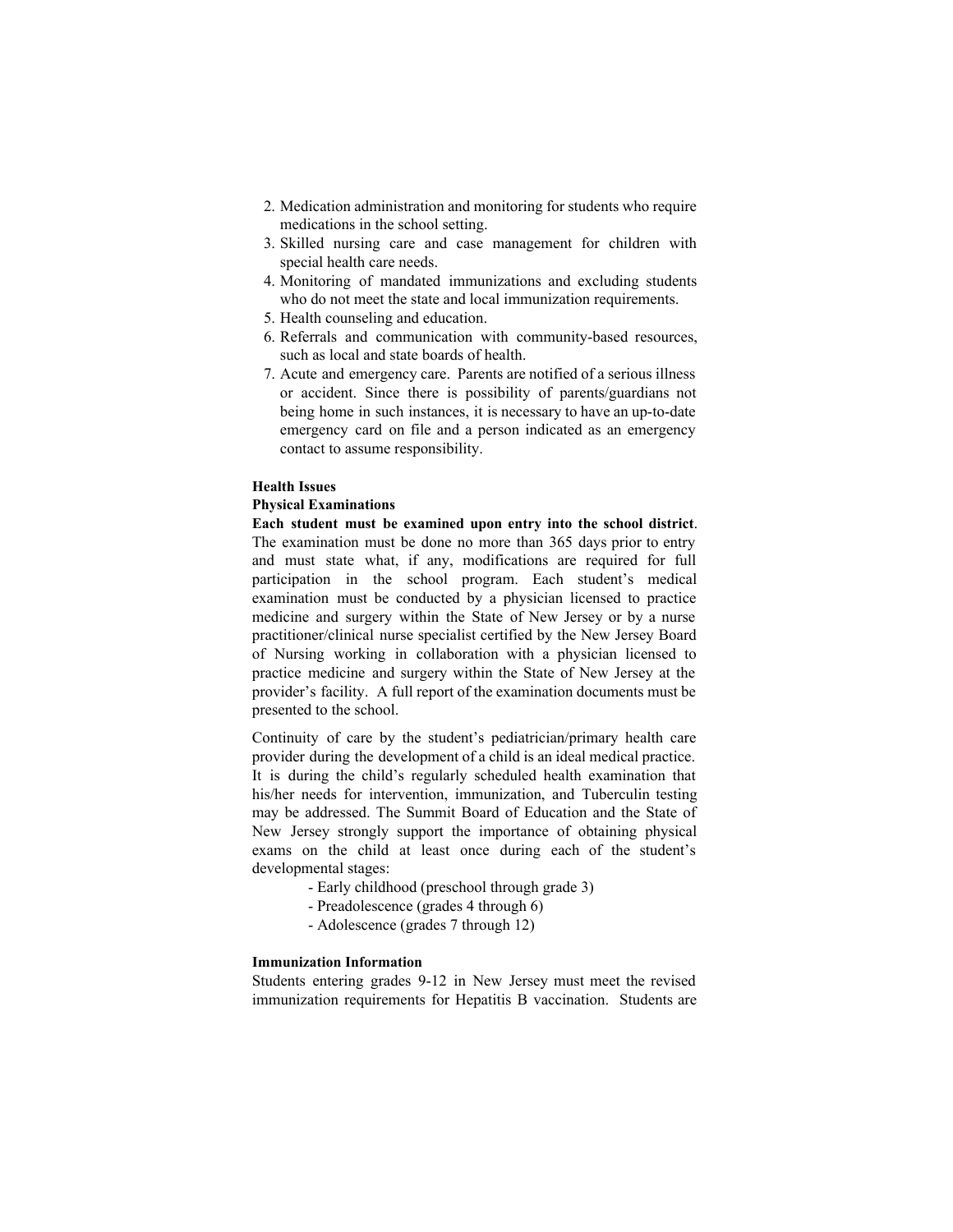required to document receipt of the two or three dose Hepatitis B series. All students must be in compliance with New Jersey immunization regulations to be admitted to or remain in school. Failure to comply with immunization requirements will result in exclusion. Immunization must be started and documentation (physician-signed certificate or an official school/public health department record) submitted prior to the beginning of the school year. Provisional admission will be granted to those students who are in the process of completing the series. If the doctor/practitioner has chosen the 2-dose schedule, it must be noted.

#### **Medical Excuses**

Students are required by law to participate in physical education if they are physically able. There may be times, however, when a student is physically unable to participate. Please follow this procedure:

- 1. Excuses for 1, 2, or 3 consecutive days require a parent note. This note is to be presented to the physical education teacher.
- 2. Excuses for more than 3 consecutive days require a doctor's verification. This excuse must be submitted to the nurse's office.

#### **Medications**

No medication will be administered to students in school except by the school nurse, another registered nurse, or the pupil's parent. Medication must be delivered to the school nurse in its original labeled container by the student's parent and must be accompanied by the parent's written request for its administration. The physician's written and signed statement of the medication's name, the purpose of its administration to the intended student, its proper timing and dosage, its side effects, and the time when its use will be discontinued is also required. The parent must promptly remove medication no longer required. An exception is made for students with asthma or other potentially life threatening illnesses, who shall be allowed to self-administer medication, provided permissions for such administration are on file in the office of the school nurse and comply with the conditions for granting permission contained in Regulation 5330.

#### **Medications on School Field Trips**

If a student receives medication and is going on a class trip, a parent/guardian must speak directly to the nurse at least 7 days before the event. The nurse will advise the parent of the procedures to follow for administering medication.

### **Orthopedic Conditions**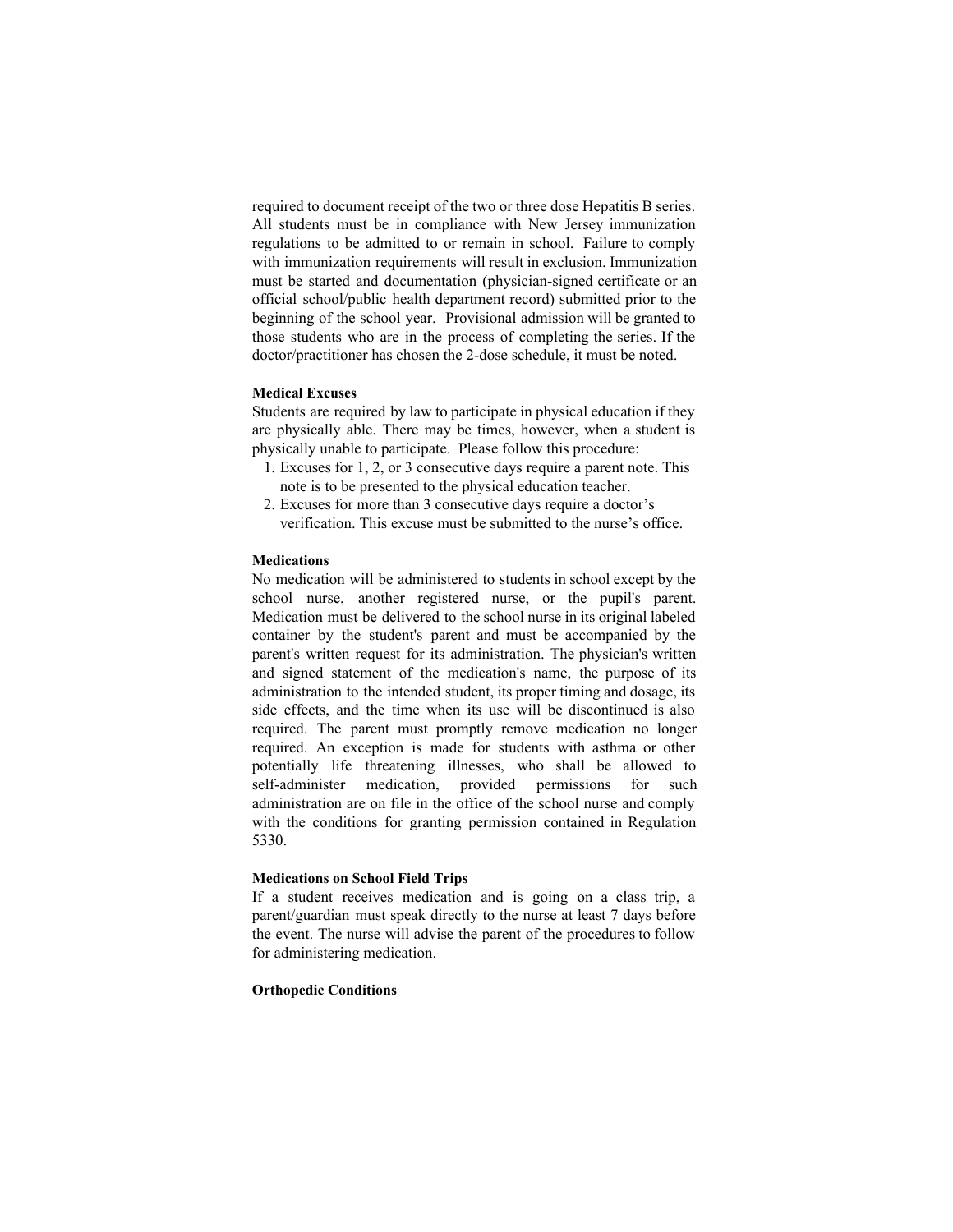Special and temporary orthopedic conditions requiring casts, splints or crutches need a doctor's note containing the reason for the device and what restrictions apply. The length of time for using the device should be included. Students should meet with the nurse prior to entrance back into school. Students should consult with the nurse if a medical condition would necessitate the use of the school elevator.

# **School Exclusions for Health Reasons**

Students may be excluded from school for the following medical reasons:

- 1. Nausea, vomiting, abdominal pain.
- 2. Persistent headache, fever of 100 degrees or more
- 3. Red, sore throat, swollen tonsils or glands with or without fever.
- 4. Painful earache.
- 5. Frequent coughing or sneezing (unless these symptoms are related to a known allergy).
- 6. Red and watery eyes with drainage.
- 7. Wheezing or difficulty breathing.
- 8. Undiagnosed rashes, impetigo or other skin conditions.
- 9. Evidence of head lice infestation.

It is important that sick children not be sent to school. Children must be without fever for 24 hours before returning to school. If they have been diagnosed with strep throat or any other contagious disease, they must have been to a doctor and received appropriate treatment. Children diagnosed with conjunctivitis can only return to school when the drainage from their eyes has resolved. If a parent/guardian is at all unsure about their child's health, please call the nurse at 273-1494 ext 5501 to confer.

# **Sport Health Information**

Each candidate for a school athletic squad or team is to be examined within 365 days prior to the first practice session. The medical examination must include a health history questionnaire completed and signed by the parent/guardian and student. The physical exam must be accomplished by a physician licensed to practice medicine and surgery within the State of New Jersey or by a nurse practitioner/clinical nurse specialist certified by the New Jersey State Board of Nursing working in collaboration with a physician licensed to practice medicine and surgery within the State of New Jersey and be documented on the "pre participation physical examination form" mandated by the State. The health history questionnaire will be required for each additional sport provided the athlete has not been injured in which case the athlete will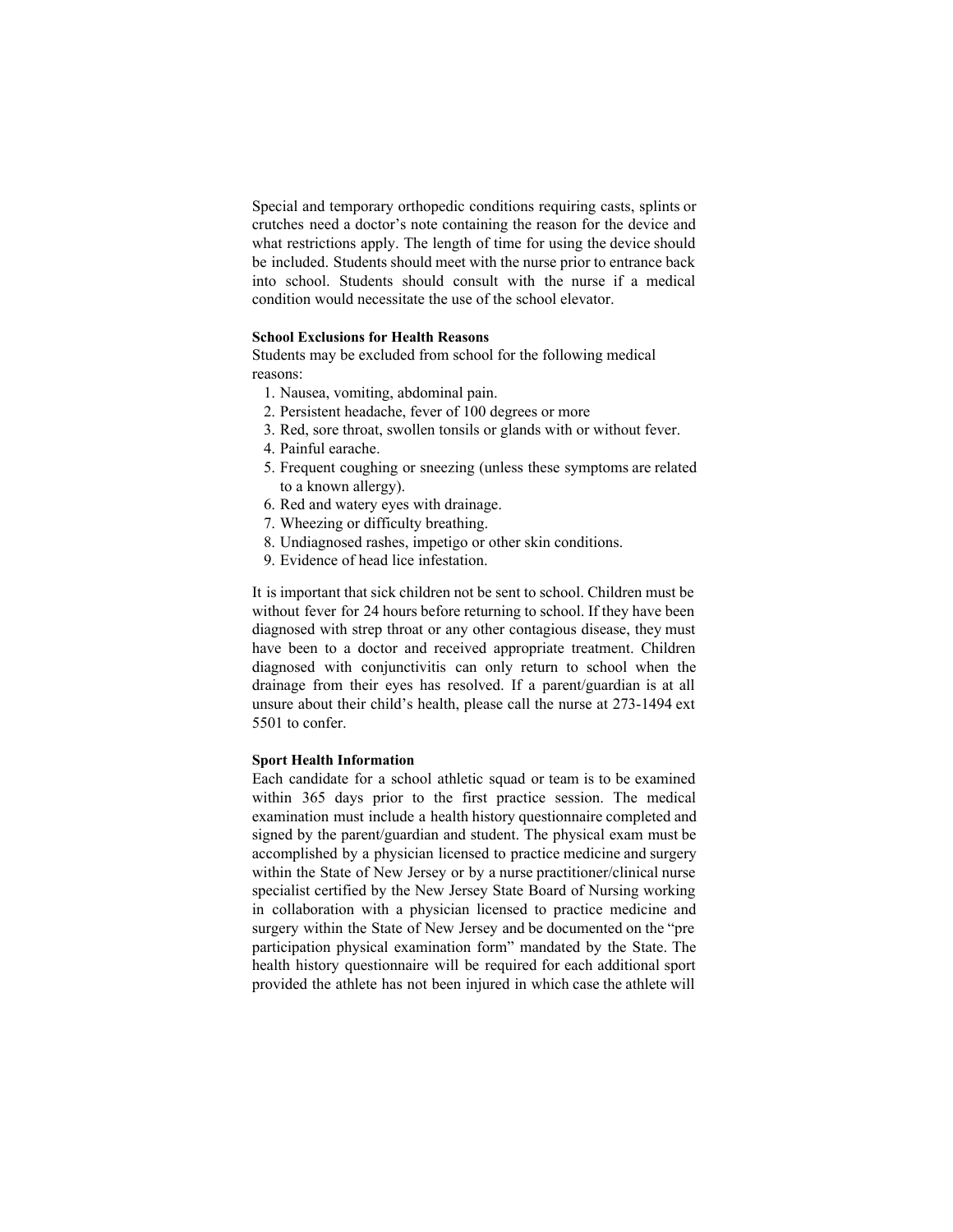need documented evidence of his/her ability to return to the sport by his/her doctor or the 365 day limit on the medical evaluation has expired. The medical report must include a recommendation concerning the student's participation.

# **STUDENT SUPPORT SERVICES**

#### **Child Abuse and Neglect**

The Board of Education believes the physical and mental well-being of all students in its charge is a prerequisite for optimal educational achievement. The school district will cooperate with the NJ Division of Child Protection and Permanency (DCP&P) in identifying and promptly reporting suspected cases of child abuse or neglect. Procedures are mandated by the State.

Staff members who suspect or are informed about abuse or neglect must report it directly to the NJ Division of Child Protection and Permanency. School personnel are not required to verify or to prove the existence of abuse or neglect; DCP&P assumes all responsibility for determining the facts and a suitable plan for remedying the situation. The staff member will also report the incident to school administration who will report it to the superintendent and the police.

#### **Guidance and Counseling Services**

School Counseling services focuse on providing counseling and information in areas of educational, social and emotional development. Each student will be assigned a counselor at the beginning of school. The school counselors are available to help students with the broad range of questions, concerns and decisions students face during their high school years.

Throughout the school year, counselors meet with students to provide them with assistance in planning for their futures. This includes college entrance test plans, researching career and college options, ways to get financial aid and scholarships, as well as assistance when students are applying to college.

The school maintains records on each student, including residence, birth date, parents, attendance, courses, grades and health history. The Special Education Department maintains records on evaluations and Special Services. Parents, adult students (18 years of age) and professional staff have the right to access these records. Any student who does not know to which counselor he is assigned should call the School Counseling Department at 273-3414.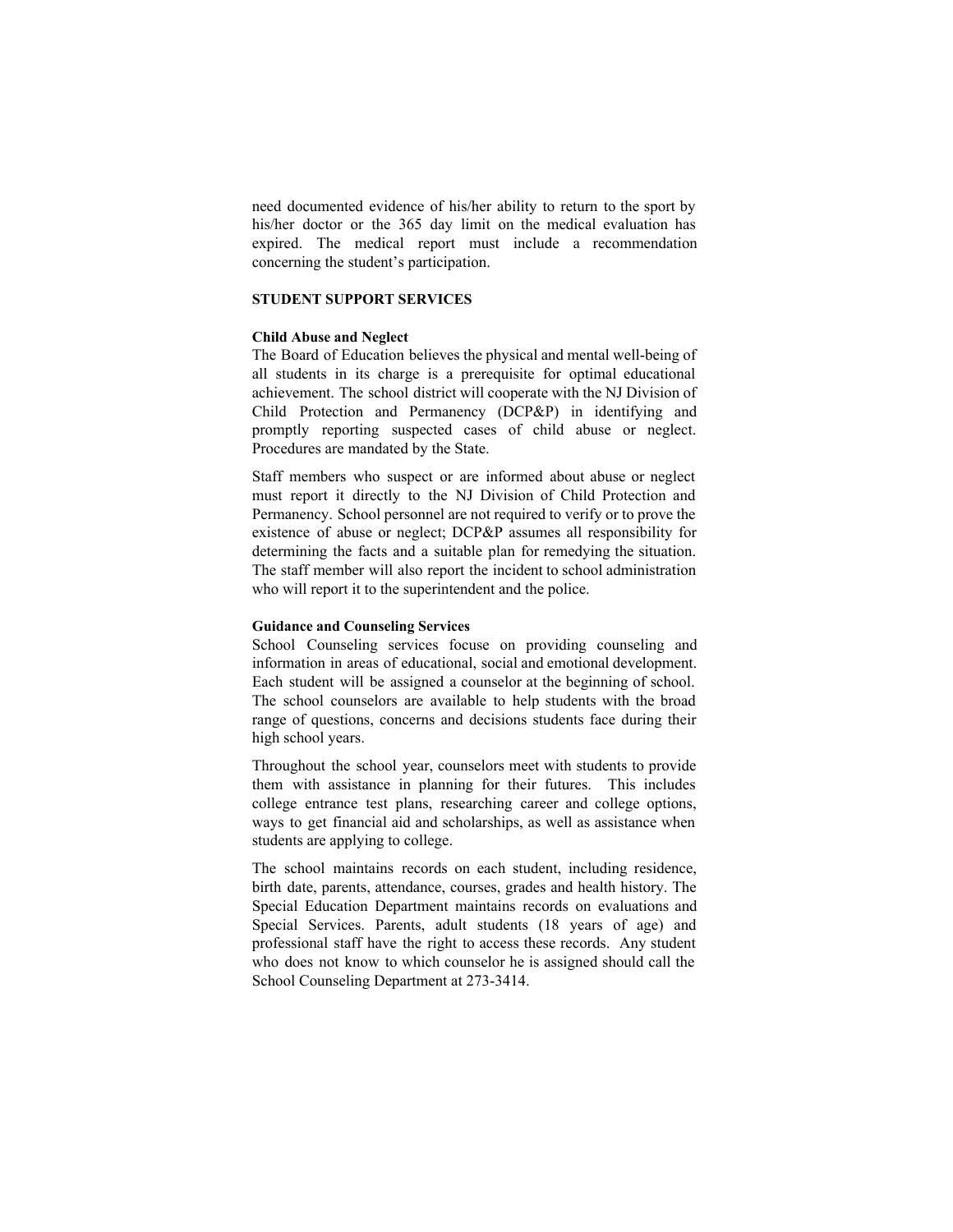#### **Non-Discrimination Policy**

The Board of Education is committed to equality of opportunity in every aspect of the operation of this school district and will not condone conduct that discriminates among staff members or pupils on the basis of race, gender, age, national origin or ancestry, religion, handicap, social or economic status, or sexual orientation.

#### **Intervention and Referral Services Committee**

Intervention and Referral Services Committees are available in each building to provide services for pupils who are experiencing learning, behavior, or health difficulties. Services may be requested by contacting the child's counselor or teacher. The Intervention and Referral Services committee within the high school is a multidisciplinary team that consists of the Director of School Counseling, the two assistant principals, the Student Assistance Counselor (when needed), a counselor, a member of the Child Study Team and teachers.

#### **Pupil Records**

Students or parents have a right to view all official student records. Students and parents should also be aware that public schools are required to provide students' names, addresses, and telephone numbers to military recruiters when requested, unless a parent has opted out of providing such information. Parents that wish to opt out of this process should notify the School Counseling department.

#### **Special Services**

The Office of Special Education Services offers supportive assistance to teachers, parents, and students in the areas of educational growth and development. Among the specialists in this office are psychologists, speech therapists, learning disability specialists, and social workers.

Under Federal and New Jersey laws, the Special Education Services' Child Study Team is required to evaluate potentially handicapped students to determine if they are eligible for special education and/or related services. Resource center instruction offers individual or small group instruction that replaces or supplements instruction in the regular class. This program can be provided in the student's regular education class or in a designated resource center. Most students receive their special education programs through resource center intervention. However, other placement options are available when determined appropriate.

Speech and language services are available and are provided to eligible students who demonstrate a mild to moderate disorder in language,